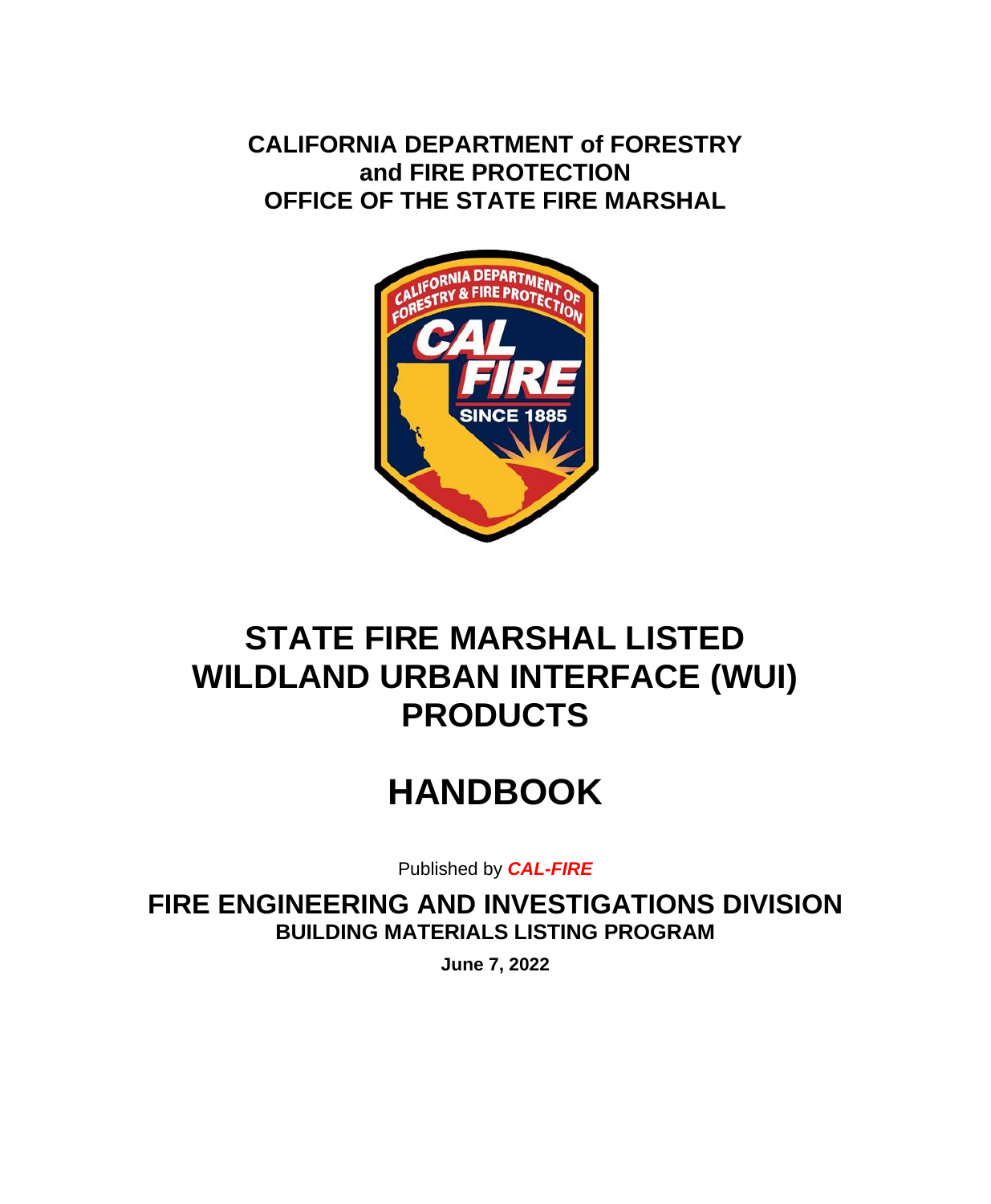### **Message from the State Fire Marshal**

The recent wildfires in California have destroyed hundreds of homes & properties, creating a major impact on our lives. Many of these homes and properties are located in the Wildland Urban Interface (WUI) and are required to meet Chapter 7A of the California Building Code.

In an effort to provide homeowners, building authorities, architectural and engineering communities, contractors, and the fire service with a reliable and readily available source of information on WUI products, CAL FIRE - Office of the State Fire Marshal (OSFM) is publishing this "OSFM Listed WUI Products Handbook."

In early 2021, under the direction of Chief Daniel Berlant, Assistant Deputy Director, and Chief Al Adams, Chief of Fire Engineering and Investigations Division, a technical group was created to review and compile data for this handbook. This group was composed of the engineering staff led by Supervising Mechanical Engineer David Castillo, M.E., F.P.E., Mechanical Engineers Victor Wong and Damon Lam, Program Analyst Jinaki Bahati, and Program Assistant Taylor Machado.

This WUI handbook is an illustration of commitment and dedication, and I want to recognize everyone who participated.

Sincerely,

 $UULPLC2$ 

Michael J. Richwine State Fire Marshal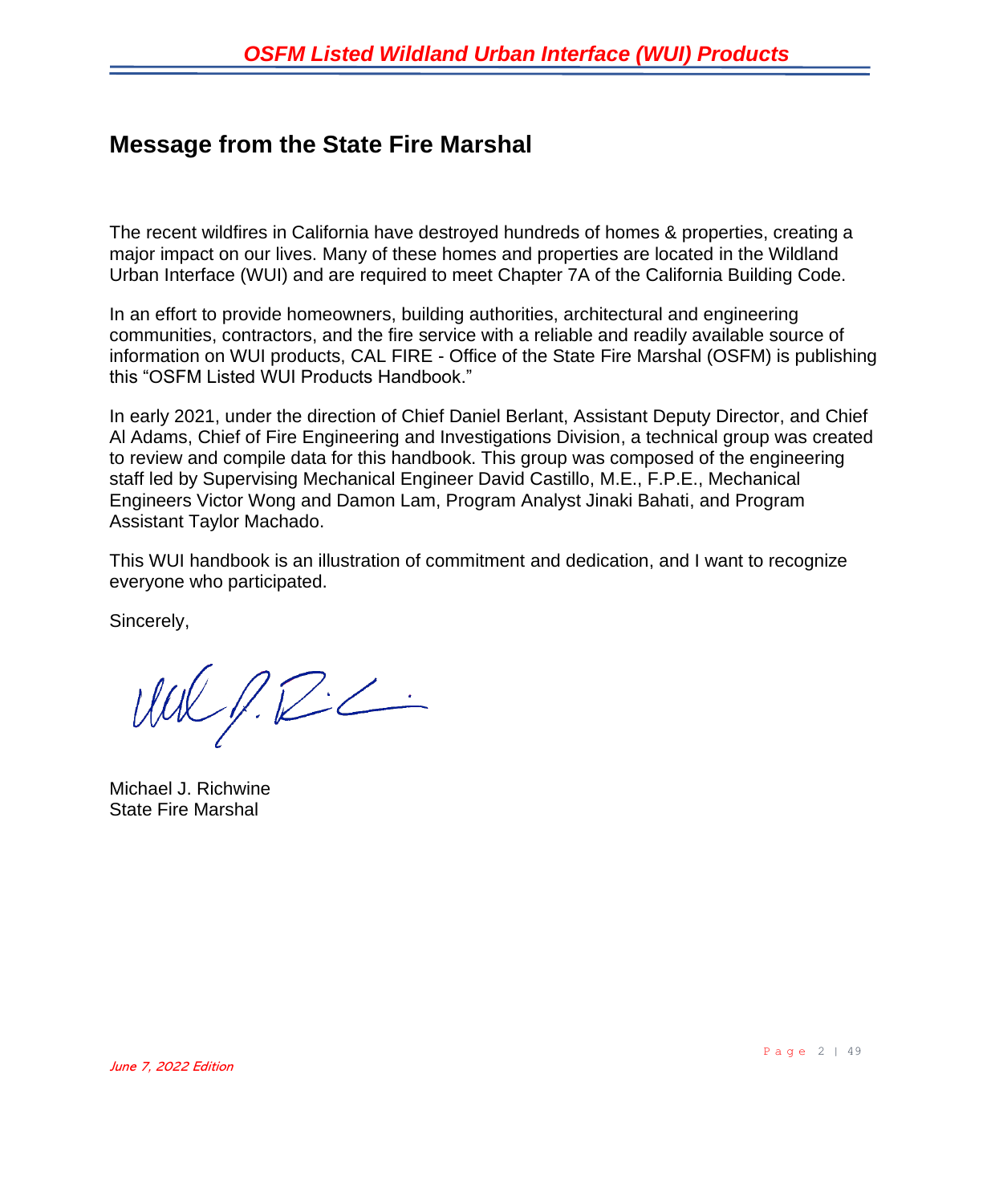All products published in this handbook have been reviewed and verified by OSFM staff to comply with Chapter 7A of the California Building Code and have been listed by the Building Materials Listing (BML) Program.

It should be noted that products that are not BML Listed, nor in this handbook, may still comply with the prescriptive standards of Chapter 7A, since it is not a statutory mandate to list WUI products with the OSFM.

This handbook will be categorized into 7 main sections:

- 1. Decking (OSFM Category 8110)
- 2. Exterior Windows (OSFM Category 8120)
- 3. Exterior Wall Siding and Sheathing (OSFM Category 8140)
- 4. Exterior Doors (OSFM Category 8150)
- 5. Under Eave Protection (OSFM Category 8160)
- 6. Vents (OSFM Category 8165)
- 7. Non-Wood Roof Covering/Assemblies (OSFM Category 8180)

Our approvals are based upon technical data submitted by applicants. The OSFM engineering staff review test results and other data for compliance, but do not make independent claim verification.

All products shall be constructed and installed in accordance with all applicable codes, standards, and ordinances.

The local Authority Having Jurisdiction (AHJ) has the right to approve or disapprove products for use within their respective jurisdiction. Refer to the appropriate AHJ for details.

The OSFM reserves the right to remove any products in this handbook for cause.

*For technical inquiries regarding the OSFM Listings, please contact Victor Wong, BML Program Coordinator, at: [Victor.Wong@fire.ca.gov](mailto:Victor.Wong@fire.ca.gov)*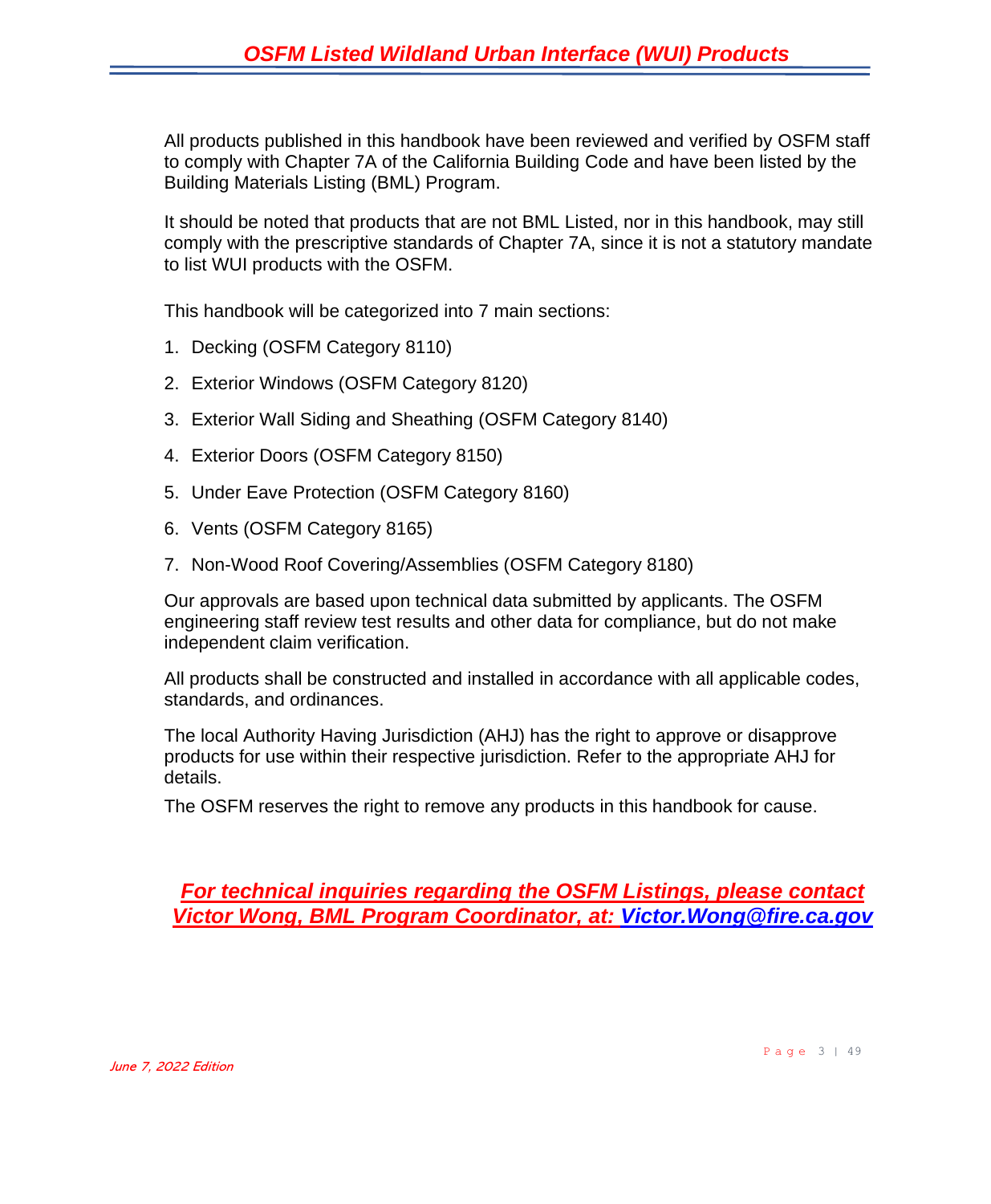### **Decking for WUI (SFM Standard 12-7A-4 and 12-7A-4A, SFM Listing Category 8110)**

- ❖ **LISTING No.** 8110-2041:0002 **CATEGORY:** 8110 -- DECKING FOR WILDLAND URBAN INTERFACE (W.U.I) **LISTEE:** American Wood Council 222 Catoctin Circle, SE, Suite 201, Leesburg, VA 20175 Contact: Kuma Sumathipala (202) 463-2763 Fax (703) 771-4079 Email: ksumathipala@awc.org **DESIGN:** Solid "Wood" decking, when installed over minimum 2" x 6" solid "Douglas Fir" or better joists, spaced 24" or less on center, and decking and joists complying with American Softwood Lumber Standard PS 20 as follows: Minimum nominal 5/4" thick and nominal 6" wide decking boards with a maximum 3/8" radius edges made of solid wood species "Redwood", "Western Red Cedar", "Incense Cedar", "Port Orford Cedar", or "Alaska Yellow Cedar" having a Class B Flame Spread rating when tested in accordance with ASTM E84. Lumber grades: construction common, commercial, or better grades for Redwood; 3 common, commercial, or better grades for Cedars. Refer to the manufacturer's installation instructions and product data sheets. **RATING:** Class B Flame Spread
- ❖ **LISTING No.** 8110-2042:0001 **CATEGORY:** 8110 -- DECKING FOR WILDLAND URBAN INTERFACE (W.U.I) **LISTEE:** AZEK BUILDING PRODUCTS 894 Prairie Ave, Wilmington, OH 45177 Contact: Chip Herr (937) 655-5297 Email: chip.herr@azekco.com **DESIGN:** "AZEK Vintage Deck" composite deck board, all colors, 1" thick x 5.5" width. Refer to the manufacturer's installation instructions and product data sheets. **RATING:** Class A Flame Spread.
- ❖ **LISTING No.** 8110-2042:0003 **CATEGORY:** 8110 -- DECKING FOR WILDLAND URBAN INTERFACE (W.U.I) **LISTEE:** AZEK BUILDING PRODUCTS 894 Prairie Ave, Wilmington, OH 45177 Contact: Chip Herr (937) 655-5297 Email: chip.herr@azekco.com **DESIGN:** "AZEK Porch" tongue and groove composite deck board, all colors, 1" thick x 3 1/8" width. Refer to the manufacturer's installation instructions and product data sheets. **RATING:** Class B Flame Spread.
- ❖ **LISTING No.** 8110-2042:0004 **CATEGORY:** 8110 -- DECKING FOR WILDLAND URBAN INTERFACE (W.U.I) **LISTEE:** AZEK BUILDING PRODUCTS 894 Prairie Ave, Wilmington, OH 45177 Contact: Chip Herr (937) 655-5297 Email: chip.herr@azekco.com **DESIGN:** "AZEK Deck" - "Harvest, Arbor and Terra Collections" composite deck board, all colors, 1" thick x 3.5" width or 5.5" width. Refer to the manufacturer's installation instructions and product data sheets. **RATING:** Class B Flame Spread.
- ❖ **LISTING No.** 8110-2042:0500 **CATEGORY:** 8110 -- DECKING FOR WILDLAND URBAN INTERFACE (W.U.I) **LISTEE:** AZEK BUILDING PRODUCTS 894 Prairie Ave, Wilmington, OH 45177 Contact: Chip Herr (937) 655-5297 Email: chip.herr@azekco.com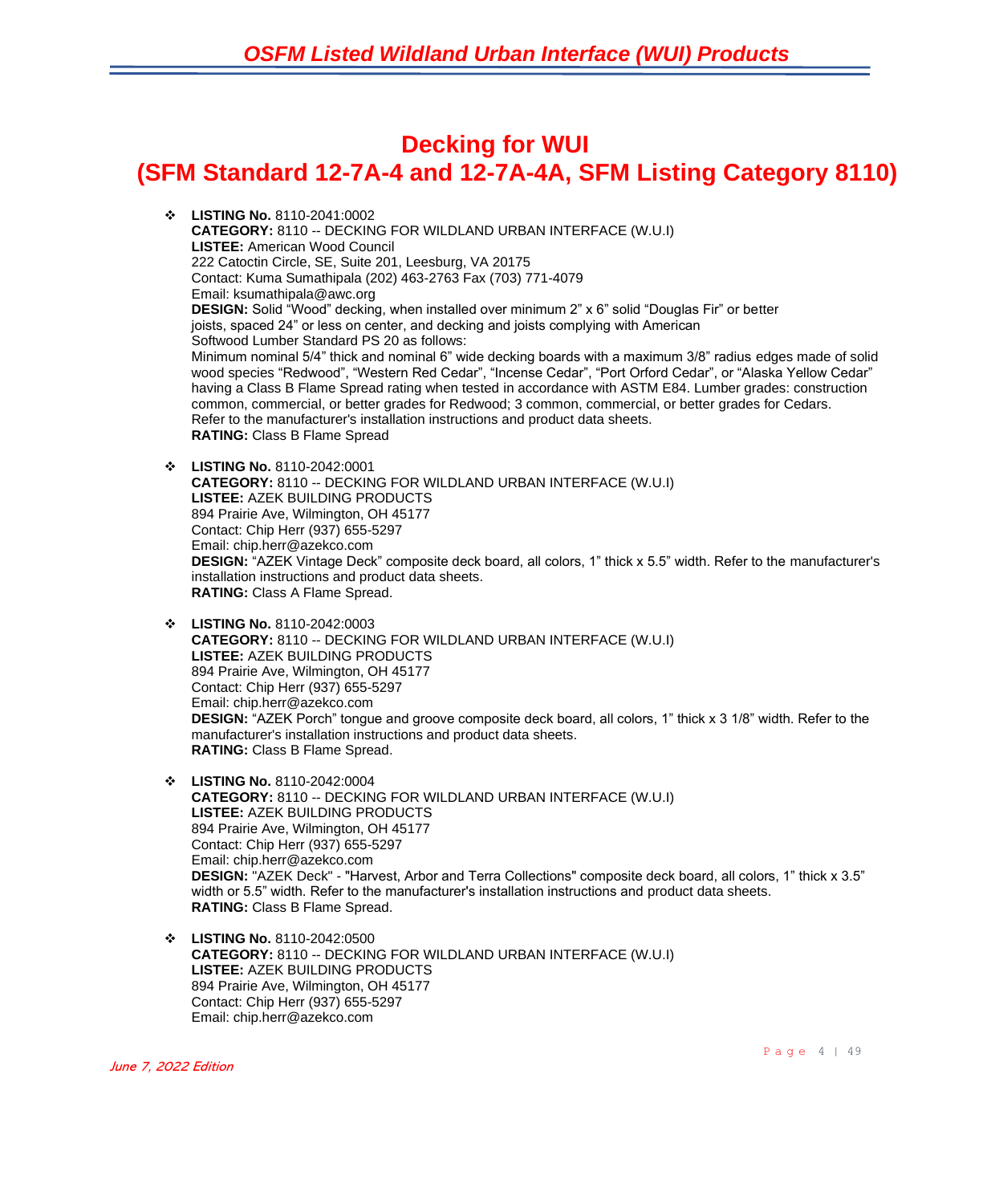**DESIGN:** TimberTech EDGE Premier Square Edge composite decking, material 0.89" x 5.36", 1/8" edge to edge gap spacing. Refer to the manufacturer's installation instructions and product data sheets. **RATING:** Class B Flame Spread

- ❖ **LISTING No.** 8110-2042:0501 **CATEGORY:** 8110 -- DECKING FOR WILDLAND URBAN INTERFACE (W.U.I) **LISTEE:** AZEK BUILDING PRODUCTS 894 Prairie Ave, Wilmington, OH 45177 Contact: Chip Herr (937) 655-5297 Email: chip.herr@azekco.com **DESIGN:** TimberTech Pro Reserve Square Edge Composite Decking, material 0.938" x 5.36", 1/8" edge to edge spacing. Attached to nominal 2" x 6" Douglas fir joists, 16" O.C. Refer to manufacturer's installation instructions and product data sheets. **RATING:** Class C Flame Spread
- ❖ **LISTING No.** 8110-2042:0502 **CATEGORY:** 8110 -- DECKING FOR WILDLAND URBAN INTERFACE (W.U.I) **LISTEE:** AZEK BUILDING PRODUCTS 894 Prairie Ave, Wilmington, OH 45177 Contact: Chip Herr (937) 655-5297 Email: chip.herr@azekco.com **DESIGN:** TimberTech Pro Reserve Grooved Composite Decking, material 0.938" x 5.36", minimum 1/8" and maximum 3/16" edge to edge spacing. Attached to nominal 2" x 6" Douglas fir joists, 16" O.C. Refer to manufacturer's installation instructions and product data sheets. **RATING:** Class C Flame Spread
- ❖ **LISTING No.** 8110-2043:0500 **CATEGORY:** 8110 -- DECKING FOR WILDLAND URBAN INTERFACE (W.U.I) **LISTEE:** CALI BAMBOO, LLC 6675 Mesa Ridge Road Ste. 100, San Diego, CA 92121 Contact: Heather Knutson (360) 319-9760 Fax (858) 200-9540 Email: hknutson@calibamboo.com **DESIGN:** "Cali Bamboo, LLC" BamDeck® Models Square Edge, 3G, 3G Wide, 4G and 4G Wide in Slate, Caramel, Coffee and Charcoal colors with maximum 3/16" edge to edge spacing. Refer to the manufacturer's installation instructions and product data sheets. **RATING:** SFM 12-7A-4A
- ❖ **LISTING No.** 8110-2044:0001 **CATEGORY:** 8110 -- DECKING FOR WILDLAND URBAN INTERFACE (W.U.I) **LISTEE:** Envision Building Products LLC P.O. Box 1328, Joplin, MO 64802 Contact: Donovan Stahl (800) 641-4691 Fax (800) 841-1925 Email: donovan\_stahl@envisiondecking.com **DESIGN:** "EverGrain" composite deck board, square and grooved edge, \*13/16" thick x 5.5" width. Refer to the manufacturer's installation instructions and product data sheets. **RATING:** Class C Flame Spread
- ❖ **LISTING No.** 8110-2044:0002 **CATEGORY:** 8110 -- DECKING FOR WILDLAND URBAN INTERFACE (W.U.I) **LISTEE:** Envision Building Products LLC P.O. Box 1328, Joplin, MO 64802 Contact: Donovan Stahl (800) 641-4691 Fax (800) 841-1925 Email: donovan\_stahl@envisiondecking.com **DESIGN:** "EverGrain" composite deck board, 1- 7/16" thick x 5-1/2" width. Refer to the manufacturer's installation instructions and product data sheets. **RATING:** Class C Flame Spread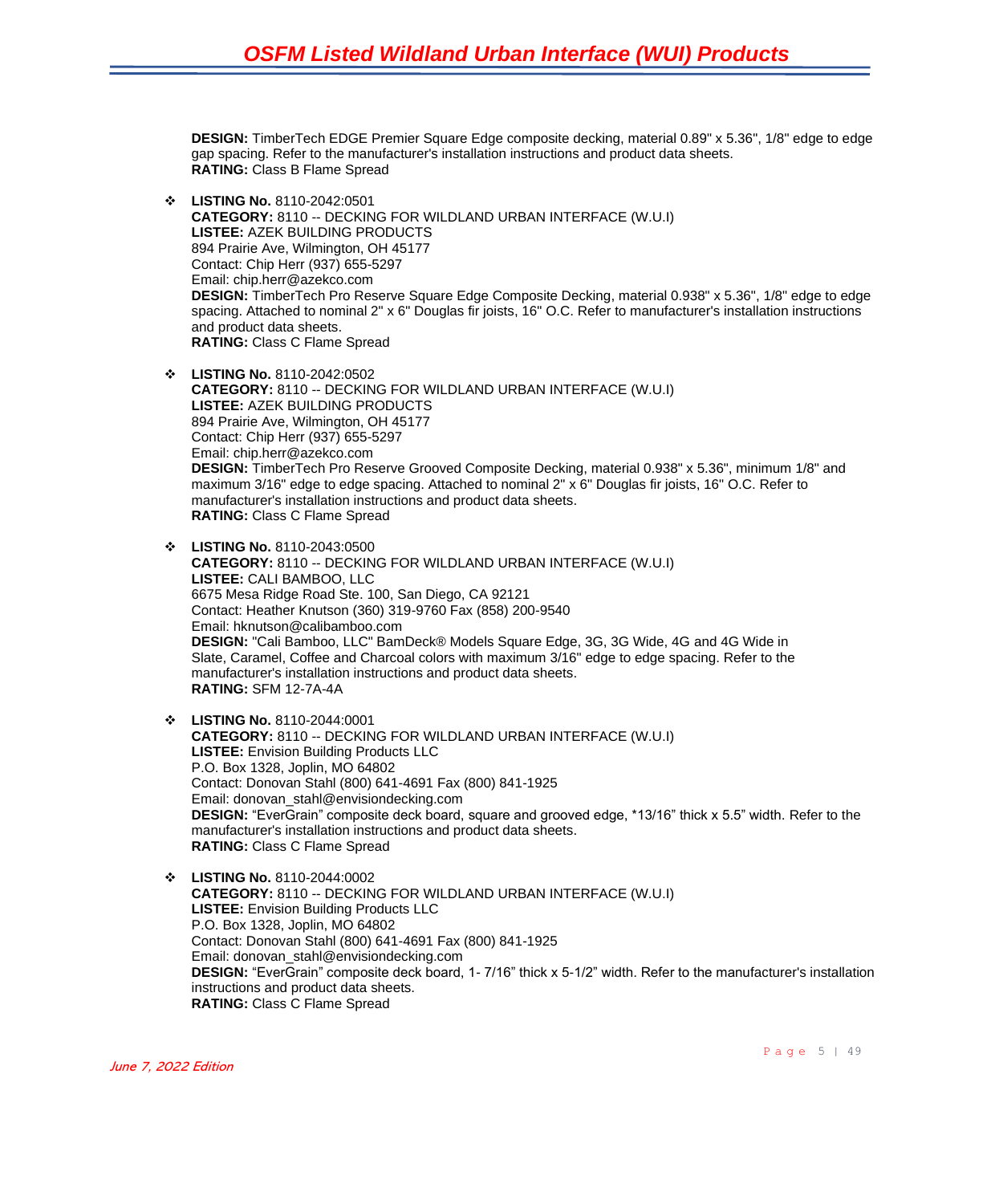- ❖ **LISTING No.** 8110-2044:0004 **CATEGORY:** 8110 -- DECKING FOR WILDLAND URBAN INTERFACE (W.U.I) **LISTEE:** Envision Building Products LLC P.O. Box 1328, Joplin, MO 64802 Contact: Donovan Stahl (800) 641-4691 Fax (800) 841-1925 Email: donovan\_stahl@envisiondecking.com **DESIGN:** Envision composite decking board \*square and grooved edge, 7/8" thick x 5.5" width. Refer to the manufacturer's installation instructions and product data sheets. **RATING:** Class C Flame Spread
- ❖ **LISTING No.** 8110-2044:0501 **CATEGORY:** 8110 -- DECKING FOR WILDLAND URBAN INTERFACE (W.U.I) **LISTEE:** Envision Building Products LLC P.O. Box 1328, Joplin, MO 64802 Contact: Cory Panak (800) 253-1401 Fax (800) 841-1925 Email: cory\_panak@envisiondecking.com **DESIGN:** Envision Ridge Premium Composite Decking, square edge with bottom flutes, material size 7/8" x 5-1/2". Attached to nominal 2" x 6" Douglas fir joists, 16" O.C., maximum 1/8" gap spacing. Refer to manufacturer's installation instructions and product data sheets. **RATING:** Class B Flame Spread
- ❖ **LISTING No.** 8110-2045:0008 **CATEGORY:** 8110 -- DECKING FOR WILDLAND URBAN INTERFACE (W.U.I) **LISTEE:** FIBER COMPOSITES, LLC 181 Random Drive, New London, NC 28127 Contact: Rick Lappin (704) 463-2973 Email: rickl@fiberondecking.com **DESIGN:** Fiberon Paramount (PVC) composite 15/16" thick X 5 1/2" width rounded or grooved edge planks. 3/16" edge to edge spacing. Refer to the manufacturer's installation instructions and product data sheets. **RATING:** SFM 12-7A-4A
- ❖ **LISTING No.** 8110-2045:0500 **CATEGORY:** 8110 -- DECKING FOR WILDLAND URBAN INTERFACE (W.U.I) **LISTEE:** FIBER COMPOSITES, LLC 181 Random Drive, New London, NC 28127 Contact: Rick Lappin (704) 463-2973 Email: rickl@fiberondecking.com **DESIGN:** Good Life FR composite decking board. 15/16" thick X 5 1/4" width solid with square edges and two lobes at the bottom planks. Refer to the manufacturer's installation instructions and product data sheets. **RATING:** SFM 12-7A-4A
- ❖ **LISTING No.** 8110-2045:0502 **CATEGORY:** 8110 -- DECKING FOR WILDLAND URBAN INTERFACE (W.U.I) **LISTEE:** FIBER COMPOSITES, LLC 181 Random Drive, New London, NC 28127 Contact: Rick Lappin (704) 463-2973 Email: rickl@fiberondecking.com **DESIGN:** Model Sanctuary FR/Advantage FR (Gray Birch) 15/16" thick X 5-5/16" width (square-edge with groove) planks with max 3/16" edge to edge spacing. Refer to the manufacturer's installation instructions and product data sheets. **RATING:** SFM 12-7A-4A
- ❖ **LISTING No.** 8110-2045:0503 **CATEGORY:** 8110 -- DECKING FOR WILDLAND URBAN INTERFACE (W.U.I) **LISTEE:** FIBER COMPOSITES, LLC 181 Random Drive, New London, NC 28127 Contact: Rick Lappin (704) 463-2973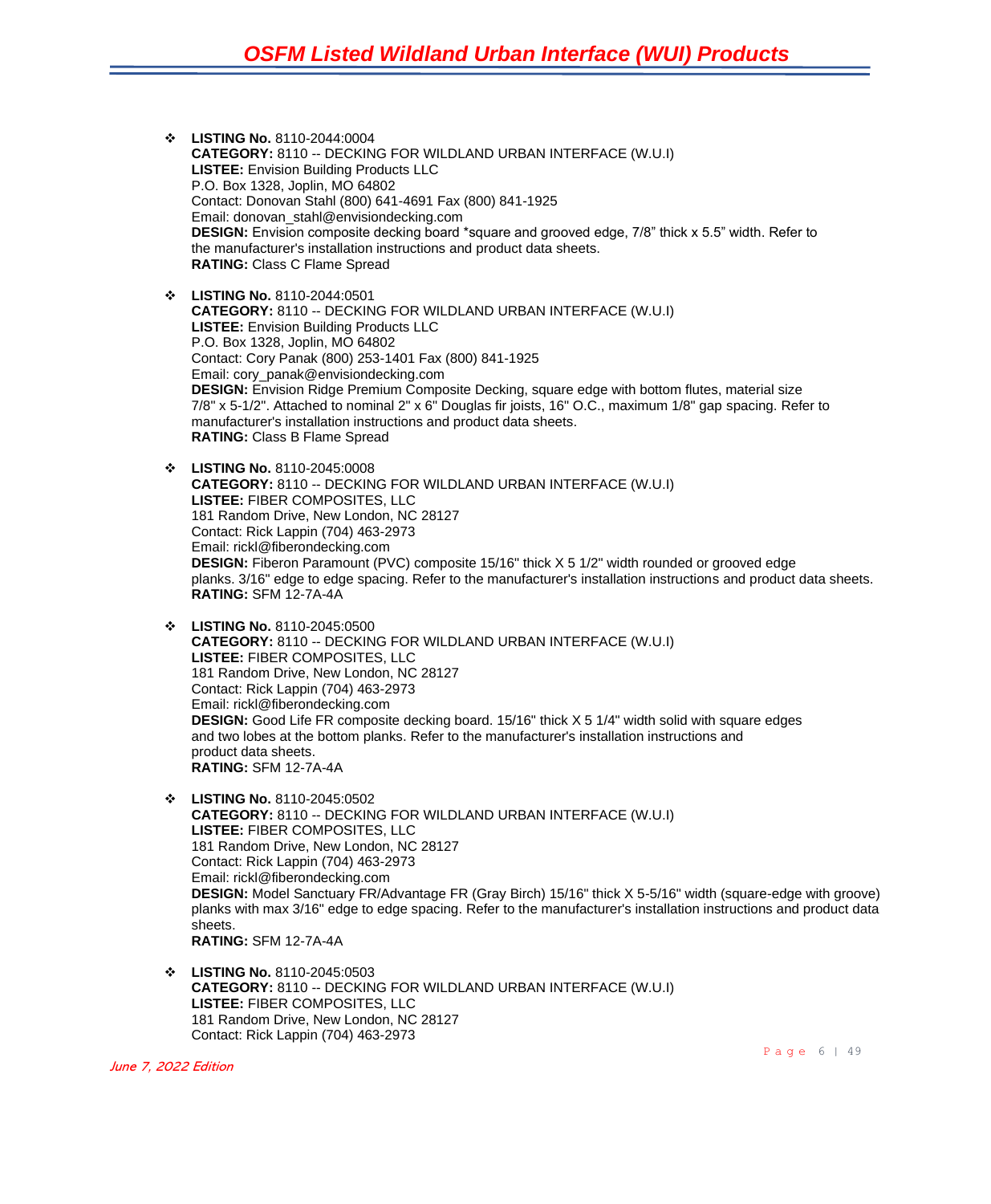Email: rickl@fiberondecking.com **DESIGN:** Promenade PVC composite decking, material 1"x5.5" in both square edge and grooved edge profiles. Attached to nominally 2"x6" Douglas-fir joists, 16" O.C., with a 3/16" maximum edge-to-edge spacing. Refer to the manufacturer's installation and product data sheets. **RATING:** Class A Flame Spread ❖ **LISTING No.** 8110-2051:0001 **CATEGORY:** 8110 -- DECKING FOR WILDLAND URBAN INTERFACE (W.U.I) **LISTEE:** TimberTech Ltd. 894 Prairie Avenue, Wilmington, OH 45177 Contact: Charles Herr (937) 655-5297 Fax (937) 655-5241 Email: cherr@timbertech.com **DESIGN:** "DockSider™ Plank" wood plastic composite (WPC) deck board, square edge, 1-1/4" thick x 5-1/2" wide, 3-1/2 lb./lineal foot. Refer to the manufacturer's installation instructions and product data sheets. **RATING:** Class B Flame Spread ❖ **LISTING No.** 8110-2051:0003 **CATEGORY:** 8110 -- DECKING FOR WILDLAND URBAN INTERFACE (W.U.I) **LISTEE:** TimberTech Ltd. 894 Prairie Avenue, Wilmington, OH 45177 Contact: Charles Herr (937) 655-5297 Fax (937) 655-5241 Email: cherr@timbertech.com **DESIGN:** "ReliaBoard™" HDPE composite deck board, square edge, scalloped back surface, ¾" at thinnest portion, 15/16" at thickest, 5-3/8" wide and nominally 2.4 lb./lineal foot. Refer to the manufacturer's installation instructions and product data sheets. **RATING:** Class B Flame Spread ❖ **LISTING No.** 8110-2051:0004 **CATEGORY:** 8110 -- DECKING FOR WILDLAND URBAN INTERFACE (W.U.I) **LISTEE:** TimberTech Ltd. 894 Prairie Avenue, Wilmington, OH 45177 Contact: Charles Herr (937) 655-5297 Fax (937) 655-5241 Email: cherr@timbertech.com **DESIGN:** "TwinFinish™ Plank" wood plastic composite (WPC) deck board, square edge and grooved, 1" thick x 5-7/16" wide, 2.7 to 2.8 lb./lineal foot. Refer to the manufacturer's installation instructions and product data sheets. **RATING:** Class B Flame Spread ❖ **LISTING No.** 8110-2052:0004 **CATEGORY:** 8110 -- DECKING FOR WILDLAND URBAN INTERFACE (W.U.I) **LISTEE:** TREX COMPANY, INC. 385 Battaile Dr, Winchester, VA 22601 Contact: Sarah Lauck (540) 542-6850 Fax (540) 678-3002 Email: slauck@trex.com **DESIGN:** "Trex® Transcend®" composite deck board, square and grooved edge, nominal 1" thick x 5-1/2" width with edge-to-edge gap spacing of a maximum of 3/16". \* "Trex® Transcend®" composite deck board, square edge, nominal 1-3/8" thick x 5-1/2" width with edge-to-edge gap spacing of a maximum of 3/16". Refer to the manufacturer's installation instructions and product data sheets. **RATING:** SFM 12-7A-4A ❖ **LISTING No.** 8110-2052:0005 **CATEGORY:** 8110 -- DECKING FOR WILDLAND URBAN INTERFACE (W.U.I) **LISTEE:** TREX COMPANY, INC. 385 Battaile Dr, Winchester, VA 22601 Contact: Sarah Lauck (540) 542-6850 Fax (540) 678-3002 Email: slauck@trex.com **DESIGN:** "Trex® Select®" composite deck board, square and grooved edge, nominal 1" thick x 5-1/2" width with edge-to-edge gap spacing of a maximum of 3/16". \*"Trex® Select®" composite

June 7, 2022 Edition

Page 7 | 49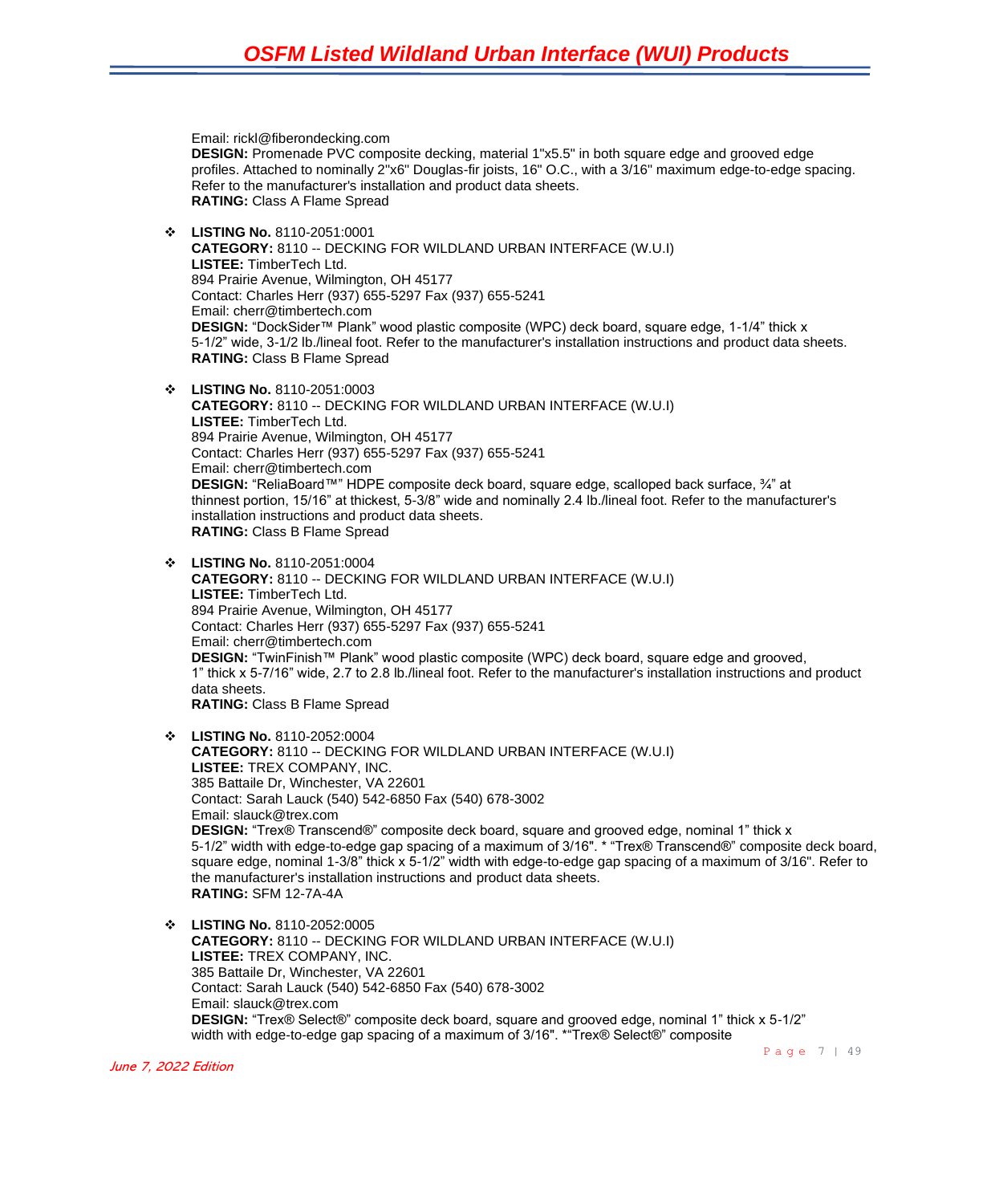deck board, square edge, nominal 1-3/8" thick x 5-1/2" width with edge-to-edge gap spacing of a maximum of 3/16". Refer to the manufacturer's installation instructions and product data sheets. **RATING:** SFM 12-7A-4A

- ❖ **LISTING No.** 8110-2053:0100 **CATEGORY:** 8110 -- DECKING FOR WILDLAND URBAN INTERFACE (W.U.I) **LISTEE:** SABRA INTERNATIONAL, INC. 300 71st Street, Suite 430, Miami Beach, FL 33141 Contact: Jim VanPelt (863) 229-8456 Fax (863) 229-8359 Email: jim@LBRtimber.com **DESIGN:** Sabra Brand "IPE" solid wood square edge deck board, 3/4" thick x 5-5/16" width, nominal density of 63.2 lb./cu.ft. Refer to manufacturer's installation instructions and data sheet for details. **RATING:** SFM 12-7A-4A
- ❖ **LISTING No.** 8110-2064:0500 **CATEGORY:** 8110 -- DECKING FOR WILDLAND URBAN INTERFACE (W.U.I) **LISTEE:** Nusku Partners LLC 4501 Brickell Privado Street, Ontario, CA 91761 Contact: Tim Hummel (909) 591-4841 Fax (909) 591-4818 Email: tim@wehardenhomes.com **DESIGN:** Thermally Modified Ash Nusku Thermacor Decking, material nominal 5/4" x 6" with a 3/16" maximum edge to edge spacing. Refer to the manufacturer's installation instructions and product data sheets. **RATING:** SFM 12-7A-4A
- ❖ **LISTING No.** 8110-2065:0001 **CATEGORY:** 8110 -- DECKING FOR WILDLAND URBAN INTERFACE (W.U.I) **LISTEE:** Redwood Empire P.O. Box 1300, Morgan Hill, CA 95038 Contact: Jennifer Li (408) 779-7354 Fax (408) 778-1076 Email: jli@redwoodemp.com **DESIGN:** Redwood Empire Brand "IPE" Hardwood decking materials. Dimensions 1" x 6" or 5/4" x 6" x 2". Refer to the manufacturer's installation instructions and product data sheets. **RATING:** Class B Flame Spread
- ❖ **LISTING No.** 8110-2069:0001 **CATEGORY:** 8110 -- DECKING FOR WILDLAND URBAN INTERFACE (W.U.I) **LISTEE:** KAYU INTERNATIONAL INC. 26099 SW 95th Ave, #603, Wilsonville, OR 97070 Contact: Natalie Smith (503) 557-7296 Fax (503) 557-7262 Email: Natalie@kayu.com **DESIGN:** KAYU® Batu (Red Balau) solid hardwood board, reddish brown color, covers products \*nominal 1" and thicker x nominal 4" and wider, nominal density of 55.8 lbs./cubic feet. Refer to the manufacturer's installation instructions and product data sheets. **RATING:** Class A Flame Spread.
- ❖ **LISTING No.** 8110-2077:0100 **CATEGORY:** 8110 -- DECKING FOR WILDLAND URBAN INTERFACE (W.U.I) **LISTEE:** Tiger Deck, LLC P.O. Box 830, Wilsonville, OR 97070 Contact: Bob Hafner (503) 625-1747 Fax (503) 625-7342 Email: bob@tigerdeck.com **DESIGN:** "Tiger Deck" hardwood decking materials including grooved and non-grooved deck board. Nominal 1" x 4", 5/4" x 4", 1" x 6", and 5/4" x 6". Deck may employ finish components as described in the product data sheet. Refer to the manufacturer's installation instructions. **RATING:** Class B Flame Spread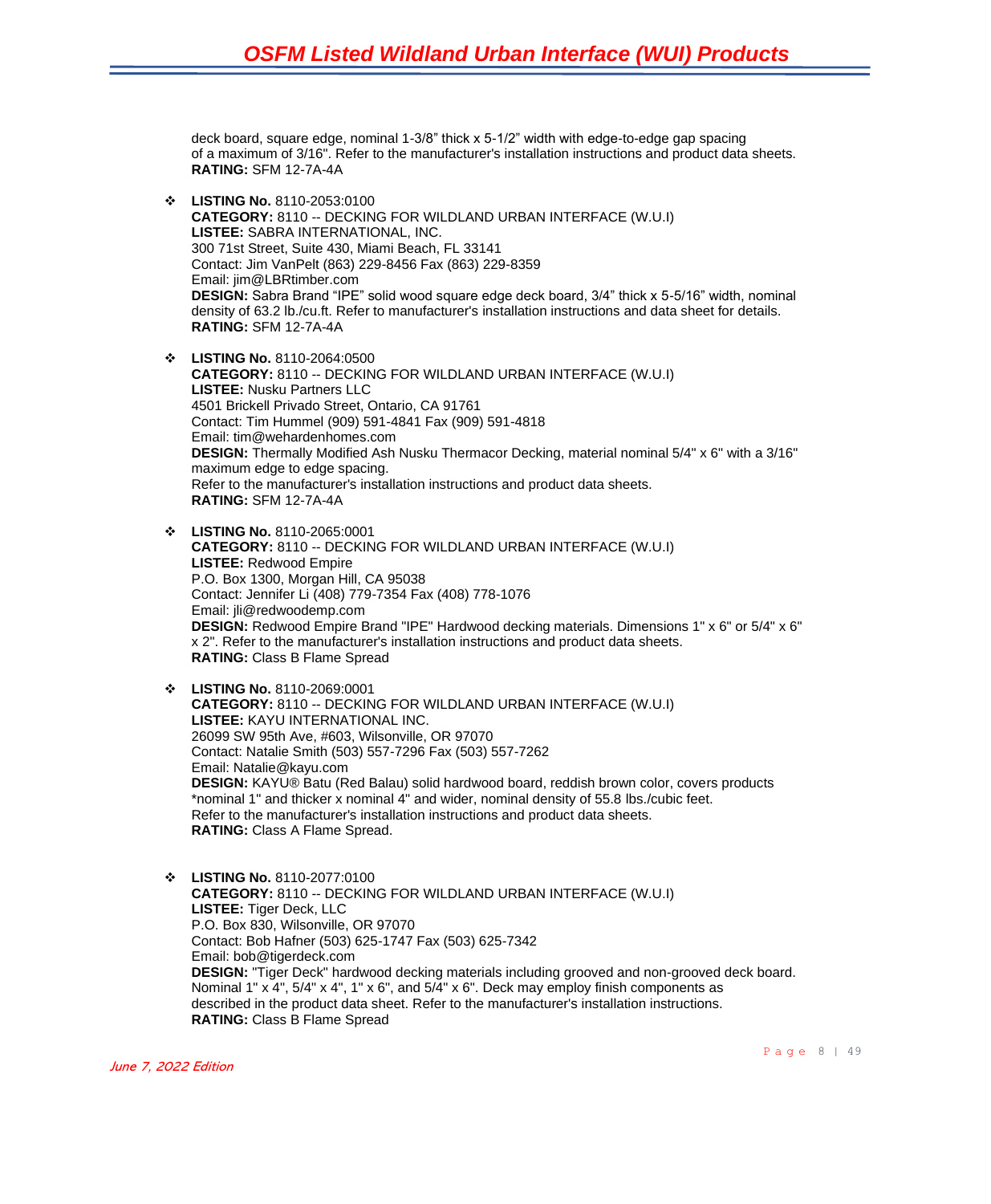❖ **LISTING No.** 8110-2084:0002 **CATEGORY:** 8110 -- DECKING FOR WILDLAND URBAN INTERFACE (W.U.I) **LISTEE:** WESTERN WOODS INC. P.O. Box 4402, Chico, CA 95973-4402 Contact: Kevin Richter (530) 343-5821 Fax (530) 343-3851 Email: kevinr@westernwoodsinc.com **DESIGN:** Solid "Wood" decking, when installed over minimum 2" x 6" solid "Douglas Fir" or better joists, spaced 24" or less on center, and decking and joists complying with American Softwood Lumber Standard PS 20 as follows: Minimum nominal 5/4" thick and nominal 6" wide decking boards with a maximum 3/8" radius edges made of solid wood species "Redwood", "Western Red Cedar", "Incense Cedar", "Port Orford Cedar", or "Alaska Yellow Cedar" having a Class B Flame Spread rating when tested in accordance with ASTM E84. Lumber grades: construction common, commercial, or better grades for Redwood; 3 common, commercial, or better grades for Cedars. Refer to the manufacturer's installation instructions and product data sheets. **RATING:** Class B Flame Spread

❖ **LISTING No.** 8110-2091:0101 **CATEGORY:** 8110 -- DECKING FOR WILDLAND URBAN INTERFACE (W.U.I) **LISTEE:** SIERRA PACIFIC INDUSTRIES P.O. Box 496028, Redding, CA 96049 Contact: Cedric Twight (530) 378-8000 Fax (530) 378-8499 Email: ctwight@spi-ind.com **DESIGN:** Solid "Wood" decking, when installed over minimum 2" x 6" solid "Douglas Fir" or better joists, spaced 24" or less on center, and decking and joists complying with American Softwood Lumber Standard PS 20 as follows: Minimum nominal 5/4" thick and nominal 6" wide decking boards with a maximum 3/8" radius edges made of solid wood species "Redwood", "Western Red Cedar", "Incense Cedar", "Port Orford Cedar", or "Alaska Yellow Cedar" having a Class B Flame Spread rating when tested in accordance with ASTM E84. Lumber grades: construction common, commercial, or better grades for Redwood; 3 common, commercial, or better grades for Cedars. Refer to the manufacturer's installation instructions and product data sheets. **RATING:** Class B Flame Spread

❖ **LISTING No.** 8110-2094:0103 **CATEGORY:** 8110 -- DECKING FOR WILDLAND URBAN INTERFACE (W.U.I) **LISTEE:** Unity Forest Products, Inc. P.O. Box 1849, Yuba City, CA 95992 Contact: Mike Smith (530) 671-7152 Fax (530) 671-7261 Email: mike.smith@unityforest.com **DESIGN:** Solid "Wood" decking, when installed over minimum 2" x 6" solid "Douglas Fir" or better ioists. spaced 24" or less on center, and decking and joists complying with American Softwood Lumber Standard PS 20 as follows: Minimum nominal 5/4" thick and nominal 6" wide decking boards with a maximum 3/8" radius edges made of solid wood species" Redwood", "Western Red Cedar", "Incense Cedar", "Port Orford Cedar", or "Alaska Yellow Cedar" having a Class B Flame Spread rating when tested in accordance with ASTM E84. Lumber grades: construction common, commercial, or better grades for Redwood; 3 common, commercial, or better grades for Cedars. Refer to the manufacturer's installation instructions and product data sheets. **RATING:** Class B Flame Spread

❖ **LISTING No.** 8110-2117:0100 **CATEGORY:** 8110 -- DECKING FOR WILDLAND URBAN INTERFACE (W.U.I) **LISTEE:** Timber Holdings USA 4301 Dorchester Rd, N. Charleston, SC 29405 Contact: Matthew Skerry (800) 932-9663 Email: mskerry@ironwoods.com **DESIGN:** Iron Woods™brand Ipe hardwood deck board 5 1/2"\*(minimum) X 3/4"\*(minimum). Maximum 3/16" edge-to-edge plank spacing. Refer to the manufacturer's installation instructions and product data sheets.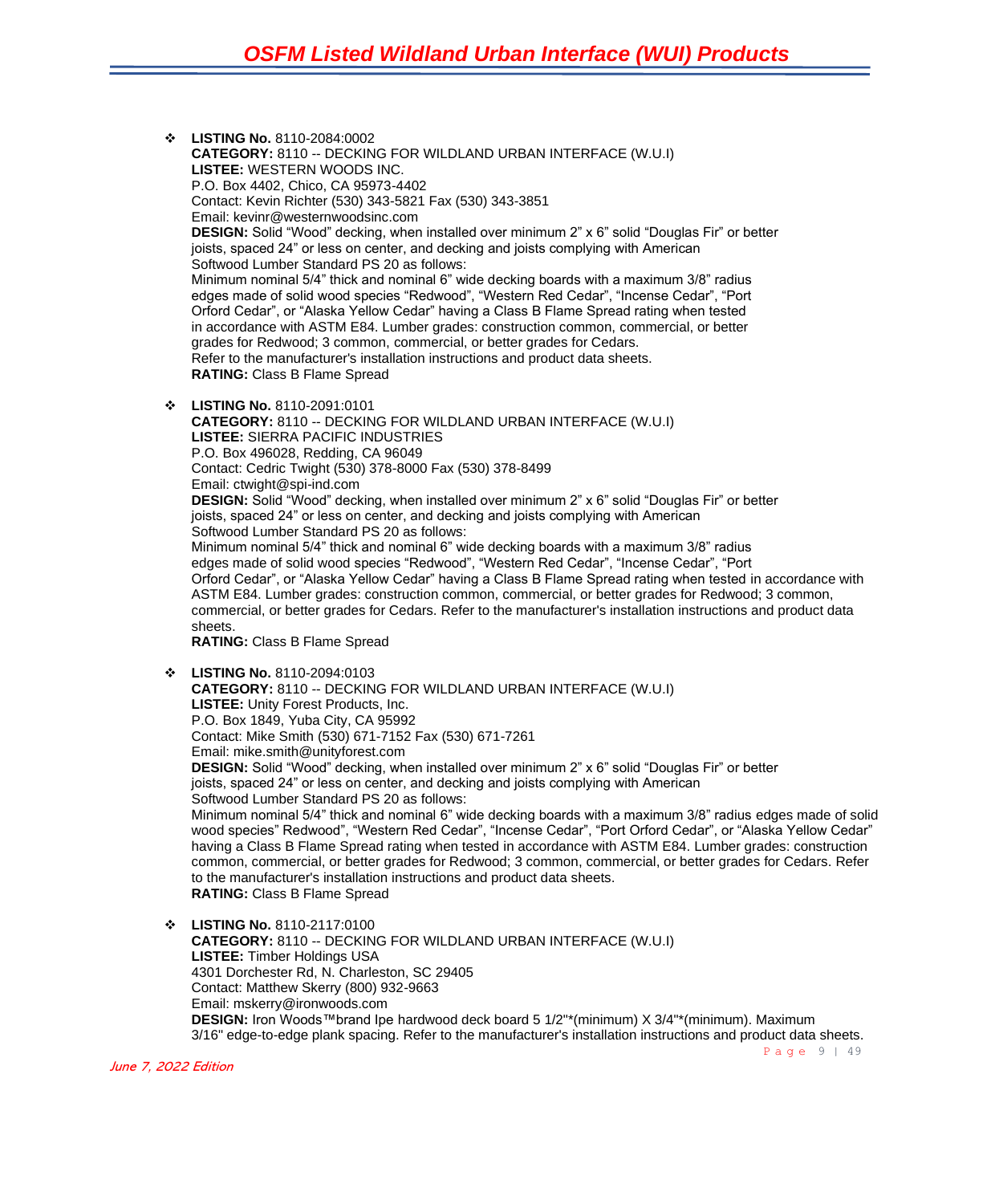❖ **LISTING No.** 8110-2123:0100 **CATEGORY:** 8110 -- DECKING FOR WILDLAND URBAN INTERFACE (W.U.I) **LISTEE:** General Woodcraft Inc. 369 Blodgett St. Ste. 200, Cotati, CA 94931 Contact: Perry Alibrio (707) 217-0657 Fax (866) 542-4048 Email: perry@generalwoodcraftinc.com **DESIGN:** Mataverde®Premium Machiche, Cumaru and IPE hardwood decking nominal 3/4" or thicker, nominal 3-1/4" or wider. Machiche nominal density of 55 lbs./cu.ft. or greater. Cumaru nominal density of 66 lbs./cu.ft. or greater. IPE nominal density of 65 lbs./cu.ft. or greater. Edge to edge spacing of 3/16" or less. Refer to the manufacturer's installation instructions and product data sheets. **RATING:** Class A Flame Spread

❖ **LISTING No.** 8110-2133:0100 **CATEGORY:** 8110 -- DECKING FOR WILDLAND URBAN INTERFACE (W.U.I) **LISTEE:** Avon Plastics Inc 210 Ampe Drive, Paynesville, MN 56362 Contact: Nick Demuth (320) 243-7318 Ext: 119 Fax (320) 243-7320 Email: nick.demuth@avonplastics.com **DESIGN:** Rhino Deck - Armadillo with dimensions of 5.24" x .915" and corner radius of 0.2. Weight of 2.25 lbs./ft. Refer to the manufacturer's installation instructions and product data sheets. **RATING:** SFM Test Protocol 12-7A-4A.

- ❖ **LISTING No.** 8110-2135:0100 **CATEGORY:** 8110 -- DECKING FOR WILDLAND URBAN INTERFACE (W.U.I) **LISTEE:** Thermory USA LLC 1213 Wilmette Avenue, Suite 208, Wilmette, IL 60091 Contact: Mark Challinor (847) 256-8828 Email: mark@thermoryusa.com **DESIGN:** Thermally-Modified Ash Deck Boards with dimensions of 3/4' x 5-7/8" or 1.02" x 5.7" with a maximum of 3/16" edge-to-edge spacing. Refer to the manufacturer's installation instructions and product data sheets. **RATING:** Class B Flame Spread
- ❖ **LISTING No.** 8110-2158:0500 **CATEGORY:** 8110 -- DECKING FOR WILDLAND URBAN INTERFACE (W.U.I) **LISTEE:** United Construction Products, Inc. dba Bison Innovative Products 701 Osage Street, Bldg. 2, Unit 120, Denver, CO 80204 Contact: Lisa von Gunten (303) 892-0400 Fax (303) 825-5988 Email: lisa@bisonip.com **DESIGN:** Ipe Wood Tile System Model WT-IPE-24-8 Smooth, material 24" x 24". Bottom runners are attached to the wood tile with stainless steel screws spaced between the planks. Refer to manufacturer's installation instructions and product data sheets. **RATING:** SFM 12-7A-4, Part A
- ❖ **LISTING No.** 8110-2174:0500 **CATEGORY:** 8110 -- DECKING FOR WILDLAND URBAN INTERFACE (W.U.I) **LISTEE:** Tata Enterprises, Inc. 2603 Camino Ramon Suite 200, San Ramon, CA 94583 Contact: Samuel Mamondol (510) 865-8888 Fax (510) 865-8558 Email: samuel@tataenterprises.net **DESIGN:** TATA Enterprises Mangaris Red solid wood decking, 3/4" x 5-1/2" planks at 1/4" edge to edge spacing, placed over 2" x 6" Douglas Fir joists 16" on center spacing, planks attached to joists with minimum 2-1/2" long stainless steel deck screws. **RATING:** Class A Flame Spread
- ❖ **LISTING No.** 8110-2174:0501

June 7, 2022 Edition

Page 10 | 49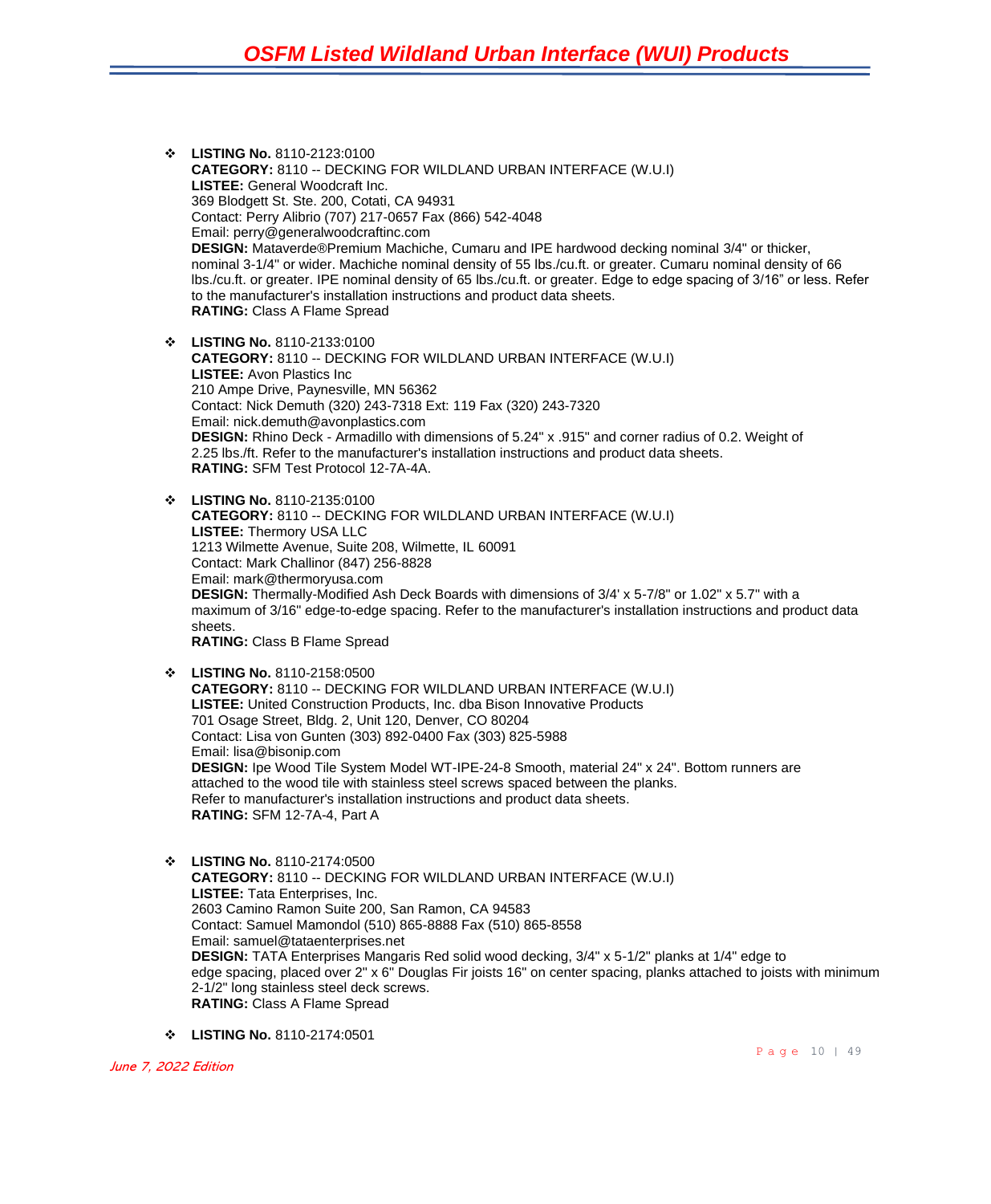**CATEGORY:** 8110 -- DECKING FOR WILDLAND URBAN INTERFACE (W.U.I) **LISTEE:** Tata Enterprises, Inc. 2603 Camino Ramon Suite 200, San Ramon, CA 94583 Contact: Samuel Mamondol (510) 865-8888 Fax (510) 865-8558 Email: samuel@tataenterprises.net **DESIGN:** TATA Enterprises Mangaris Diamond solid wood decking, 3/4" x 5-1/2" planks at 1/4" edge to edge spacing, placed over 2" x 6" Douglas Fir joists 16" on center spacing, planks attached to joists with minimum 2-1/2" long stainless steel deck screws. **RATING:** Class A Flame Spread

❖ **LISTING No.** 8110-2212:0100 **CATEGORY:** 8110 -- DECKING FOR WILDLAND URBAN INTERFACE (W.U.I) **LISTEE:** UFP Ventures II, Inc. 1801 E. Lessard Street, Prairie du Chien, WI 53821 Contact: Robert Rottinghaus (608) 371-1115 Email: rrottinghaus@ufpi.com **DESIGN:** DecKorators Vista composite square edge deck board, 7/8" minimum thickness x 5 1/2" minimum width, in Sandalwood (light brown) or Ashwood (gray), and other colors produced by the manufacturer provided they are produced in a similar manner with similar components, with 3/16" maximum edge-to-edge spacing. Refer to the manufacturer's installation instructions and product data sheets. **RATING:** SFM 12-7A-4A

❖ **LISTING No.** 8110-2212:0500 **CATEGORY:** 8110 -- DECKING FOR WILDLAND URBAN INTERFACE (W.U.I) **LISTEE:** UFP Ventures II, Inc. 1801 E. Lessard Street, Prairie du Chien, WI 53821 Contact: Robert Rottinghaus (608) 371-1115 Email: rrottinghaus@ufpi.com **DESIGN:** DecKorators Classic, Vista and Heritage composite grooved edge deck board, 7/8" minimum thickness x 5 1/2" minimum width with 1/8" maximum edge-to-edge spacing. Refer to the manufacturer's installation instructions and product data sheets. **RATING:** SFM 12-7A-4A

- ❖ **LISTING No.** 8110-2212:0502 **CATEGORY:** 8110 -- DECKING FOR WILDLAND URBAN INTERFACE (W.U.I) **LISTEE:** UFP Ventures II, Inc. 1801 E. Lessard Street, Prairie du Chien, WI 53821 Contact: Robert Rottinghaus (608) 371-1115 Email: rrottinghaus@ufpi.com **DESIGN:** DecKorators TG2 Slotted and Solid Edge Composite Decking, material 1" x 5-1/2" with a maximum edge-to-edge spacing of 3/16". Attached to nominal 2" x 6" Douglas-fir joists, 16" O.C. Refer to manufacturer's installation instructions and product data sheets. **RATING:** Class B Flame Spread
- ❖ **LISTING No.** 8110-2266:0500 **CATEGORY:** 8110 -- DECKING FOR WILDLAND URBAN INTERFACE (W.U.I) **LISTEE:** FHTL International DBA Harvest Floe Int'l 2603 Camino Ramon #200, San Ramon, CA 94583 Contact: Febe Limuel (510) 865-8888 Email: febe@harvestfloe.com **DESIGN:** Harvest Floe Mangaris Red solid wood decking, 3/4" x 5-1/2" planks at 1/4" edge to edge spacing, placed over 2" x 6" Douglas Fir joists 16" on center spacing, planks attached to joists with minimum 2-1/2" long stainless steel deck screws. **RATING:** Class A Flame Spread
- ❖ **LISTING No.** 8110-2266:0501 **CATEGORY:** 8110 -- DECKING FOR WILDLAND URBAN INTERFACE (W.U.I) **LISTEE:** FHTL International DBA Harvest Floe Int'l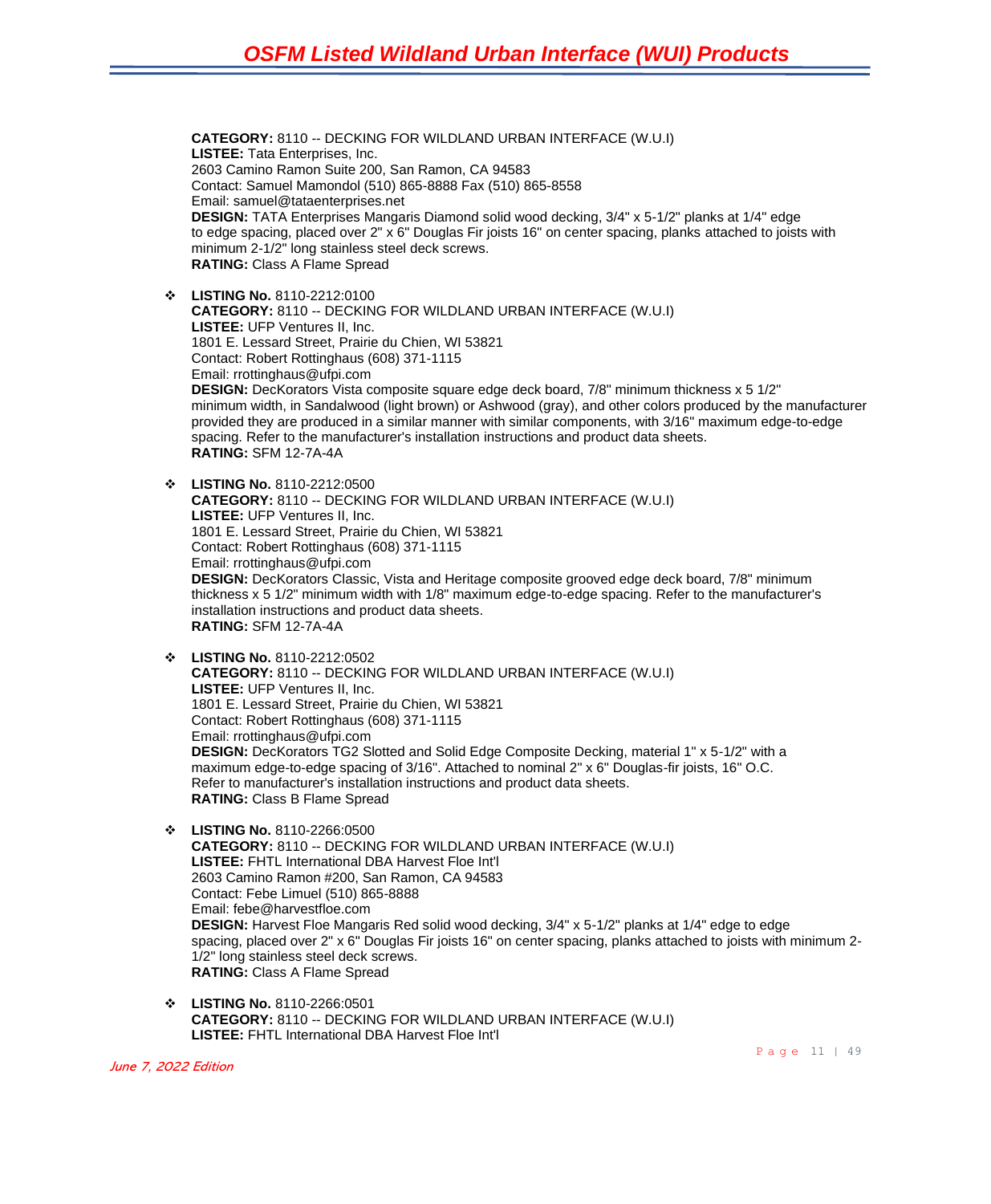2603 Camino Ramon #200, San Ramon, CA 94583 Contact: Febe Limuel (510) 865-8888 Email: febe@harvestfloe.com **DESIGN:** Harvest Floe Mangaris Diamond solid wood decking, 3/4" x 5-1/2" planks at 1/4" edge to edge spacing, placed over 2" x 6" Douglas Fir joists 16" on center spacing, planks attached to joists with minimum 2-1/2" long stainless steel deck screws. **RATING:** Class A Flame Spread

❖ **LISTING No.** 8110-2278:0500

**CATEGORY:** 8110 -- DECKING FOR WILDLAND URBAN INTERFACE (W.U.I) **LISTEE:** MOSO North America, Inc. 203 NE Front Street, Suite 101, Milford Delaware, DE 19963 Contact: Don Kappler (484) 802-2402 Email: dkappler@moso-bamboo.com **DESIGN:** MOSO Bamboo X-Treme compressed bamboo exterior decking. Nominal 1"x6" deck boards, 3/16" edge to edge spacing, fastened to 2 X 4 Douglas Fir joists with manufactured supplied clip screw fasteners. Refer to the manufacturer's installation instructions and product data sheets for detailed installation instructions. **RATING:** Class A Flame Spread

- ❖ **LISTING No.** 8110-2308:0500 **CATEGORY:** 8110 -- DECKING FOR WILDLAND URBAN INTERFACE (W.U.I) **LISTEE:** Bingaman & Son Lumber Inc. 1195 Creek Mountain Road, Kreamer, PA 17833 Contact: Matt Pryor (570) 495-0218 Fax (570) 374-3901 Email: mpryor@bingamanlumber.com **DESIGN:** Thermally modified Ash Americana Decking, material nominal \*1" x 6" and 5/4" x 6". \*Thermally modified Red Oak Decking, material nominal 1" x 6". Maximum 3/16" edge to edge spacing. Refer to the manufacturer's installation instructions and product data sheets. **RATING:** SFM 12-7A-4A
- ❖ **LISTING No.** 8110-2314:0500 **CATEGORY:** 8110 -- DECKING FOR WILDLAND URBAN INTERFACE (W.U.I) **LISTEE:** Fortress Deck Products 1720 N. 1st St., Garland, TX 75040 Contact: Kevin Flatt (972) 231-4001 Email: kevinf@fortressbp.com **DESIGN:** Apex PVC deck boards, 0.944"x5.5" with grooved edges. The Hulk Fastener System is utilized to secure the deck boards to 2"x6" Douglas-fir joists, 16" O.C. The Hulk Fastener System uses a hidden clip made of coated 304 stainless steel. A Torpedo tip nano black stainless-steel screw measuring M4.2x40mm stainless steel fasteners is used to secure the clip to the board and wood joist. Refer to the manufacturer's installation and product data sheets. **RATING:** SFM 12-7A-4A
- ❖ **LISTING No.** 8110-2321:0500 **CATEGORY:** 8110 -- DECKING FOR WILDLAND URBAN INTERFACE (W.U.I) **LISTEE:** MoistureShield 914 N Jefferson St, Springdale, AR 72764 Contact: Gary Hobbs (479) 203-5061 Email: gary.hobbs@oldcastle.com **DESIGN:** Model MoistureShield Vision Composite Decking, material 1" x 5.4". Installed on nominal 2" x 6" Douglas-fir joists, 16" O.C., maximum 1/8" spacing. Refer to manufacturer's installation instructions and product data sheets. **RATING:** SFM 12-7A-4A
- ❖ **LISTING No.** 8110-2321:0501 Page 1 of 1 **CATEGORY:** 8110 -- DECKING FOR WILDLAND URBAN INTERFACE (W.U.I) **LISTEE:** MoistureShield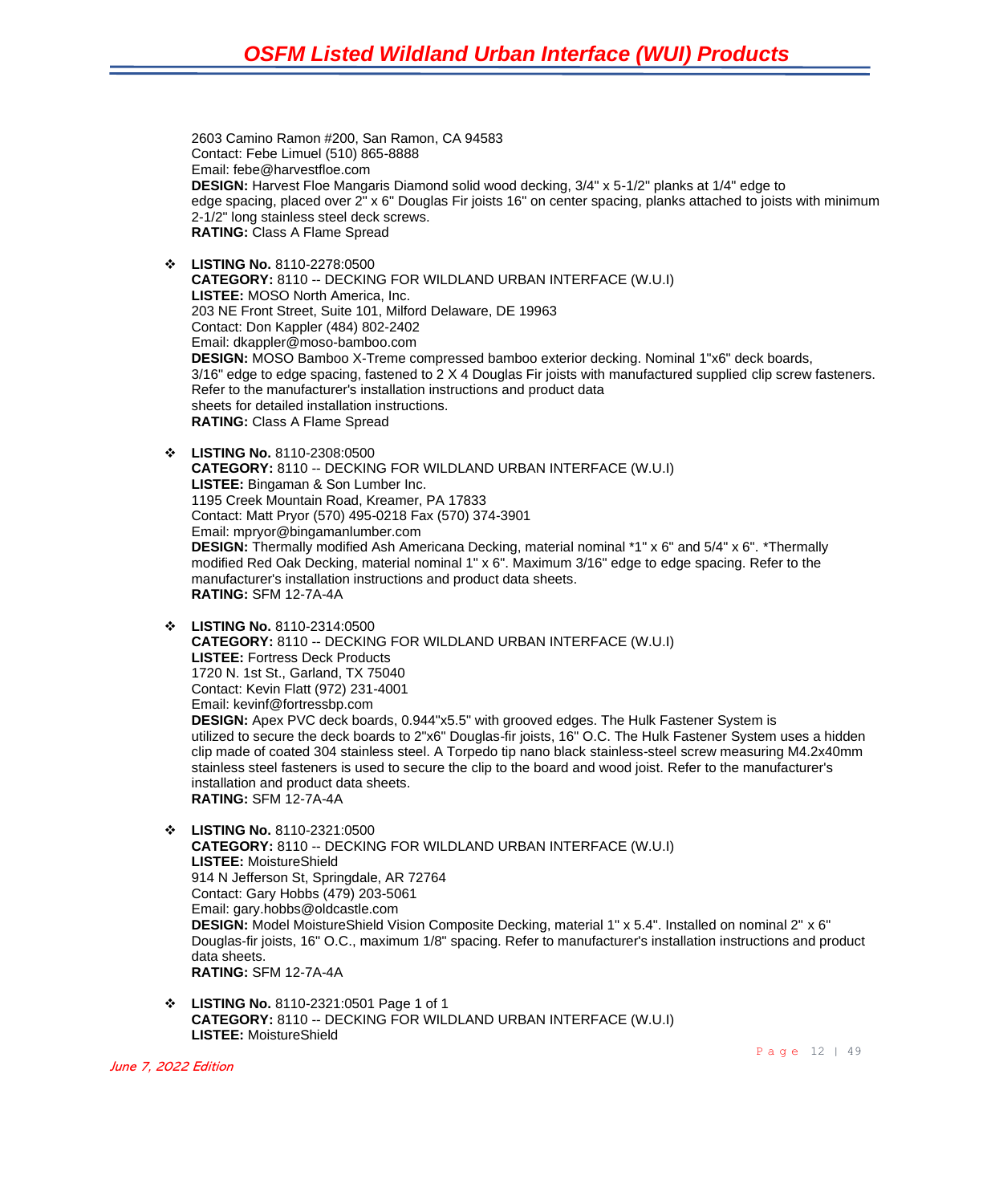801 Jefferson St, Springdale, AR 72764 Contact: Nader Assad (514) 351-2121 Email: nader.assad@oldcastle.com **DESIGN:** MoistureShield Meridian™ Composite Deck Board, material in size 1" x 5.4". Installed on nominal 2" x 6" Douglas-fir joists, 16" O.C. Maximum 3/16" edge-to-edge gap spacing. Refer to manufacturer's installation instructions and product data sheets. **RATING:** SFM 12-7A-4A

❖ **LISTING No.** 8110-2323:0500

**CATEGORY:** 8110 -- DECKING FOR WILDLAND URBAN INTERFACE (W.U.I) **LISTEE:** Resysta North America, Inc. 4035 Cheyenne Ct, Chino, CA 91710 Contact: Michael Sloup (909) 393-2888 Email: michael.sloup@resysta.com **DESIGN:** Resysta® Gold Fiber Reinforced Hybrid Decking, material 1" thick by 5-1/2" wide. The Resysta® Plastic Deck Fastener is utilized to secure deck boards to nominal 2" x 6" Douglas-fir joists, 16" O.C.

The starting deck board was face fastened through the groove of the deck board at a 45° angle to each joist with a #7 x 1-5/8" stainless steel screw. The ending deck board was secured through the groove at a 45° angle to each joist using one #7 x 1-5/8" stainless steel screw. All other deck boards were secured to the framing with one Resysta® Plastic Deck Fastener per framing member using a #7 x 1-5/8" stainless steel screw. Refer to manufacturer's installation instructions and product data sheets. **RATING:** SFM 12-7A-4A

❖ **LISTING No.** 8110-2323:0501

**CATEGORY:** 8110 -- DECKING FOR WILDLAND URBAN INTERFACE (W.U.I) **LISTEE:** Resysta North America, Inc. 4035 Cheyenne Ct, Chino, CA 91710 Contact: Michael Sloup (909) 393-2888 Email: michael.sloup@resysta.com **DESIGN:** Resysta® Platinum Fiber Reinforced Hybrid Decking, material 1" thick by 5-1/2" wide. The Resysta® Plastic Deck Fastener is utilized to secure deck boards to nominal 2" x 6" Douglas-fir joists, 16" O.C.

The starting deck board was face fastened through the groove of the deck board at a 45° angle to each joist with a #7 x 1-5/8" stainless steel screw. The ending deck board was secured through the groove at a 45° angle to each joist using one #7 x 1-5/8" stainless steel screw. All other deck boards were secured to the framing with one Resysta® Plastic Deck Fastener per framing member using a #7 x 1-5/8" stainless steel screw. Refer to manufacturer's installation instructions and product data sheets. **RATING:** SFM 12-7A-4A

❖ **LISTING No.** 8110-2327:0500

**CATEGORY:** 8110 -- DECKING FOR WILDLAND URBAN INTERFACE (W.U.I) **LISTEE:** ICP Construction 150 Dascomb Rd, Andover, MA 01810 Contact: Adrienne Malek (951) 837-5959 Email: amalek@icpgroup.com **DESIGN:** Pli-Dek ESR-2097 Walking Deck System. Product consists of a polymer modified cementitious coating covering 2.5 lbs./sq. yd. of galvanized metal lath over a minimum 5/8" plywood substrate. Refer to manufacturer's installation instructions and product data sheets. **RATING:** Class A Flame Spread

❖ **LISTING No.** 8110-2336:0500 **CATEGORY:** 8110 -- DECKING FOR WILDLAND URBAN INTERFACE (W.U.I) **LISTEE:** AVM Industries, Inc.8245 Remmet Ave, Canoga Park, CA 91304 Contact: Amir Rudyan (818) 888-0050 Email: amir@avmindustries.com **DESIGN:** Elasto Fiberdeck 100 Walking Deck System. Product consists of a waterproofing system installed over polymer modified concrete covering 2.5 lbs./sq. yd. of galvanized metal lath installed over a minimum 5/8" plywood substrate. Refer to manufacturer's installation instructions and product data sheets. **RATING:** Class A Flame Spread

June 7, 2022 Edition

Page 13 | 49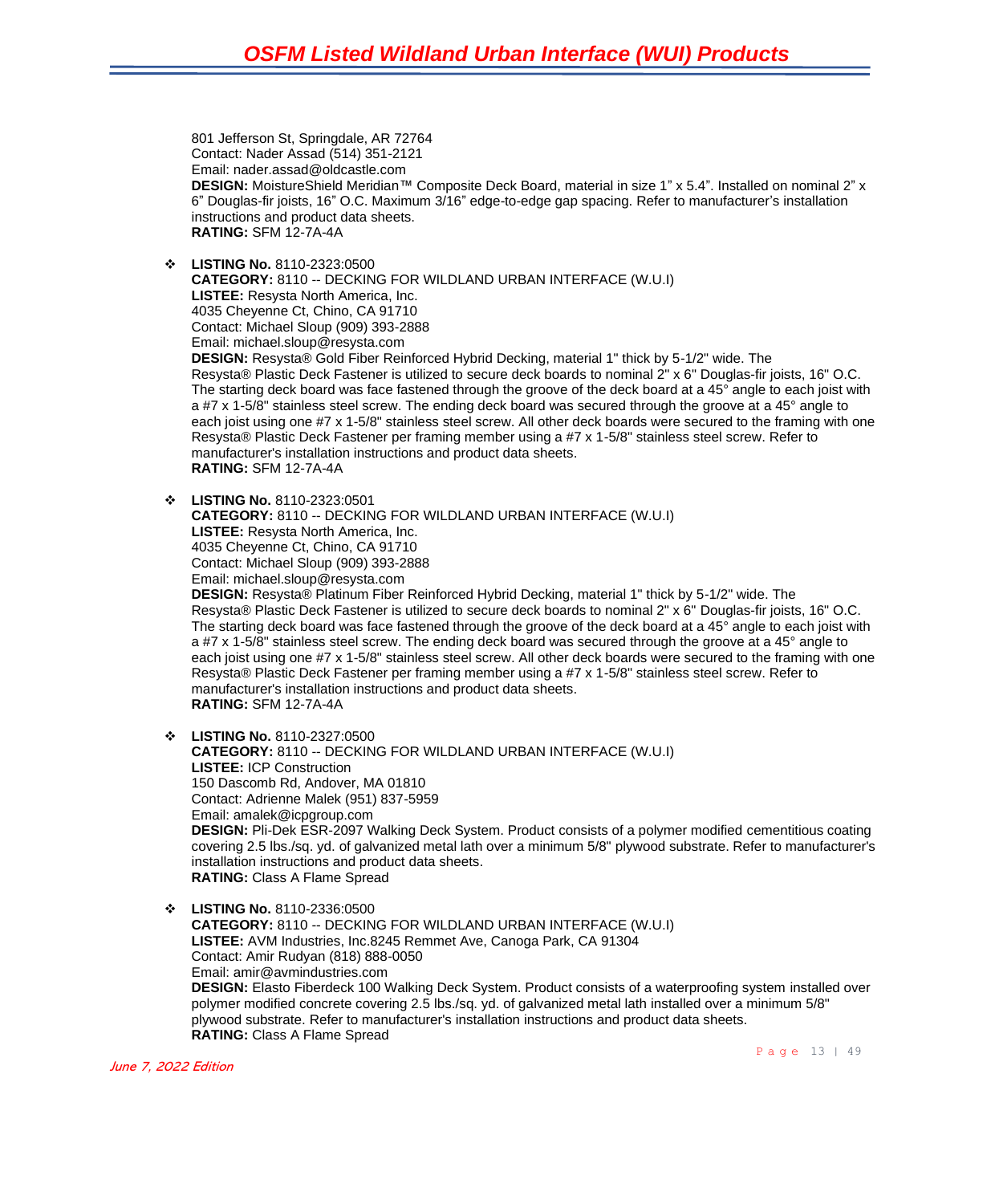❖ **LISTING No.** 8110-2336:0501 **CATEGORY:** 8110 -- DECKING FOR WILDLAND URBAN INTERFACE (W.U.I) **LISTEE:** AVM Industries, Inc. 8245 Remmet Ave, Canoga Park, CA 91304 Contact: Amir Rudyan (818) 888-0050 Email: amir@avmindustries.com **DESIGN:** Forevercoat 100 Walking Deck System. Product consists of a waterproofing system with a cementitious wear surface installed over polymer modified concrete covering 2.5 lbs./sq. yd. of galvanized metal lath installed over a minimum 5/8" plywood substrate. Refer to manufacturer's installation instructions and product data sheets. **RATING:** Class A Flame Spread

❖ **LISTING No.** 8110-2344:0500 **CATEGORY:** 8110 -- DECKING FOR WILDLAND URBAN INTERFACE (W.U.I) **LISTEE:** Sylvanix Outdoor Products, Inc. 195 US 9 South, Suite 205, Manalapan, NJ 07726 Contact: Fei Yao (225) 588-1540 Email: feiy@sylvanixopi.com **DESIGN:** Models Elite Collection FR, Elite Essentials FR, and Destinations FR Composite Deck Board, material nominal 1" x 5.25", in both square edge and grooved edge profiles. The composite decking consists of wooden powder, high-density polyethylene (HDPE), and other processing additives, and manufactured by a co-extrusion process with an integrated shell heat-pressed onto the core of the deck boards. Attached to nominally 2" x 6" Douglas-fir joists, 16" O.C., with a maximum 3/16" edge-to-edge spacing, using Fastenmaster TrapEase 3 (2-1/2"

### **Exterior Windows for WUI (SFM Standard 12-7A-2, SFM Listing Category 8120)**

long deck screws). Refer to manufacturer's installation instructions and product data sheets.

❖ **LISTING No.** 8120-2120:0100

**RATING:** Class B Flame Spread

**CATEGORY:** 8120 -- EXTERIOR WINDOWS FOR WILDLAND URBAN INTERFACE (W.U.I) **LISTEE:** Riviera Bronze Manufacturing 1895 North Ventura Avenue, Ventura, CA 93001 Contact: Sidney Anderson (805) 653-1943 Ext: 210 Fax (805) 653-1942 Email: sea@rivierabronze.com **DESIGN:** Metal-glazed window with structural silicone glazing and 1/4" (minimum) laminated annealed glass \*or insulated glass units with a minimum of one tempered pane. Refer to the manufacturer's installation instructions and product data sheets.

❖ **LISTING No.** 8120-2120:0500

**CATEGORY:** 8120 -- EXTERIOR WINDOWS FOR WILDLAND URBAN INTERFACE (W.U.I) **LISTEE:** Riviera Bronze Manufacturing1895 North Ventura Avenue, Ventura, CA 93001 Contact: Sidney Anderson (805) 653-1943 Ext: 210 Fax (805) 653-1942 Email: sea@rivierabronze.com **DESIGN:** Thermal Break Frame 36"x42" window section. Section includes a steel frame with stainless steel hinges and two operable sashes, 1/4" thick clear laminated annealed glass that is triple layered (2 on exposed side, 1 on unexposed side) sealed with Dow Corning Type 795 sealant and bronze latches. Refer to the manufacturer's installation instructions and product data sheets.

### **Exterior Wall Siding and Sheathing for WUI (SFM Standard 12-7A-1, SFM Listing Category 8140)**

❖ **LISTING No.** 8140-2020:0001

June 7, 2022 Edition

Page 14 | 49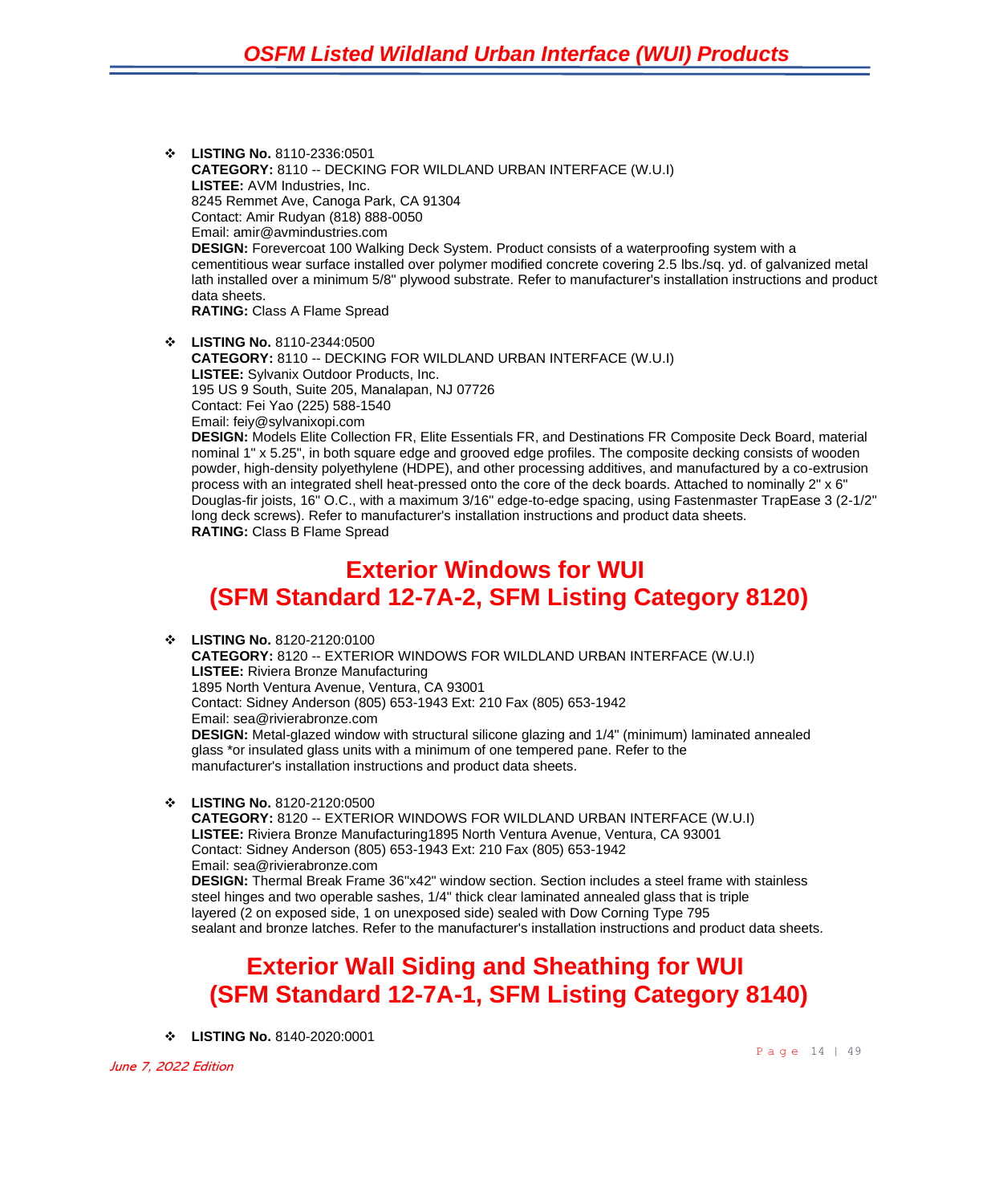**CATEGORY:** 8140 -- EXTERIOR WALL SIDING AND SHEATHING FOR WILDLAND URBAN INTERFACE (W.U.I)

**LISTEE:** APA-THE ENGINEERED WOOD ASSOCIATION 7011 South 19th Street, Tacoma, WA 98466 Contact: Borjen Yeh (253) 620-7467 Fax (253) 565-7265 Email: borjen.yeh@apawood.org

**DESIGN:** "APA 303®" plywood siding with shiplap edges, nominal 19/32" thick (19/32 Performance Category) or greater and grooves spaced no closer than 4" on center or without grooves and manufactured with veneers of all Southern Pine or Douglas Fir face, back and center with cross piles of PS1 Group 1 or 2 species, 4'x8' \*or taller panel. Refer to the manufacturer's installation instructions and product data sheets.

❖ **LISTING No.** 8140-2020:0002

**CATEGORY:** 8140 -- EXTERIOR WALL SIDING AND SHEATHING FOR WILDLAND URBAN INTERFACE (W.U.I)

**LISTEE:** APA-THE ENGINEERED WOOD ASSOCIATION 7011 South 19th Street, Tacoma, WA 98466 Contact: Borjen Yeh (253) 620-7467 Fax (253) 565-7265 Email: borjen.yeh@apawood.org

**DESIGN:** "APA 303®" plywood siding with reverse-board and batten with shiplap edges, nominal 19/32" thick (19/32 Performance Category) or greater, grooves spaced no closer than 12" on center or without grooves, manufactured with face, back and center of Douglas Fir veneers and cross ply veneers of PS1 Group1 or 2 species, 4'x8' \*or taller panel. Refer to the manufacturer's installation instructions and product data sheets.

#### ❖ **LISTING No.** 8140-2022:0001

**CATEGORY:** 8140 -- EXTERIOR WALL SIDING AND SHEATHING FOR WILDLAND URBAN INTERFACE (W.U.I)

**LISTEE:** BODYGUARD WOOD PRODUCTS

C/-8385 White Oak Avenue, Rancho Cucamonga, CA 91730

Contact: Wayne Spraggon +64 27 801 4101

Email: waynes@bodyguardwood.com

**DESIGN:** Bodyguard® "V-Rustic" siding Pattern Number 793, 794 and 795, preservative treated pine, minimum 3/4x6 inches dimension, with no through holes or loose knots, installed over oriented strand board (OSB) with a 7/16" minimum thickness. For horizontal installation only. Refer to the manufacturer's installation instructions and product data sheets.

#### ❖ **LISTING No.** 8140-2022:0002

**CATEGORY:** 8140 -- EXTERIOR WALL SIDING AND SHEATHING FOR WILDLAND URBAN INTERFACE (W.U.I)

**LISTEE:** BODYGUARD WOOD PRODUCTS

C/-8385 White Oak Avenue, Rancho Cucamonga, CA 91730

Contact: Wayne Spraggon +64 27 801 4101

Email: waynes@bodyguardwood.com

**DESIGN:** Bodyguard® "RAB Smooth Face R/S" back siding Nos. 371 and 372, preservative treated pine, minimum 1x6 inches dimension, with no through holes or loose knots, installed over oriented strand board (OSB) with a 7/16" minimum thickness. For horizontal installation only. Refer to the manufacturer's installation instructions and product data sheets.

❖ **LISTING No.** 8140-2022:0003

**CATEGORY:** 8140 -- EXTERIOR WALL SIDING AND SHEATHING FOR WILDLAND URBAN INTERFACE (W.U.I)

**LISTEE:** BODYGUARD WOOD PRODUCTS

C/-8385 White Oak Avenue, Rancho Cucamonga, CA 91730

Contact: Wayne Spraggon +64 27 801 4101

Email: waynes@bodyguardwood.com

**DESIGN:** Bodyguard® 2 lap siding Nos. 430, preservative treated pine, minimum 1x6 inches dimension, with no through holes or loose knots, installed over oriented strand board (OSB) with a 7/16" minimum thickness. For horizontal installation only. Refer to the manufacturer's installation instructions and product data sheets.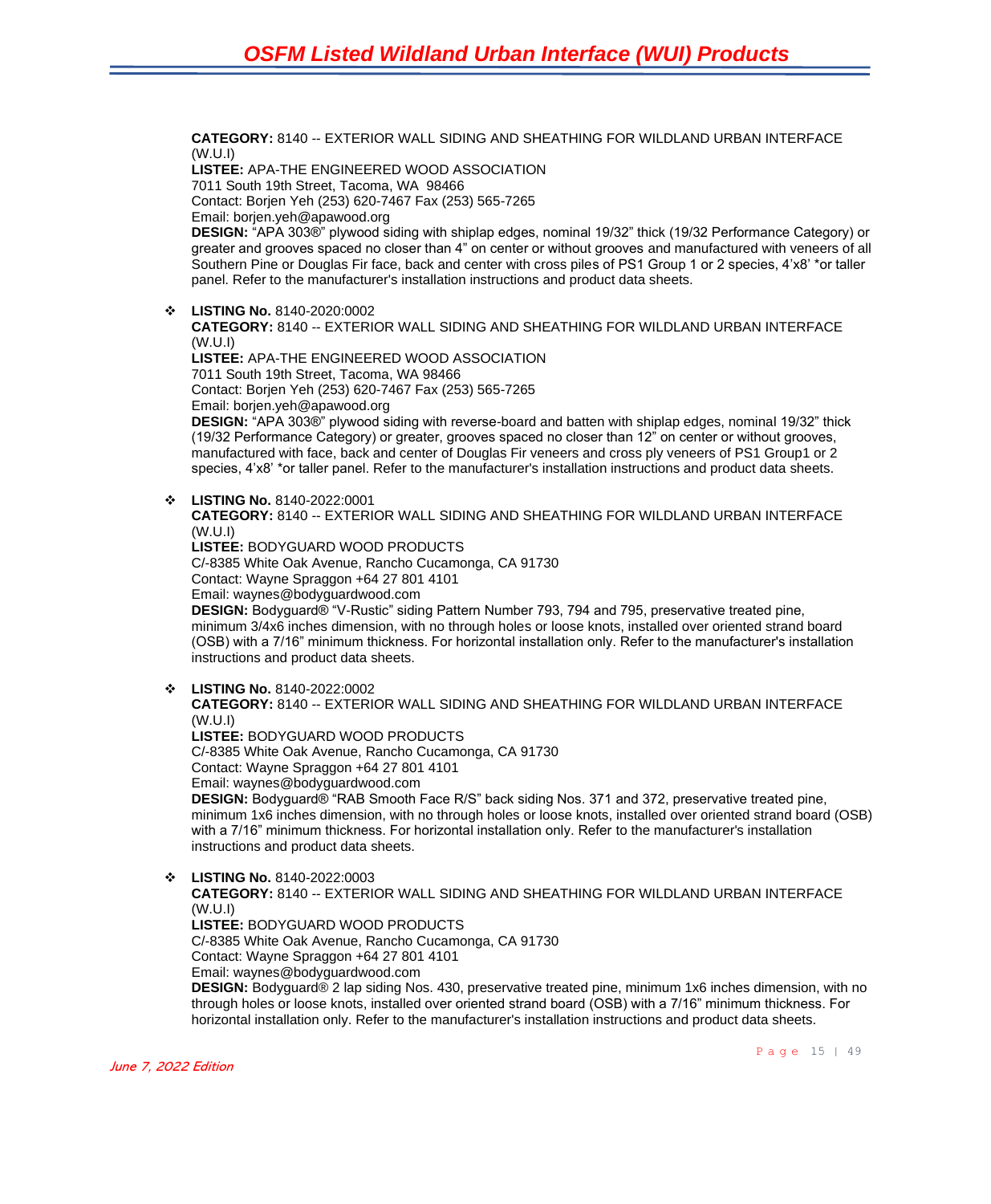❖ **LISTING No.** 8140-2022:0004 **CATEGORY:** 8140 -- EXTERIOR WALL SIDING AND SHEATHING FOR WILDLAND URBAN INTERFACE (W.U.I) **LISTEE:** BODYGUARD WOOD PRODUCTS C/-8385 White Oak Avenue, Rancho Cucamonga, CA 91730 Contact: Wayne Spraggon +64 27 801 4101 Email: waynes@bodyguardwood.com **DESIGN:** Bodyguard® 3 lap siding Nos. 432 and 433, preservative treated pine, minimum 1x8 inches dimension, with no through holes or loose knots, installed over oriented strand board (OSB) with a 7/16" minimum thickness. For horizontal installation only. Refer to the manufacturer's installation instructions and product data sheets. ❖ **LISTING No.** 8140-2022:0005 **CATEGORY:** 8140 -- EXTERIOR WALL SIDING AND SHEATHING FOR WILDLAND URBAN INTERFACE (W.U.I) **LISTEE:** BODYGUARD WOOD PRODUCTS C/-8385 White Oak Avenue, Rancho Cucamonga, CA 91730 Contact: Wayne Spraggon +64 27 801 4101 Email: waynes@bodyguardwood.com **DESIGN:** Bodyguard® cove siding Nos. 771 and 772, preservative treated pine, minimum 1x8 inches dimension, with no through holes or loose knots, installed over oriented strand board (OSB) with a 7/16" minimum thickness. For horizontal installation only. Refer to the manufacturer's installation instructions and product data sheets. ❖ **LISTING No.** 8140-2023:0002 **CATEGORY:** 8140 -- EXTERIOR WALL SIDING AND SHEATHING FOR WILDLAND URBAN INTERFACE (W.U.I) **LISTEE:** CEDAR VALLEY MANUFACTURING 943 San Felipe Road, Hollister, CA 95023 Contact: Jon Whorley (831) 636-8110 Fax (831) 636-8109 Email: jonw@cedar-valley.com **DESIGN:** Cedar Valley "California Stack" 1-Course Cedar Shingle Siding Panel, 4-1/4" or greater exposure, Western Red Cedar vertical-grain heartwood shingle applied over fiberglass matte to a square cut plywood backer, installed over oriented strand board (OSB) with a 7/16" minimum thickness. Refer to the manufacturer's installation instructions and product data sheets. ❖ **LISTING No.** 8140-2025:0006 **CATEGORY:** 8140 -- EXTERIOR WALL SIDING AND SHEATHING FOR WILDLAND URBAN INTERFACE (W.U.I) **LISTEE:** COLLINS PRODUCTS, LLC 6410 Highway 66, Klamath Falls, OR 97601 Contact: Jeff Cronin (541) 885-3303 Fax (541) 885-3285 Email: jcronin@collinsco.com **DESIGN:** TruWood®7/16" Panel Siding, TruWood®1/2" Panel Siding, TruWood®7/16" Lap Siding, and TruWood®1/2" Lap Siding. All siding shall be installed over 5/8" Type X gypsum wallboard. Refer to the manufacturer's installation instructions and product data sheets. ❖ **LISTING No.** 8140-2026:0001 **CATEGORY:** 8140 -- EXTERIOR WALL SIDING AND SHEATHING FOR WILDLAND URBAN INTERFACE (W.U.I) **LISTEE:** JAMES HARDIE BUILDING PRODUCTS, INC. 10901 Elm Avenue, Fontana, CA 92337 Contact: Rathisha Sabaratnam (909) 641-0498 Fax (909) 427-0634 Email: rathisha.sabaratnam@jhresearchusa.com **DESIGN:** "Artisan®" lap siding, fiber-cement, 5/8" thick. Refer to the manufacturer's installation instructions and product data sheets. ❖ **LISTING No.** 8140-2026:0002

**CATEGORY:** 8140 -- EXTERIOR WALL SIDING AND SHEATHING FOR WILDLAND URBAN INTERFACE (W.U.I)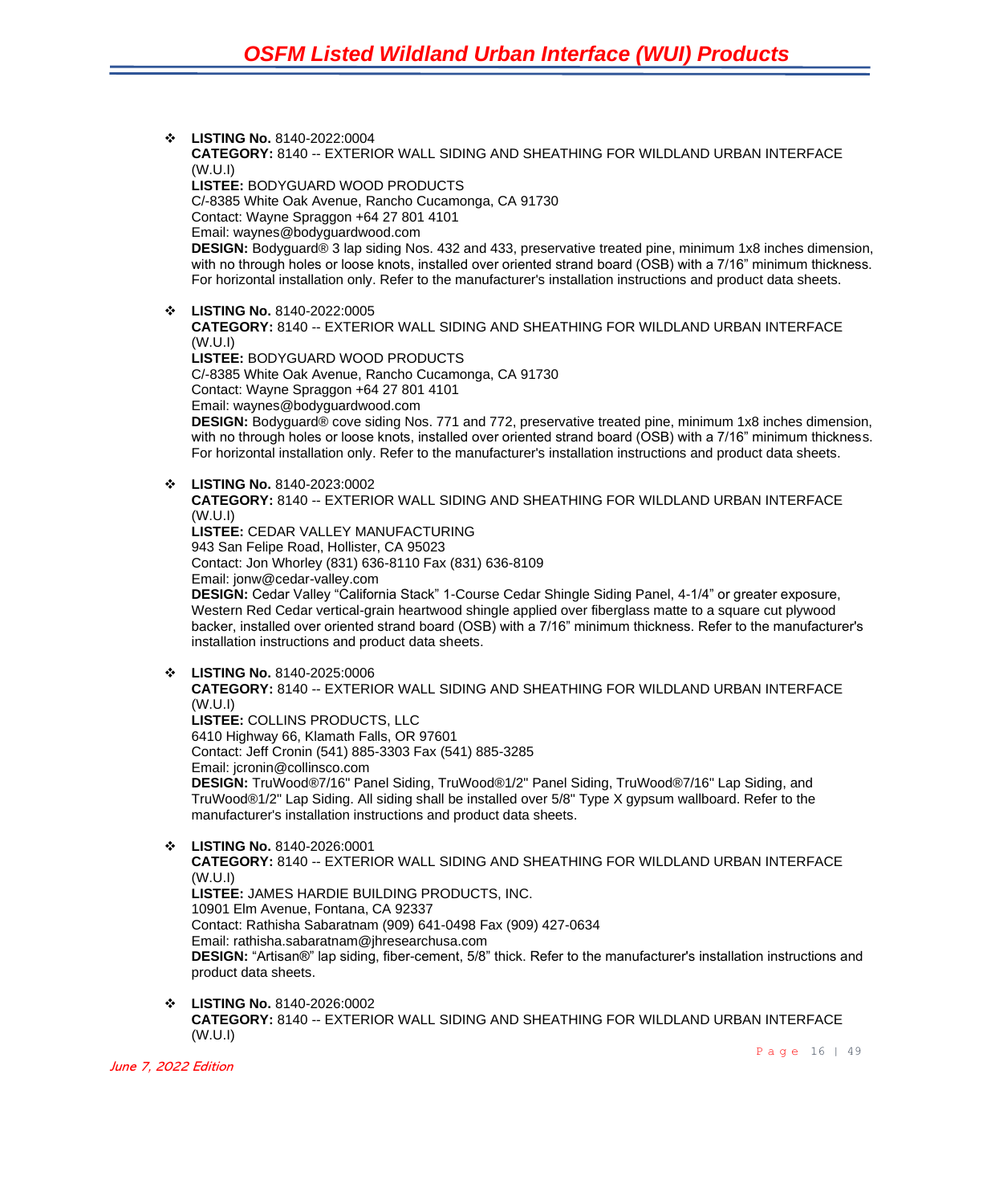**LISTEE:** JAMES HARDIE BUILDING PRODUCTS, INC. 10901 Elm Avenue, Fontana, CA 92337 Contact: Rathisha Sabaratnam (909) 641-0498 Fax (909) 427-0634 Email: rathisha.sabaratnam@jhresearchusa.com **DESIGN:** "Cemplank®" lap siding, fiber-cement, 5/16" thick. Refer to the manufacturer's installation instructions and product data sheets.

❖ **LISTING No.** 8140-2026:0003

**CATEGORY:** 8140 -- EXTERIOR WALL SIDING AND SHEATHING FOR WILDLAND URBAN INTERFACE (W.U.I) **LISTEE:** JAMES HARDIE BUILDING PRODUCTS, INC. 10901 Elm Avenue, Fontana, CA 92337 Contact: Rathisha Sabaratnam (909) 641-0498 Fax (909) 427-0634 Email: rathisha.sabaratnam@jhresearchusa.com **DESIGN:** "Cempanel®" vertical siding, fiber-cement, 5/16" thick. Refer to the manufacturer's installation instructions and product data sheets.

❖ **LISTING No.** 8140-2026:0004

**CATEGORY:** 8140 -- EXTERIOR WALL SIDING AND SHEATHING FOR WILDLAND URBAN INTERFACE (W.U.I)

**LISTEE:** JAMES HARDIE BUILDING PRODUCTS, INC.

10901 Elm Avenue, Fontana, CA 92337

Contact: Rathisha Sabaratnam (909) 641-0498 Fax (909) 427-0634

Email: rathisha.sabaratnam@jhresearchusa.com

**DESIGN:** "HardieShingleTM" panel, fiber-cement, 1/4" thick. "HardieShingleTM" lap siding, fiber-cement, 1/4" thick. Refer to the manufacturer's installation instructions and product data sheets.

❖ **LISTING No.** 8140-2026:0005

**CATEGORY:** 8140 -- EXTERIOR WALL SIDING AND SHEATHING FOR WILDLAND URBAN INTERFACE (W.U.I)

**LISTEE:** JAMES HARDIE BUILDING PRODUCTS, INC. 10901 Elm Avenue, Fontana, CA 92337 Contact: Rathisha Sabaratnam (909) 641-0498 Fax (909) 427-0634 Email: rathisha.sabaratnam@jhresearchusa.com **DESIGN:** "HardiePlankTM" lap siding, fiber-cement, 5/16" thick. "HardiePanelTM " vertical siding, fiber-cement, 5/16" thick. Refer to the manufacturer's installation instructions and product data sheets.

❖ **LISTING No.** 8140-2026:0500

**CATEGORY:** 8140 -- EXTERIOR WALL SIDING AND SHEATHING FOR WILDLAND URBAN INTERFACE (W.U.I) **LISTEE:** JAMES HARDIE BUILDING PRODUCTS, INC. 10901 Elm Avenue, Fontana, CA 92337 Contact: Rathisha Sabaratnam (909) 641-0498 Fax (909) 427-0634 Email: rathisha.sabaratnam@jhresearchusa.com

**DESIGN:** Artisan® Siding with lock joint system, fiber cement, nominal 5/8" thick. Refer to the manufacturer's installation instructions and product data sheets.

#### ❖ **LISTING No.** 8140-2026:0501

**CATEGORY:** 8140 -- EXTERIOR WALL SIDING AND SHEATHING FOR WILDLAND URBAN INTERFACE (W.U.I) **LISTEE:** JAMES HARDIE BUILDING PRODUCTS, INC. 10901 Elm Avenue, Fontana, CA 92337 Contact: Rathisha Sabaratnam (909) 641-0498 Fax (909) 427-0634

Email: rathisha.sabaratnam@jhresearchusa.com

**DESIGN:** Reveal® Panel System, fiber-cement panel siding, 7/16" thick. Refer to manufacturer's installation instructions and product data sheets.

**RATING:** Tested in accordance with ASTM E136.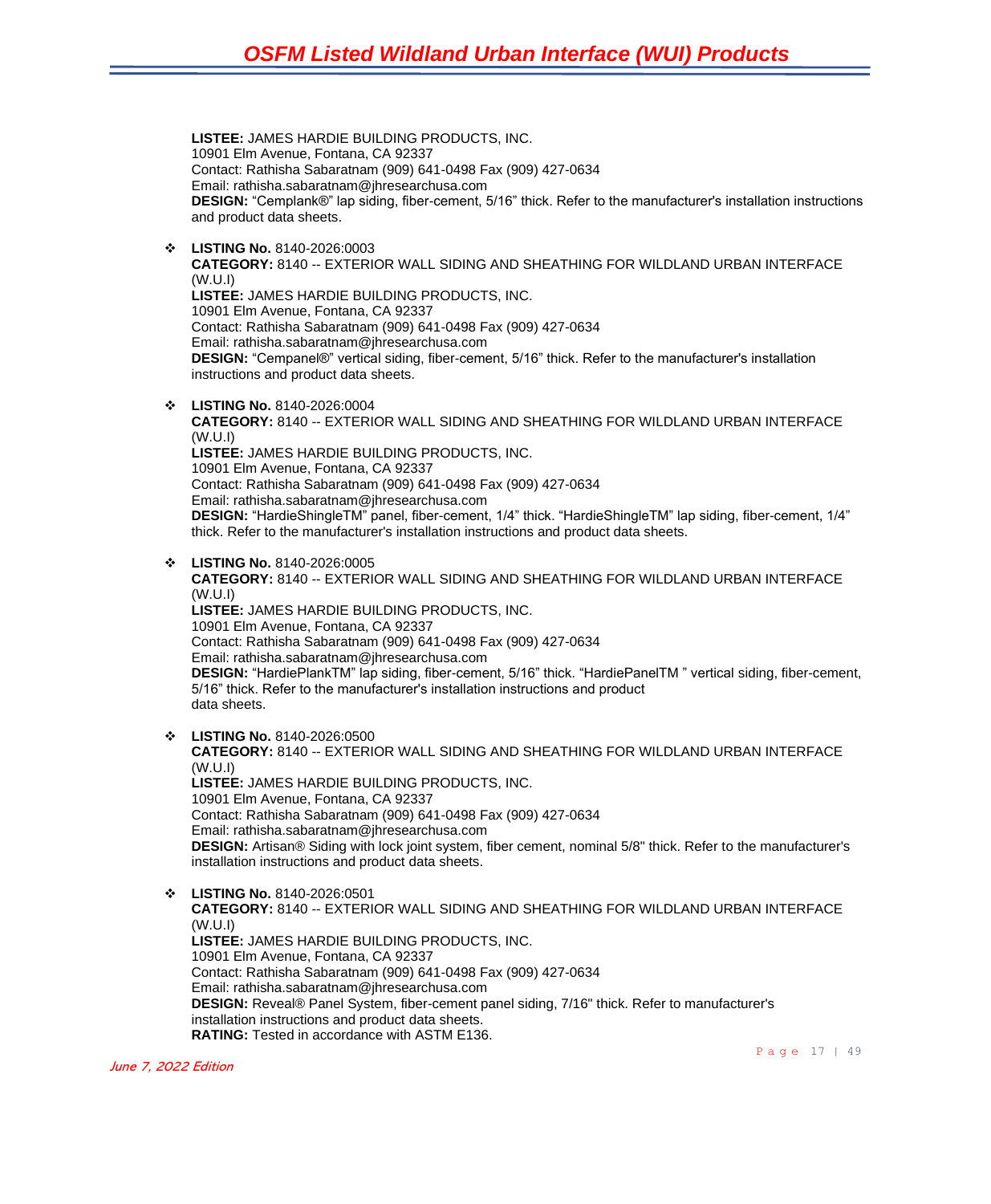- ❖ **LISTING No.** 8140-2026:0502 **CATEGORY:** 8140 -- EXTERIOR WALL SIDING AND SHEATHING FOR WILDLAND URBAN INTERFACE (W.U.I) **LISTEE:** JAMES HARDIE BUILDING PRODUCTS, INC. 10901 Elm Avenue, Fontana, CA 92337 Contact: Rathisha Sabaratnam (909) 641-0498 Fax (909) 427-0634 Email: rathisha.sabaratnam@jhresearchusa.com **DESIGN:** Hardie® Textured Panel, noncombustible fiber-cement panel siding, 5/16" thick. Refer to manufacturer's installation instructions and product data sheets. **RATING:** Tested in accordance with ASTM E136
- ❖ **LISTING No.** 8140-2027:0001 **CATEGORY:** 8140 -- EXTERIOR WALL SIDING AND SHEATHING FOR WILDLAND URBAN INTERFACE (W.U.I) **LISTEE:** LOUISIANA-PACIFIC CORPORATION 414 Union Street, Suite 2000, Nashville, TN 37219 Contact: CW Macomber (352) 425-7457 Email: CW.Macomber@lpcorp.com **DESIGN:** "LP® SmartSide® Strand Substrate" exterior lap siding, 3/8 Category, applied over \*1/2" standard gypsum wallboard. Refer to the manufacturer's application instructions and product data sheets.
- ❖ **LISTING No.** 8140-2027:0002

**CATEGORY:** 8140 -- EXTERIOR WALL SIDING AND SHEATHING FOR WILDLAND URBAN INTERFACE (W.U.I) **LISTEE:** LOUISIANA-PACIFIC CORPORATION 414 Union Street, Suite 2000, Nashville, TN 37219 Contact: CW Macomber (352) 425-7457 Email: CW.Macomber@lpcorp.com **DESIGN:** "LP® SmartSide® Strand Substrate" exterior panel siding, oriented strand \*substrate, 7/16 Category. Refer to the manufacturer's application instructions and product data sheets.

❖ **LISTING No.** 8140-2027:0005

**CATEGORY:** 8140 -- EXTERIOR WALL SIDING AND SHEATHING FOR WILDLAND URBAN INTERFACE (W.U.I) **LISTEE:** LOUISIANA-PACIFIC CORPORATION

414 Union Street, Suite 2000, Nashville, TN 37219

Contact: CW Macomber (352) 425-7457

Email: CW.Macomber@lpcorp.com

**DESIGN:** "LP® FlameBlock®" sheathing, 4' x 8' fire rated oriented strand board (OSB), 7/16 \*Category with minimum Pyrotile thickness of 0.06, applied to fiberglass mat and Pyrotile laminate applied to one face of OSB, and "LP® SmartSide®" strand substrate lap siding cladding. Refer to the manufacturer's application instructions and product data sheets.

❖ **LISTING No.** 8140-2027:0006

**CATEGORY:** 8140 -- EXTERIOR WALL SIDING AND SHEATHING FOR WILDLAND URBAN INTERFACE (W.U.I)

**LISTEE:** LOUISIANA-PACIFIC CORPORATION 414 Union Street, Suite 2000, Nashville, TN 37219 Contact: CW Macomber (352) 425-7457

Email: CW.Macomber@lpcorp.com

**DESIGN:** "LP® FlameBlock®" sheathing, 4' x 8' fire rated oriented strand board (OSB), 7/16 \*Category with minimum Pyrotile thickness of 0.06, applied direct to OSB sheathing and Pyrotile laminate applied to one face of OSB, and Cedar Sidewall Shingles, ½" butt end thickness cladding, or Plain Bevel solid wood siding, Cedar or other species, various widths. Refer to the manufacturer's installation instructions and product data sheets.

❖ **LISTING No.** 8140-2029:0001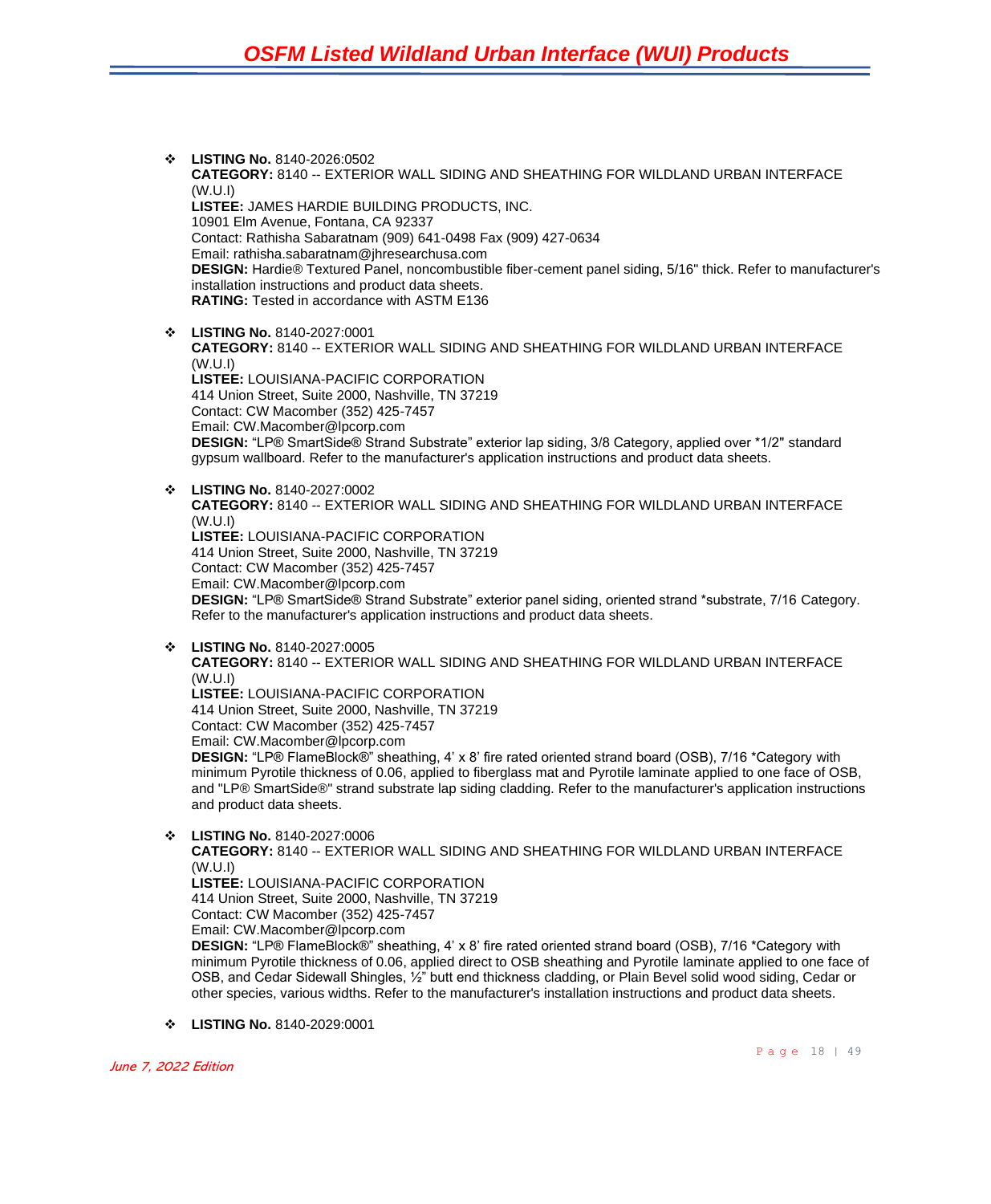**CATEGORY:** 8140 -- EXTERIOR WALL SIDING AND SHEATHING FOR WILDLAND URBAN INTERFACE (W.U.I) **LISTEE:** NICHIHA USA, INC. 6465 E Johns Crossing, Suite 250, Johns Creek, GA 30097-1560 Contact: David Hohenstern (770) 805-9466 Fax (770) 805-9467 Email: dhohenstern@nichiha.com **DESIGN:** EX Series "Field Stone" Brick and Stone panels siding, smooth and textured surfaces, 5/8" thick fiber cement, installed over 7/16" oriented strand board (OSB). Refer to the manufacturer's installation instructions and product data sheets.

❖ **LISTING No.** 8140-2029:0002 **CATEGORY:** 8140 -- EXTERIOR WALL SIDING AND SHEATHING FOR WILDLAND URBAN INTERFACE (W.U.I) **LISTEE:** NICHIHA USA, INC. 6465 E Johns Crossing, Suite 250, Johns Creek, GA 30097-1560 Contact: David Hohenstern (770) 805-9466 Fax (770) 805-9467 Email: dhohenstern@nichiha.com **DESIGN:** Sierra Premium siding, smooth and textured surfaces, 1/2" thick x 9" wide fiber cement, installed over 7/16" oriented strand board (OSB). Refer to the manufacturer's installation instructions and product data sheets.

❖ **LISTING No.** 8140-2031:0001

**CATEGORY:** 8140 -- EXTERIOR WALL SIDING AND SHEATHING FOR WILDLAND URBAN INTERFACE (W.U.I) **LISTEE:** ROSEBURG FOREST PRODUCTS CO. P.O. Box 1088, Roseburg, OR 97470 Contact: Dennis Cunningham (541) 464-7681 Fax (541) 874-3342 Email: dennisc@rfpco.com **DESIGN:** "Breckenridge" Siding, 19/32" thick with groove pattern of 3/8" wide, 1/4" deep and 4" \*(or larger) oc. APA certified siding, installed over 15/32" CDX plywood sheathing or 7/16" OSB or directly to studs. Refer to the

❖ **LISTING No.** 8140-2031:0002

**CATEGORY:** 8140 -- EXTERIOR WALL SIDING AND SHEATHING FOR WILDLAND URBAN INTERFACE (W.U.I)

**LISTEE:** ROSEBURG FOREST PRODUCTS CO.

P.O. Box 1088, Roseburg, OR 97470

Contact: Dennis Cunningham (541) 464-7681 Fax (541) 874-3342 Email: dennisc@rfpco.com

manufacturer's installation instructions and product data sheets.

**DESIGN:** "Douglas Fir" siding, 19/32" thick, 12" groove spacing, 1.5" groove width, 3/8" groove depth, shiplap, APA certified siding, installed over 15/32" CDX plywood sheathing or \*directly to studs. Refer to the manufacturer's installation instructions and product data sheets.

❖ **LISTING No.** 8140-2031:0003 **CATEGORY:** 8140 -- EXTERIOR WALL SIDING AND SHEATHING FOR WILDLAND URBAN INTERFACE (W.U.I) **LISTEE:** ROSEBURG FOREST PRODUCTS CO. P.O. Box 1088, Roseburg, OR 97470 Contact: Dennis Cunningham (541) 464-7681 Fax (541) 874-3342 Email: dennisc@rfpco.com **DESIGN:** "DuraTemp™" siding, 15/32" thick, 4 ply, 8" groove spacing, 3/8" groove width, lap edge, APA certified siding, installed over 15/32" CDX plywood sheathing. Refer to the manufacturer's installation instructions and product data sheets.

❖ **LISTING No.** 8140-2031:0004 **CATEGORY:** 8140 -- EXTERIOR WALL SIDING AND SHEATHING FOR WILDLAND URBAN INTERFACE (W.U.I) **LISTEE:** ROSEBURG FOREST PRODUCTS CO. P.O. Box 1088, Roseburg, OR 97470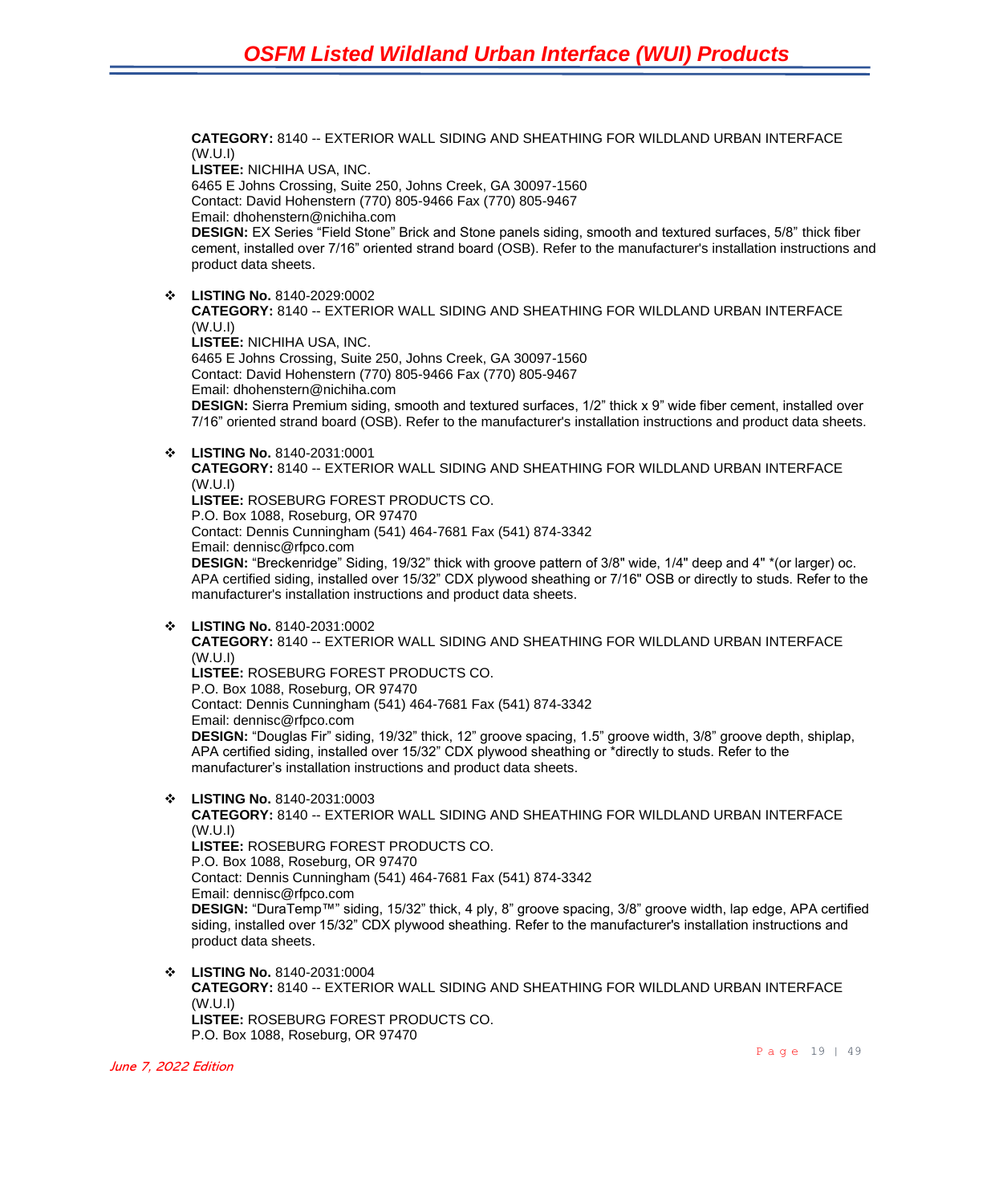Contact: Dennis Cunningham (541) 464-7681 Fax (541) 874-3342 Email: dennisc@rfpco.com

**DESIGN:** "DuraTemp™" siding, primed ship lap siding,19/32" thick, 4'x8', 5 ply-4 plys Douglas fir veneer with hardboard face ply, 8" groove spacing, nominal 3/8" groove width, nominal 0.30" panel thickness at groove and lap edge (1/4" groove depth), APA certified siding indicating conformity with PRP- 108 and ICC-ES ESR-4856 evaluation report, installed over ½" plywood or 7/16" OSB sheathing or\*directly to studs. Refer to the manufacturer's installation instructions and product data sheets.

❖ **LISTING No.** 8140-2032:0001

**CATEGORY:** 8140 -- EXTERIOR WALL SIDING AND SHEATHING FOR WILDLAND URBAN INTERFACE (W.U.I)

**LISTEE:** SHAKERTOWN

1200 Kerron Street, Winlock, WA 98596

Contact: Mark Rutledge (360) 785-3501 Fax (360) 785-3076

Email: mark@shakertown.com

**DESIGN:** "Shakertown® Craftman™" 1-course Cedar Shingle Panel siding, 4-1/2" thick or wider, manufactured using Western Red Cedar vertical-grain heartwood shingles over a full plywood back, 3/8" shingle butt and overlocking end-joints, and installed over 7/16" oriented strandboard (OSB) sheathing and #15 building paper. For horizontal installation only. Refer to the manufacturer's installation instructions and product data sheets.

❖ **LISTING No.** 8140-2032:0002

**CATEGORY:** 8140 -- EXTERIOR WALL SIDING AND SHEATHING FOR WILDLAND URBAN INTERFACE (W.U.I) **LISTEE:** SHAKERTOWN

1200 Kerron Street, Winlock, WA 98596

Contact: Mark Rutledge (360) 785-3501 Fax (360) 785-3076 Email: mark@shakertown.com

**DESIGN:** Shakertown® Craftsman™ 1-Course Cedar Shingle Panel, 4-1/2", 7' and 14" exposure siding product, Western Red Cedar vertical-grain heartwood shingle, installed over oriented strand board (OSB) with a 7/16" minimum thickness. For horizontal installation only. Refer to the manufacturer's installation instructions and product data sheets.

❖ **LISTING No.** 8140-2032:0003

**CATEGORY:** 8140 -- EXTERIOR WALL SIDING AND SHEATHING FOR WILDLAND URBAN INTERFACE (W.U.I)

**LISTEE:** SHAKERTOWN

1200 Kerron Street, Winlock, WA 98596 Contact: Mark Rutledge (360) 785-3501 Fax (360) 785-3076

Email: mark@shakertown.com

**DESIGN:** Shakertown® Dolly Varden Tongue & Grooved, Exterior Cedar Wall Siding, 4" and 6" nominal width, 8', 10', 12' lengths, 1" nominal thickness (11/16" true thickness) exposure siding product, Western Red Cedar and fir bonded into 7 ply panel. For horizontal or \*vertical installation only. Refer to the manufacturer's installation instructions and product data sheets.

❖ **LISTING No.** 8140-2041:0001

**CATEGORY:** 8140 -- EXTERIOR WALL SIDING AND SHEATHING FOR WILDLAND URBAN INTERFACE (W.U.I)

**LISTEE:** American Wood Council

222 Catoctin Circle, SE, Suite 201, Leesburg, VA 20175

Contact: Kuma Sumathipala (202) 463-2763 Fax (703) 771-4079 Email: ksumathipala@awc.org

**DESIGN:** Solid-sawn "Wood" siding with no through holes or loose knots, installed over structural plywood or oriented strand board (OSB) with a 7/16" minimum thickness and complying with Voluntary Product Standard PS1 or Voluntary Product Standard PS2, with the following interlocking designs when installed in accordance with industrial technical guide. Refer to the manufacturer's installation instructions and product data sheets. a. Tongued & Grooved, Shiplap, Channel Shiplap, V Shiplap, Log Cabin: When applied in a horizontal orientation with minimum nominal 6" wide and nominal 1" thick boards made of wood species "Redwood", "Western Red Cedar", "Incense Cedar", "Port Orford Cedar", "Alaska Yellow Cedar", "Ponderosa Pine", "Douglas Fir", "White

Page 20 | 49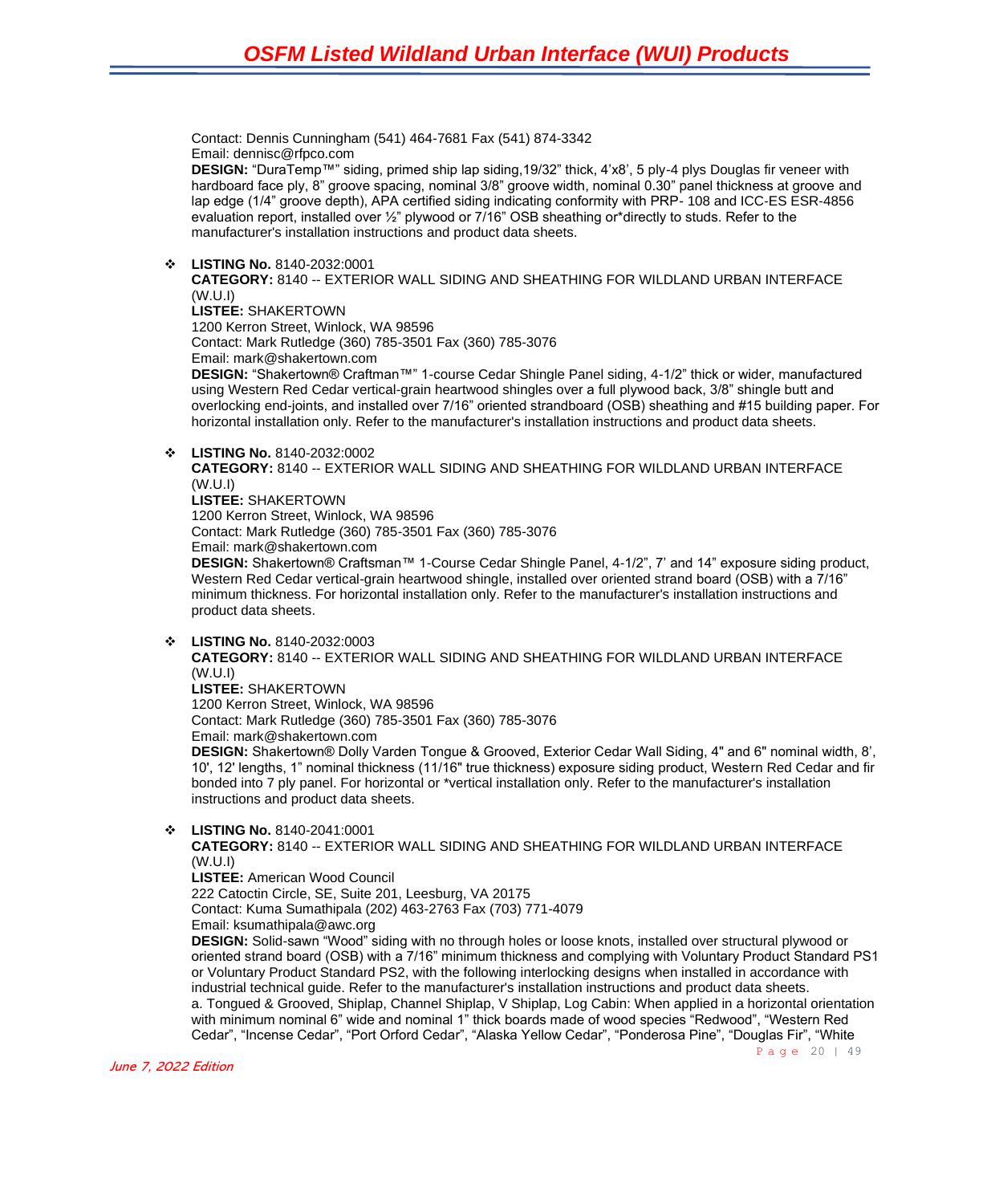Fir", "Western Spruce", or any other wood species having a Flame Spread Rating not greater than 150 (Class C) when tested in accordance with ASTM E84.

b. Tongued & Grooved, Shiplap, Channel Shiplap, V Shiplap: When applied in a vertical orientation with minimum nominal 6" wide and nominal 1" thick boards made of wood species "Redwood", "Western Red Cedar", "Incense Cedar", "Port Orford Cedar", "Alaska Yellow Cedar", "Ponderosa Pine", "Douglas Fir", "White Fir", and "Western Spruce", or any other wood species having a Flame Spread Rating not greater than 100 (Class C) when tested in accordance with ASTM E84.

All nominal board sizes shall comply with the applicable provisions of American Softwood Lumber Standard DOC PS 20. Edge and end glued siding is permitted to be used interchangeably with solid sawn members.

The recommended installation practice for solid wood siding in wall construction regarding butt and overlapping joints is: butt joints between pieces should be staggered a minimum of 12" and all butt joints should be flush with no gap. Nail joints into the studs or blocking members. One nail at each crossing with the wood frame support member shall be used for nominal 6" siding and 2 nails for nominal 8" or wider siding. Refer to the manufacturer's installation instructions and product data sheets.

#### ❖ **LISTING No.** 8140-2041:0003

**CATEGORY:** 8140 -- EXTERIOR WALL SIDING AND SHEATHING FOR WILDLAND URBAN INTERFACE (W.U.I)

**LISTEE:** American Wood Council

222 Catoctin Circle, SE, Suite 201, Leesburg, VA 20175

Contact: Kuma Sumathipala (202) 463-2763 Fax (703) 771-4079

Email: ksumathipala@awc.org

**DESIGN:** Solid-sawn "Wood" siding with no through holes or loose knots, installed over structural plywood or oriented strand board (OSB) with a 7/16" minimum thickness and complying with Voluntary Product Standard PS1 or Voluntary Product Standard PS2, with the following interlocking designs when installed in accordance with industrial technical guide. Refer to the manufacturer's installation instructions and product data sheets. a. Tongued & Grooved, Shiplap, V Shiplap (Edge Vee One Side): When applied in a horizontal orientation with minimum nominal 4" wide and nominal 1" thick boards made of wood species "Redwood", "Western Red Cedar", "Incense Cedar", "Port Orford Cedar", "Alaska Yellow Cedar", or any other wood species having a Flame Spread Rating not greater than 75 (Class B) when tested in accordance with ASTM E84. An additional face nail is to be added and shall be placed on the face, approximately 1" from the groove edge for T&G or overlapping edge for shiplap designs.

b. Tongued & Grooved, Shiplap, Channel Shiplap, V Shiplap (Edge Vee One Side): When applied in a vertical orientation with minimum nominal 4" wide and nominal 1" thick boards made of wood species "Redwood", "Western Red Cedar", "Incense Cedar", "Port Orford Cedar", "Alaska Yellow Cedar", or other wood species having a Flame Spread Rating not greater than 75 (Class B) when tested in accordance with ASTM E84. An additional face nail is to be added and shall be placed on the face, approximately 1" from the groove edge for the Tongue & Grove or overlapping edge for shiplap designs. All nominal board sizes shall comply with the applicable provisions of American Softwood Lumber Standard DOC PS 20. Edge and end glued siding is permitted to be used interchangeably with solid sawn members. The recommended installation practice for solid wood siding in wall construction regarding butt and overlapping joints is: butt joints between pieces should be staggered a minimum of 12" and all butt joints should be flush with no gap. Nail joints into the studs or blocking members. One nail at each crossing with the wood frame support member shall be used for nominal 6" siding and 2 nails for nominal 8" or wider siding. Refer to the manufacturer's installation instructions and product data sheets.

#### ❖ **LISTING No.** 8140-2041:0004

**CATEGORY:** 8140 -- EXTERIOR WALL SIDING AND SHEATHING FOR WILDLAND URBAN INTERFACE (W.U.I)

**LISTEE:** American Wood Council

222 Catoctin Circle, SE, Suite 201, Leesburg, VA 20175

Contact: Kuma Sumathipala (202) 463-2763 Fax (703) 771-4079

Email: ksumathipala@awc.org

**DESIGN:** Solid-sawn "Wood" siding with no through holes or loose knots, installed over structural plywood or oriented strand board (OSB) with a 7/16" minimum thickness and complying with Voluntary Product Standard PS1 or Voluntary Product Standard PS2, with the following interlocking designs when installed in accordance with industrial technical guide. Refer to the manufacturer's installation instructions and product data sheets. Rabbeted Bevel: When applied in a horizontal orientation with minimum nominal 6" wide and nominal 1" thick boards made of a wood species "Redwood", "Western Red Cedar", "Incense Cedar", "Port Orford Cedar", "Alaska Yellow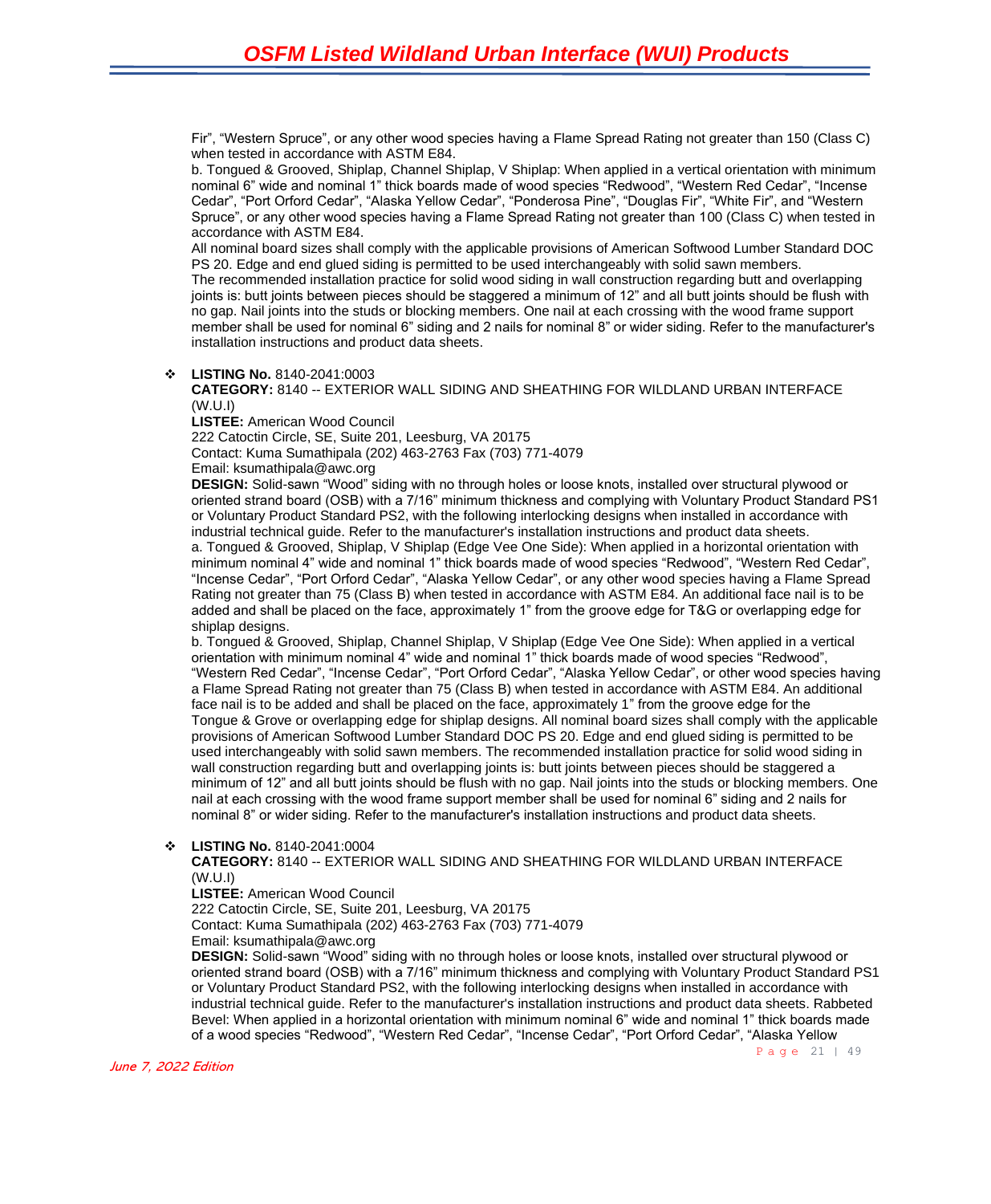Cedar", or any other wood species having a Flame Spread Rating not greater than 75 (Class B) when tested in accordance with ASTM E84.

All nominal board sizes shall comply with the applicable provisions of American Softwood Lumber Standard DOC PS 20. Edge and end glued siding is permitted to be used interchangeably with solid sawn members. The recommended installation practice for solid wood siding in wall construction regarding butt and overlapping joints is: butt joints between pieces should be staggered a minimum of 12" and all butt joints should be flush with no gap. Nail joints into the studs or blocking members. One nail at each crossing with the wood frame support member shall be used for nominal 6" siding and 2 nails for nominal 8" or wider siding. Refer to the manufacturer's installation instructions and product data sheets.

#### ❖ **LISTING No.** 8140-2041:0005

**CATEGORY:** 8140 -- EXTERIOR WALL SIDING AND SHEATHING FOR WILDLAND URBAN INTERFACE (W.U.I)

**LISTEE:** American Wood Council 222 Catoctin Circle, SE, Suite 201, Leesburg, VA 20175 Contact: Kuma Sumathipala (202) 463-2763 Fax (703) 771-4079 Email: ksumathipala@awc.org

**DESIGN:** Solid-sawn "Wood" siding with no through holes or loose knots, installed over structural plywood or oriented strand board (OSB) with a 7/16" minimum thickness and complying with Voluntary Product Standard PS1 or Voluntary Product Standard PS2, with the following interlocking designs when installed in accordance with industrial technical guide. Refer to the manufacturer's installation instructions and product data sheets. Board and Batten: When applied in a vertical orientation with minimum nominal 8" wide and nominal 1" thick boards, and minimum nominal 4" wide and nominal 1-1/4" thick battens, with boards installed with a gap not more than  $\frac{1}{2}$ ", with battens fastened to the wood frame with not less than 3" long fasteners at a schedule not more than 24" on center, and boards and battens made of a wood species "Redwood", "Western Red Cedar", "Incense Cedar", "Port Orford Cedar", "Alaska Yellow Cedar", or any other wood species having a Flame Spread Rating not greater than 75 (Class B) when tested in accordance with ASTM E84. All nominal board sizes shall comply with the applicable provisions of American Softwood Lumber Standard DOC PS 20. Edge and end glued siding is permitted to be used interchangeably with solid sawn members. The recommended installation practice for solid wood siding in wall construction regarding butt and overlapping joints is: butt joints between pieces should be staggered a minimum of 12" and all butt joints should be flush with no gap. Nail joints into the studs or blocking members. One nail at each crossing with the wood frame support member shall be used for nominal 6" siding and 2 nails for nominal 8" or wider siding. Refer to the manufacturer's installation instructions and product data sheets.

#### ❖ **LISTING No.** 8140-2041:0008

**CATEGORY:** 8140 -- EXTERIOR WALL SIDING AND SHEATHING FOR WILDLAND URBAN INTERFACE (W.U.I)

#### **LISTEE:** American Wood Council

222 Catoctin Circle, SE, Suite 201, Leesburg, VA 20175 Contact: Kuma Sumathipala (202) 463-2763 Fax (703) 771-4079 Email: ksumathipala@awc.org

**DESIGN:** Solid-sawn "Wood" siding with no through holes or loose knots, installed over structural plywood or oriented strand board (OSB) with a 7/16" minimum thickness and complying with Voluntary Product Standard PS1 or Voluntary Product Standard PS2, with the following interlocking designs when installed in accordance with industrial technical guide. Refer to the manufacturer's installation instructions and product data sheets. Board on Board: When applied in a vertical orientation with minimum nominal 8" wide and nominal 1" thick boards, and ¾" thick x 3-1/2" wide plywood inserts between boards, with boards and plywood inserts installed with a gap not more than 1/8" between them and fastened to the wood frame with not less than 3" long fasteners at a schedule not more than 24" on center, and boards made of a wood species "Redwood", "Western Red Cedar", "Incense Cedar", "Port Orford Cedar", "Alaska Yellow Cedar", or any other wood species having a Flame Spread Rating not greater than 75 (Class B) when tested in accordance with ASTM E84. All nominal board sizes shall comply with the applicable provisions of American Softwood Lumber Standard DOC PS 20. Edge and end glued siding is permitted to be used interchangeably with solid sawn members. The recommended installation practice for solid wood siding in wall construction regarding butt and overlapping joints is: butt joints between pieces should be staggered a minimum of 12" and all butt joints should be flush with no gap. Nail joints into the studs or blocking members. One nail at each crossing with the wood frame support member shall be used for nominal 6" siding and 2 nails for nominal 8" or wider siding. Refer to the manufacturer's installation instructions and product data sheets.

Page 22 | 49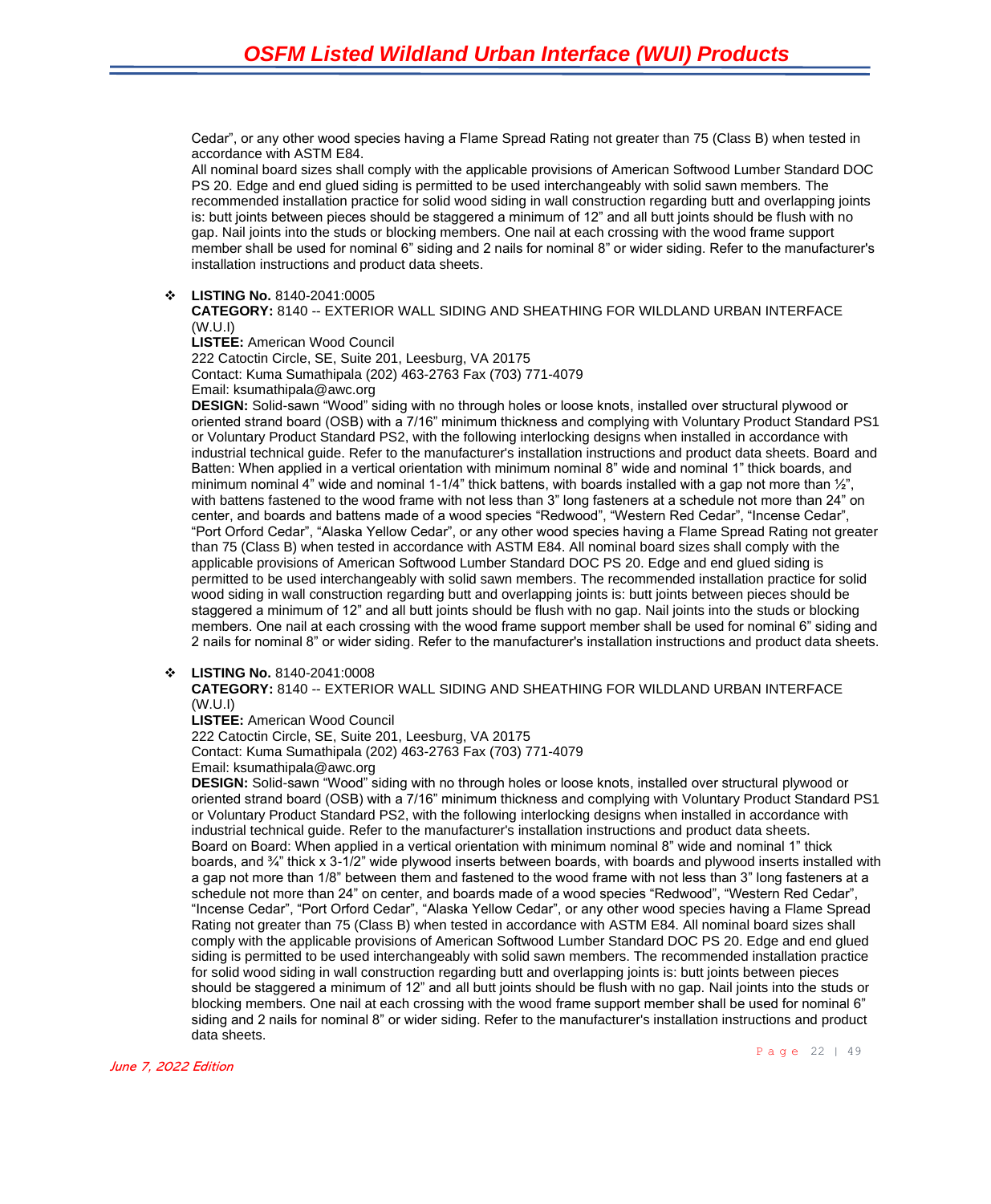❖ **LISTING No.** 8140-2045:0504 **CATEGORY:** 8140 -- EXTERIOR WALL SIDING AND SHEATHING FOR WILDLAND URBAN INTERFACE (W.U.I) **LISTEE:** FIBER COMPOSITES, LLC 181 Random Drive, New London, NC 28127 Contact: Rick Lappin (704) 463-2973 Email: rickl@fiberondecking.com **DESIGN:** Fiberon® Wildwood™ Composite Cladding, nominal sizes 1" x 6", 1" x 8", and 1" x 12", maximum gap of 3/16". Installed on nominal 2" x 4" studs, 16" O.C., one layer of 7/16" OSB, one layer of 5/8" Type X gypsum, 15 lb. roofing felt with 3" overlapping joints weather-resistant barrier, and minimum 3/8" vertical furring strips at 16" spacing. Refer to the manufacturer's installation instructions and product data sheet. ❖ **LISTING No.** 8140-2064:0100 **CATEGORY:** 8140 -- EXTERIOR WALL SIDING AND SHEATHING FOR WILDLAND URBAN INTERFACE (W.U.I) **LISTEE:** Nusku Partners LLC 4501 Brickell Privado Street, Ontario, CA 91761 Contact: Tim Hummel (909) 591-4841 Fax (909) 591-4818 Email: tim@wehardenhomes.com **DESIGN:** NuSku Fireblocker™ Clear Fire Retardant Fingerjoint Redwood Bevel profiles, minimum nominal 3/4"x6" dimension, with no holes or knots, installed over oriented strand board (OSB), plywood or gypsum with 7/16" minimum thickness in the following CRA #17 patterns: 3/4"x6" #371; 3/4"x8" #372; 3/4"x10" #373; 3/4"x6" #391; 3/4"x8" #392; 3/4"x10" #393; 1-1/4"x6" #476; 1-1/4"x8" #477; 1-1/4"x10" #478; Refer to manufacturer's installation instructions and product data sheets. ❖ **LISTING No.** 8140-2064:0101 **CATEGORY:** 8140 -- EXTERIOR WALL SIDING AND SHEATHING FOR WILDLAND URBAN INTERFACE (W.U.I) **LISTEE:** Nusku Partners LLC 4501 Brickell Privado Street, Ontario, CA 91761 Contact: Tim Hummel (909) 591-4841 Fax (909) 591-4818 Email: tim@wehardenhomes.com **DESIGN:** NuSku Fireblocker™ Clear Fire Retardant Fingerjoint Redwood Tongue and Groove profiles, minimum nominal 1"x6" dimension, with no holes or knots, installed over oriented strand board (OSB), plywood or gypsum with 7/16" minimum thickness in the following CRA #17 patterns: 1"x6" #711; 1"x8" #712; 1"x10" #713; 1"x6" #711R; 1"x8" #712R; 1"x10" #713R; 1"x6" #708; 1"x8" #715; 1"x10" #716; 1"x6" #708R; 1"x8" #715R; 1"x10" #716R; 1"x6" #616; 1"x8" #617; 1"x6" #633; 1"x8" #634; 1"x6" #633EE; 1"x8" #634EE; 1"x6" #726R; 1"x8" #727R; 1"x10" #728R; Refer to manufacturer's installation instructions and product data sheets. ❖ **LISTING No.** 8140-2064:0102 **CATEGORY:** 8140 -- EXTERIOR WALL SIDING AND SHEATHING FOR WILDLAND URBAN INTERFACE (W.U.I) **LISTEE:** Nusku Partners LLC 4501 Brickell Privado Street, Ontario, CA 91761 Contact: Tim Hummel (909) 591-4841 Fax (909) 591-4818 Email: tim@wehardenhomes.com **DESIGN:** NuSku Fireblocker™ Clear Fire Retardant Fingerjoint Redwood Shiplap profiles, minimum nominal 1"x6" dimension, with no holes or knots, installed over oriented strand board (OSB), plywood or gypsum with

7/16" minimum thickness in the following CRA #17 patterns: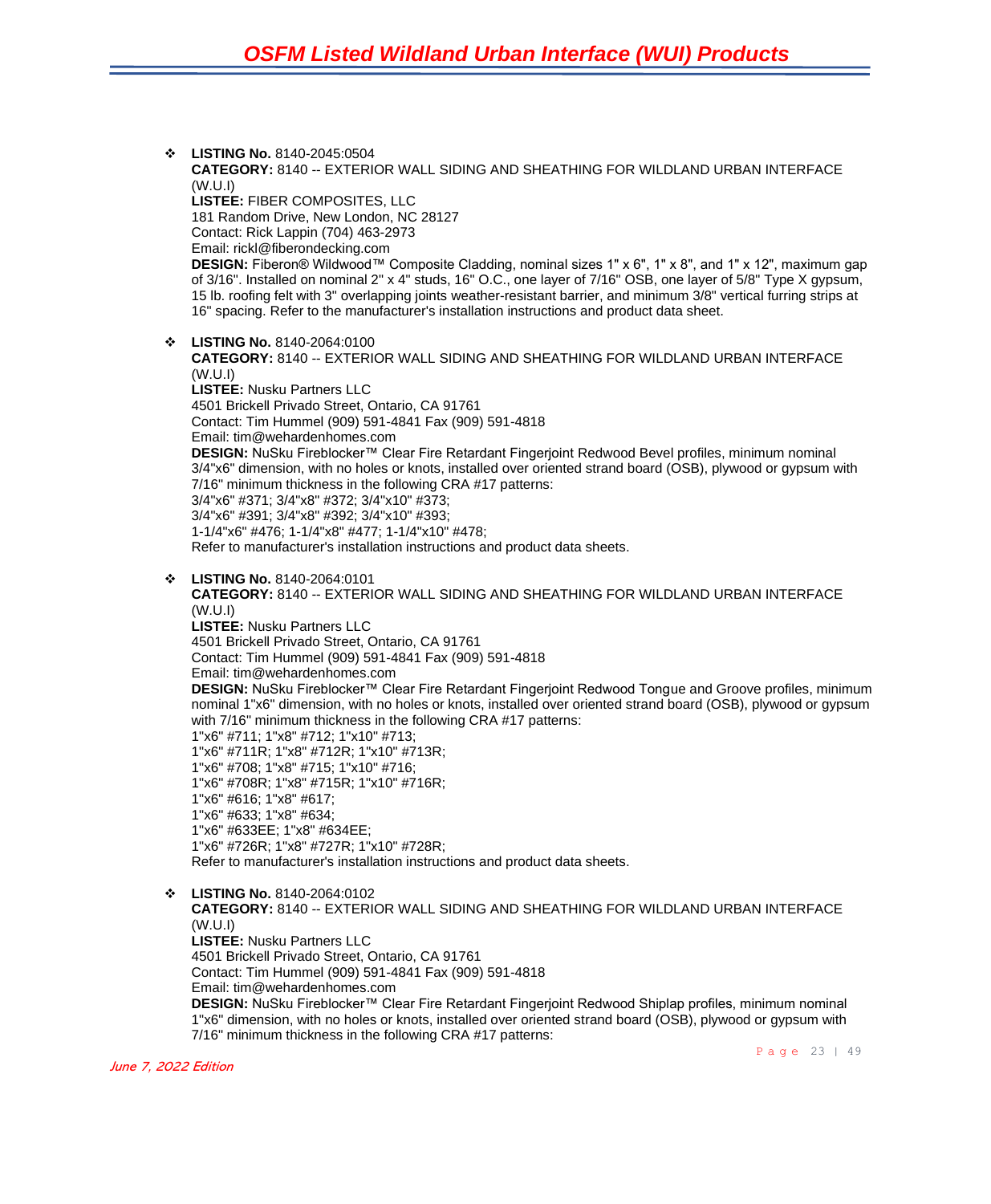1"x6" #770; 1"x8" #771; 1"x10" #772; 1"x10" #773; 1"x6" #793; 1"x8" #794; 1"x10" #795; 1"x6" #793R; 1"x8" #794R; 1"x10" #795R; 1"x6" #761; 1"x8" #762; 1"x10" #763; 1"x6" #774; 1"x8" #775; 1"x10" #776; 1"x6" #430; 1"x8" #431; 1"x10" #433; Refer to manufacturer's installation instructions and product data sheets.

❖ **LISTING No.** 8140-2064:0501

**CATEGORY:** 8140 -- EXTERIOR WALL SIDING AND SHEATHING FOR WILDLAND URBAN INTERFACE (W.U.I) **LISTEE:** Nusku Partners LLC 4501 Brickell Privado Street, Ontario, CA 91761 Contact: Tim Hummel (909) 591-4841 Fax (909) 591-4818 Email: tim@wehardenhomes.com **DESIGN:** Thermally Modified Ash Nusku Thermacor Siding, material nominal 1" x 6" for horizontal

installation with a maximum 1" shiplap. Refer to manufacturer's installation instructions and product data sheets.

❖ **LISTING No.** 8140-2064:0503

**CATEGORY:** 8140 -- EXTERIOR WALL SIDING AND SHEATHING FOR WILDLAND URBAN INTERFACE (W.U.I) **LISTEE:** Nusku Partners LLC 4501 Brickell Privado Street, Ontario, CA 91761 Contact: Tim Hummel (909) 591-4841 Fax (909) 591-4818 Email: tim@wehardenhomes.com

**DESIGN:** Nusku Terratek Engineered Cedar Tongue and Groove Siding Panels, material 19/32" thick by 5-7/16" wide. \*Installed on 7/16" exterior grade OSB, moisture barrier, and 3/8" furring strips made of wood or noncombustible material or 3/8" non-combustible drainage mat. Refer to manufacturer's installation instructions and product data sheets.

- ❖ **LISTING No.** 8140-2070:0001 **CATEGORY:** 8140 -- EXTERIOR WALL SIDING AND SHEATHING FOR WILDLAND URBAN INTERFACE (W.U.I) **LISTEE:** PLY GEM SIDING GROUP 2405 Campbell Road, Sidney, OH 45364 Contact: Alan Hoying (937) 498-6720 Fax (937) 498-6127 Email: alan.hoying@plygem.com **DESIGN:** Model "Cedar Discovery" polypropylene siding panels. Panels are 64" x 14" with nominal thickness of 0.1". Refer to the manufacturer's installation instructions and product data sheets.
- ❖ **LISTING No.** 8140-2070:0003 **CATEGORY:** 8140 -- EXTERIOR WALL SIDING AND SHEATHING FOR WILDLAND URBAN INTERFACE (W.U.I) **LISTEE:** PLY GEM SIDING GROUP 2405 Campbell Road, Sidney, OH 45364 Contact: Alan Hoying (937) 498-6720 Fax (937) 498-6127 Email: alan.hoying@plygem.com **DESIGN:** Model "Mastic Barkwood" PVC siding panels. Panels are 12' x 10" with nominal thickness of 0.048". Refer to the manufacturer's installation instructions and product data sheets.
- ❖ **LISTING No.** 8140-2070:0004 **CATEGORY:** 8140 -- EXTERIOR WALL SIDING AND SHEATHING FOR WILDLAND URBAN INTERFACE (W.U.I) **LISTEE:** PLY GEM SIDING GROUP 2405 Campbell Road, Sidney, OH 45364 Contact: Alan Hoying (937) 498-6720 Fax (937) 498-6127 Email: alan.hoying@plygem.com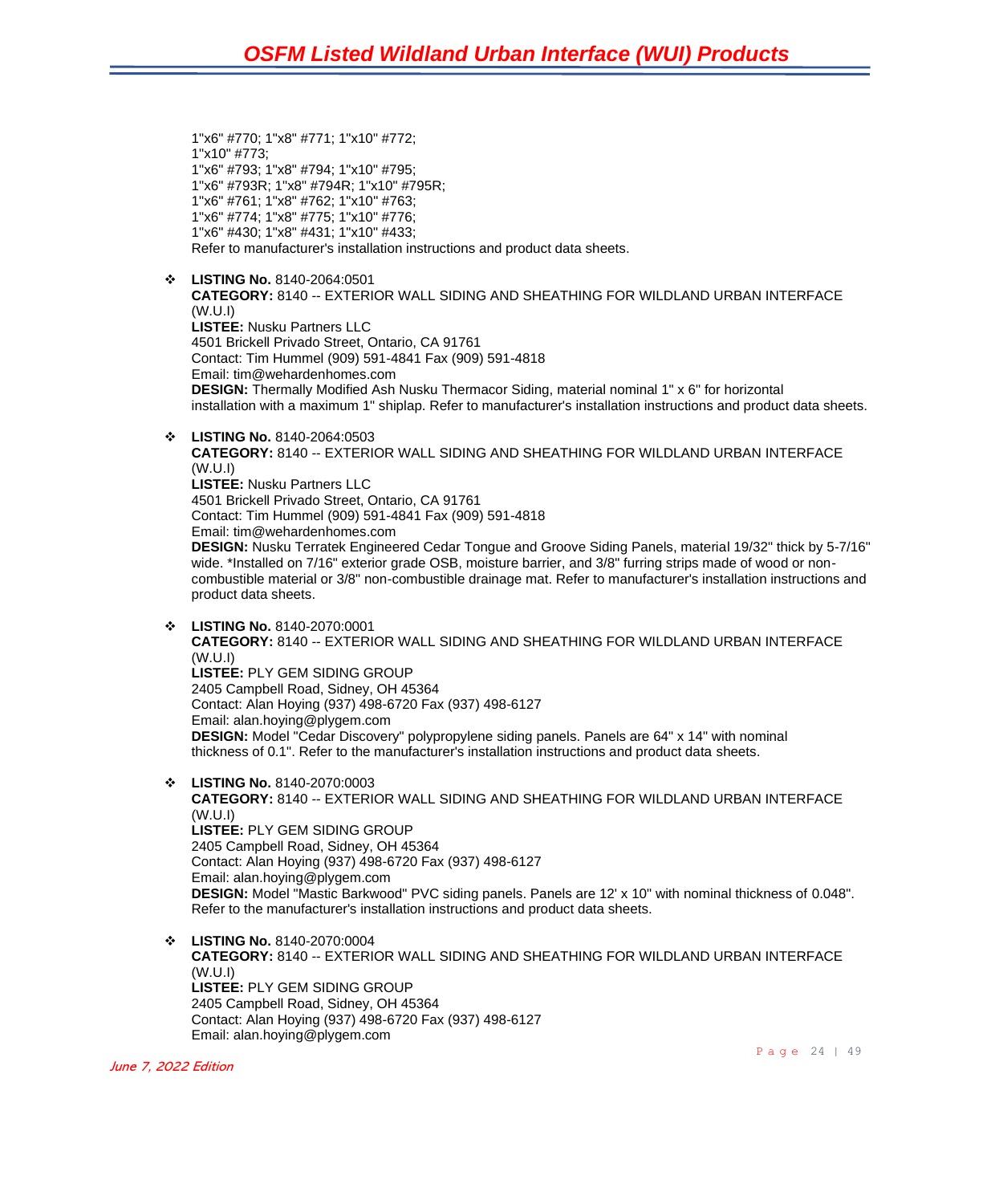**DESIGN:** \*Model Mastic Quest Vinyl Siding (Non-Weathered) PVC siding with dimensions of 144" x 10". Refer to the manufacturer's installation instructions and product data sheets.

❖ **LISTING No.** 8140-2070:0005

**CATEGORY:** 8140 -- EXTERIOR WALL SIDING AND SHEATHING FOR WILDLAND URBAN INTERFACE (W.U.I) **LISTEE:** PLY GEM SIDING GROUP 2405 Campbell Road, Sidney, OH 45364 Contact: Alan Hoying (937) 498-6720 Fax (937) 498-6127 Email: alan.hoying@plygem.com **DESIGN:** \*Model Mastic Structure Vinyl Siding (Non-Weathered) insulated PVC siding with dimensions of 12'6"x12"x1 1/4". Refer to the manufacturer's installation instructions and product data sheets.

❖ **LISTING No.** 8140-2084:0001

**CATEGORY:** 8140 -- EXTERIOR WALL SIDING AND SHEATHING FOR WILDLAND URBAN INTERFACE (W.U.I)

**LISTEE:** WESTERN WOODS INC. P.O. Box 4402, Chico, CA 95973-4402 Contact: Kevin Richter (530) 343-5821 Fax (530) 343-3851 Email: kevinr@westernwoodsinc.com

**DESIGN:** Solid-sawn "Wood" siding with no through holes or loose knots, installed over structural plywood or oriented strand board (OSB) with a 7/16" minimum thickness and complying with Voluntary Product Standard PS1 or Voluntary Product Standard PS2, with the following interlocking designs when installed in accordance with industrial technical guide. Refer to the manufacturer's installation instructions and product data sheets. a. Tongued & Grooved, Shiplap, Channel Shiplap, V Shiplap, Log Cabin: When applied in a horizontal orientation with minimum nominal 6" wide and nominal 1" thick boards made of wood species "Redwood", "Western Red Cedar", "Incense Cedar", "Port Orford Cedar", "Alaska Yellow Cedar", "Ponderosa Pine", "Douglas Fir", "White Fir", "Western Spruce", or any other wood species having a Flame Spread Rating not greater than 150 (Class C) when tested in accordance with ASTM E84.

b. Tongued & Grooved, Shiplap, Channel Shiplap, V Shiplap: When applied in a vertical orientation with minimum nominal 6" wide and nominal 1" thick boards made of wood species "Redwood", "Western Red Cedar", "Incense Cedar", "Port Orford Cedar", "Alaska Yellow Cedar", "Ponderosa Pine", "Douglas Fir", "White Fir", and "Western Spruce", or any other wood species having a Flame Spread Rating not greater than 100 (Class C) when tested in accordance with ASTM E84.

All nominal board sizes shall comply with the applicable provisions of American Softwood Lumber Standard DOC PS 20. Edge and end glued siding is permitted to be used interchangeably with solid sawn members. The recommended installation practice for solid wood siding in wall construction regarding butt and overlapping joints is: butt joints between pieces should be staggered a minimum of 12" and all butt joints should be flush with no gap. Nail joints into the studs or blocking members. One nail at each crossing with the wood frame support member shall be used for nominal 6" siding and 2 nails for nominal 8" or wider siding. Refer to the manufacturer's installation instructions and product data sheets.

#### ❖ **LISTING No.** 8140-2084:0003

**CATEGORY:** 8140 -- EXTERIOR WALL SIDING AND SHEATHING FOR WILDLAND URBAN INTERFACE (W.U.I)

**LISTEE:** WESTERN WOODS INC.

P.O. Box 4402, Chico, CA 95973-4402

Contact: Kevin Richter (530) 343-5821 Fax (530) 343-3851

Email: kevinr@westernwoodsinc.com

**DESIGN:** Solid-sawn "Wood" siding with no through holes or loose knots, installed over structural plywood or oriented strand board (OSB) with a 7/16" minimum thickness and complying with Voluntary Product Standard PS1 or Voluntary Product Standard PS2, with the following interlocking designs when installed in accordance with industrial technical guide. Refer to the manufacturer's installation instructions and product data sheets. a. Tongued & Grooved, Shiplap, V Shiplap (Edge Vee One Side): When applied in a horizontal orientation with minimum nominal 4" wide and nominal 1" thick boards made of wood species "Redwood", "Western Red Cedar", "Incense Cedar", "Port Orford Cedar", "Alaska Yellow Cedar", or any other wood species having a Flame Spread Rating not greater than 75 (Class B) when tested in accordance with ASTM E84. An additional face nail is to be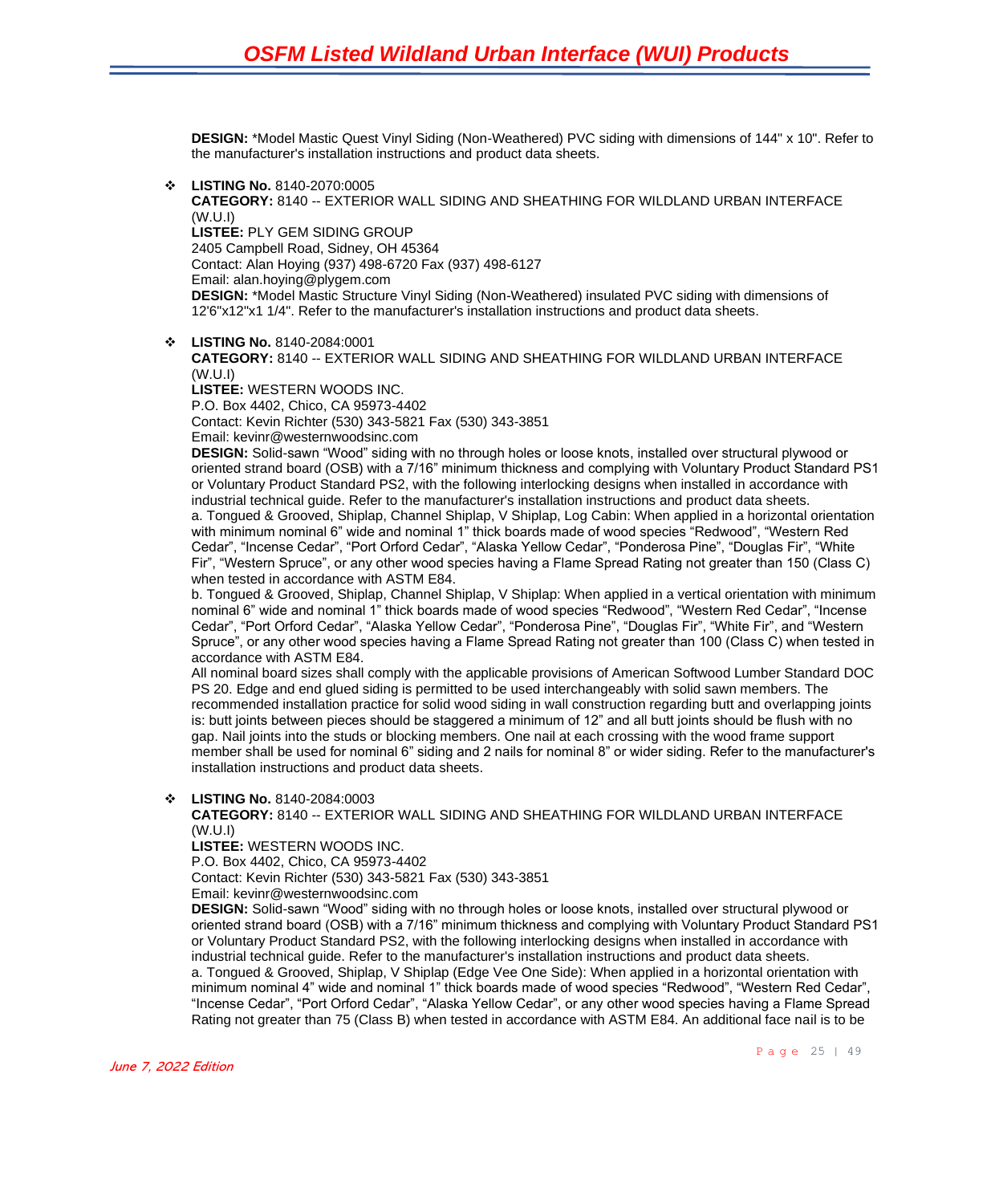added and shall be placed on the face, approximately 1" from the groove edge for T&G or overlapping edge for shiplap designs.

b. Tongued & Grooved, Shiplap, Channel Shiplap, V Shiplap (Edge Vee One Side): When applied in a vertical orientation with minimum nominal 4" wide and nominal 1" thick boards made of wood species "Redwood", "Western Red Cedar", "Incense Cedar", "Port Orford Cedar", "Alaska Yellow Cedar", or other wood species having a Flame Spread Rating not greater than 75 (Class B) when tested in accordance with ASTM E84. An additional face nail is to be added and shall be placed on the face, approximately 1" from the groove edge for the Tongue & Grove or overlapping edge for shiplap designs.

All nominal board sizes shall comply with the applicable provisions of American Softwood Lumber Standard DOC PS 20. Edge and end glued siding is permitted to be used interchangeably with solid sawn members. The recommended installation practice for solid wood siding in wall construction regarding butt and overlapping joints is: butt joints between pieces should be staggered a minimum of 12" and all butt joints should be flush with no gap. Nail joints into the studs or blocking members. One nail at each crossing with the wood frame support member shall be used for nominal 6" siding and 2 nails for nominal 8" or wider siding. Refer to the manufacturer's installation instructions and product data sheets.

#### ❖ **LISTING No.** 8140-2084:0004

#### **CATEGORY:** 8140 -- EXTERIOR WALL SIDING AND SHEATHING FOR WILDLAND URBAN INTERFACE (W.U.I)

**LISTEE:** WESTERN WOODS INC.

P.O. Box 4402, Chico, CA 95973-4402

Contact: Kevin Richter (530) 343-5821 Fax (530) 343-3851

Email: kevinr@westernwoodsinc.com

**DESIGN:** Solid-sawn "Wood" siding with no through holes or loose knots, installed over structural plywood or oriented strand board (OSB) with a 7/16" minimum thickness and complying with Voluntary Product Standard PS1 or Voluntary Product Standard PS2, with the following interlocking designs when installed in accordance with industrial technical guide. Refer to the manufacturer's installation instructions and product data sheets. Rabbeted Bevel: When applied in a horizontal orientation with minimum nominal 6" wide and nominal 1" thick boards made of a wood species "Redwood", "Western Red Cedar", "Incense Cedar", "Port Orford Cedar", "Alaska Yellow Cedar", or any other wood species having a Flame Spread Rating not greater than 75 (Class B) when tested in accordance with ASTM E84.

All nominal board sizes shall comply with the applicable provisions of American Softwood Lumber Standard DOC PS 20. Edge and end glued siding is permitted to be used interchangeably with solid sawn members. The recommended installation practice for solid wood siding in wall construction regarding butt and overlapping joints is: butt joints between pieces should be staggered a minimum of 12" and all butt joints should be flush with no gap. Nail joints into the studs or blocking members. One nail at each crossing with the wood frame support member shall be used for nominal 6" siding and 2 nails for nominal 8" or wider siding. Refer to the manufacturer's installation instructions and product data sheets.

#### ❖ **LISTING No.** 8140-2084:0005

**CATEGORY:** 8140 -- EXTERIOR WALL SIDING AND SHEATHING FOR WILDLAND URBAN INTERFACE (W.U.I)

#### **LISTEE:** WESTERN WOODS INC.

P.O. Box 4402, Chico, CA 95973-4402 Contact: Kevin Richter (530) 343-5821 Fax (530) 343-3851

Email: kevinr@westernwoodsinc.com

**DESIGN:** Solid-sawn "Wood" siding with no through holes or loose knots, installed over structural plywood or oriented strand board (OSB) with a 7/16" minimum thickness and complying with Voluntary Product Standard PS1 or Voluntary Product Standard PS2, with the following interlocking designs when installed in accordance with industrial technical guide. Refer to the manufacturer's installation instructions and product data sheets. Board and Batten: When applied in a vertical orientation with minimum nominal 8" wide and nominal 1" thick boards, and minimum nominal 4" wide and nominal 1-1/4" thick battens, with boards installed with a gap not more than  $\frac{1}{2}$ , with battens fastened to the wood frame with not less than 3" long fasteners at a schedule not more than 24" on center, and boards and battens made of a wood species "Redwood", "Western Red Cedar", "Incense Cedar", "Port Orford Cedar", "Alaska Yellow Cedar", or any other wood species having a Flame Spread Rating not greater than 75 (Class B) when tested in accordance with ASTM E84.

All nominal board sizes shall comply with the applicable provisions of American Softwood Lumber Standard DOC PS 20. Edge and end glued siding is permitted to be used interchangeably with solid sawn members. The

June 7, 2022 Edition

Page 26 | 49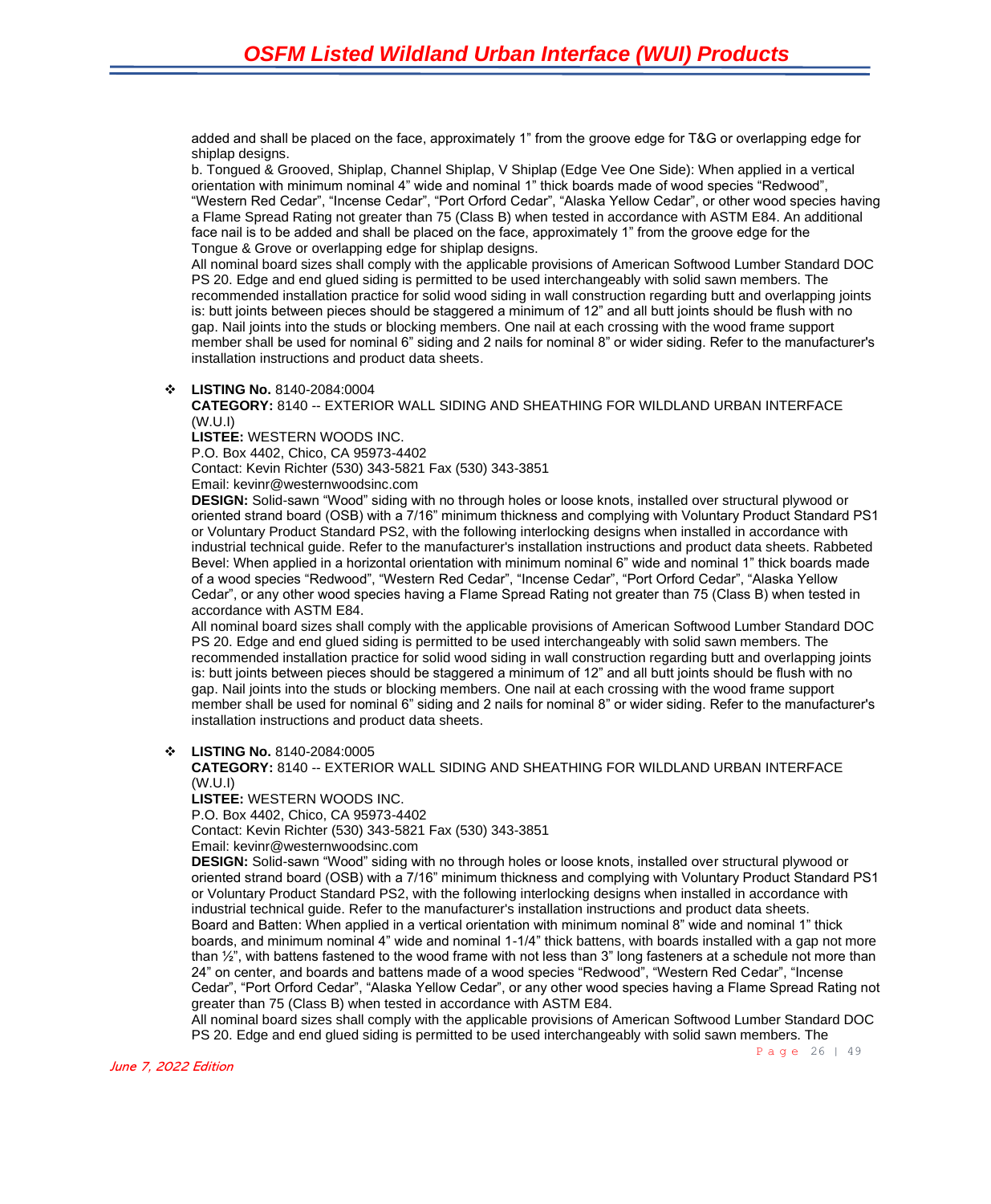recommended installation practice for solid wood siding in wall construction regarding butt and overlapping joints is: butt joints between pieces should be staggered a minimum of 12" and all butt joints should be flush with no gap. Nail joints into the studs or blocking members. One nail at each crossing with the wood frame support member shall be used for nominal 6" siding and 2 nails for nominal 8" or wider siding. Refer to the manufacturer's installation instructions and product data sheets.

❖ **LISTING No.** 8140-2084:0006

**CATEGORY:** 8140 -- EXTERIOR WALL SIDING AND SHEATHING FOR WILDLAND URBAN INTERFACE (W.U.I)

**LISTEE:** WESTERN WOODS INC.

P.O. Box 4402, Chico, CA 95973-4402

Contact: Kevin Richter (530) 343-5821 Fax (530) 343-3851

Email: kevinr@westernwoodsinc.com

**DESIGN:** Solid-sawn "Wood" siding with no through holes or loose knots, installed over structural plywood or oriented strand board (OSB) with a 7/16" minimum thickness and complying with Voluntary Product Standard PS1 or Voluntary Product Standard PS2, with the following interlocking designs when installed in accordance with industrial technical guide. Refer to the manufacturer's installation instructions and product data sheets. Board on Board: When applied in a vertical orientation with minimum nominal 8" wide and nominal 1" thick boards, and ¾" thick x 3-1/2" wide plywood inserts between boards, with boards and plywood inserts installed with a gap not more than 1/8" between them and fastened to the wood frame with not less than 3" long fasteners at a schedule not more than 24" on center, and boards made of a wood species "Redwood", "Western Red Cedar", "Incense Cedar", "Port Orford Cedar", "Alaska Yellow Cedar", or any other wood species having a Flame Spread Rating not greater than 75 (Class B) when tested in accordance with ASTM E84.

All nominal board sizes shall comply with the applicable provisions of American Softwood Lumber Standard DOC PS 20. Edge and end glued siding is permitted to be used interchangeably with solid sawn members. The recommended installation practice for solid wood siding in wall construction regarding butt and overlapping joints is: butt joints between pieces should be staggered a minimum of 12" and all butt joints should be flush with no gap. Nail joints into the studs or blocking members. One nail at each crossing with the wood frame support member shall be used for nominal 6" siding and 2 nails for nominal 8" or wider siding. Refer to the manufacturer's installation instructions and product data sheets.

#### ❖ **LISTING No.** 8140-2091:0100

**CATEGORY:** 8140 -- EXTERIOR WALL SIDING AND SHEATHING FOR WILDLAND URBAN INTERFACE (W.U.I)

**LISTEE:** SIERRA PACIFIC INDUSTRIES

P.O. Box 496028, Redding, CA 96049

Contact: Cedric Twight (530) 378-8000 Fax (530) 378-8499 Email: ctwight@spi-ind.com

**DESIGN:** Solid-sawn "Wood" siding with no through holes or loose knots, installed over structural plywood or oriented strand board (OSB) with a 7/16" minimum thickness and complying with Voluntary Product Standard PS1 or Voluntary Product Standard PS2, with the following interlocking designs when installed in accordance with industrial technical guide. Refer to the manufacturer's installation instructions and product data sheets. a. Tongued & Grooved, Shiplap, Channel Shiplap, V Shiplap, Log Cabin: When applied in a horizontal orientation with minimum nominal 6" wide and nominal 1" thick boards made of wood species "Redwood", "Western Red Cedar", "Incense Cedar", "Port Orford Cedar", "Alaska Yellow Cedar", "Ponderosa Pine", "Douglas Fir", "White Fir", "Western Spruce", or any other wood species having a Flame Spread Rating not greater than 150 (Class C) when tested in accordance with ASTM E84.

b. Tongued & Grooved, Shiplap, Channel Shiplap, V Shiplap: When applied in a vertical orientation with minimum nominal 6" wide and nominal 1" thick boards made of wood species "Redwood", "Western Red Cedar", "Incense Cedar", "Port Orford Cedar", "Alaska Yellow Cedar", "Ponderosa Pine", "Douglas Fir", "White Fir", and "Western Spruce", or any other wood species having a Flame Spread Rating not greater than 100 (Class C) when tested in accordance with ASTM E84.

All nominal board sizes shall comply with the applicable provisions of American Softwood Lumber Standard DOC PS 20. Edge and end glued siding is permitted to be used interchangeably with solid sawn members. The recommended installation practice for solid wood siding in wall construction regarding butt and overlapping joints is: butt joints between pieces should be staggered a minimum of 12" and all butt joints should be flush with no gap. Nail joints into the studs or blocking members. One nail at each crossing with the wood frame support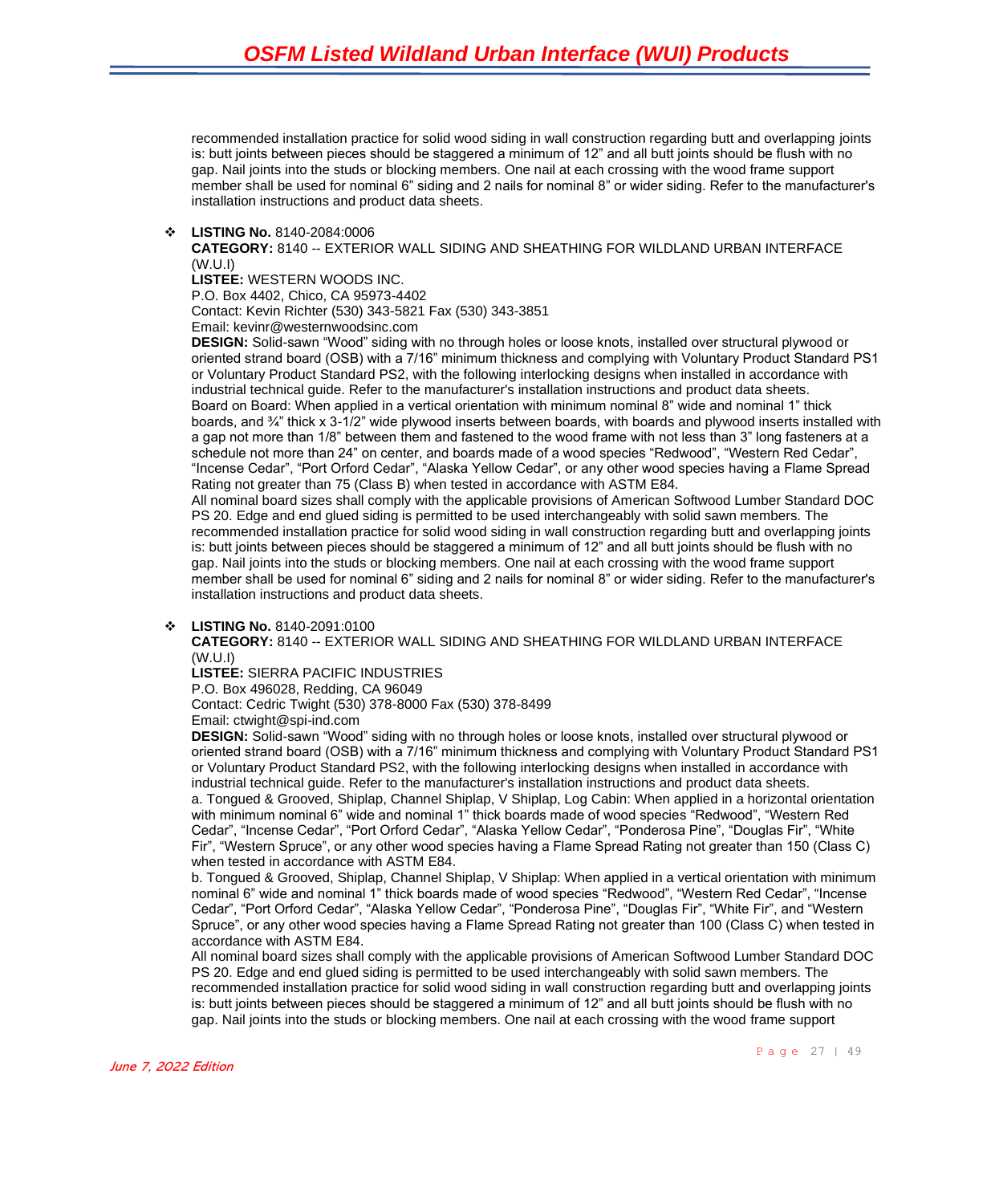member shall be used for nominal 6" siding and 2 nails for nominal 8" or wider siding. Refer to the manufacturer's installation instructions and product data sheets.

❖ **LISTING No.** 8140-2091:0102

**CATEGORY:** 8140 -- EXTERIOR WALL SIDING AND SHEATHING FOR WILDLAND URBAN INTERFACE (W.U.I)

**LISTEE:** SIERRA PACIFIC INDUSTRIES

P.O. Box 496028, Redding, CA 96049

Contact: Cedric Twight (530) 378-8000 Fax (530) 378-8499

Email: ctwight@spi-ind.com

**DESIGN:** Solid-sawn "Wood" siding with no through holes or loose knots, installed over structural plywood or oriented strand board (OSB) with a 7/16" minimum thickness and complying with Voluntary Product Standard PS1 or Voluntary Product Standard PS2, with the following interlocking designs when installed in accordance with industrial technical guide. Refer to the manufacturer's installation instructions and product data sheets. a. Tongued & Grooved, Shiplap, V Shiplap (Edge Vee One Side): When applied in a horizontal orientation with minimum nominal 4" wide and nominal 1" thick boards made of wood species "Redwood", "Western Red Cedar", "Incense Cedar", "Port Orford Cedar", "Alaska Yellow Cedar", or any other wood species having a Flame Spread Rating not greater than 75 (Class B) when tested in accordance with ASTM E84. An additional face nail is to be added and shall be placed on the face, approximately 1" from the groove edge for T&G or overlapping edge for shiplap designs.

b. Tongued & Grooved, Shiplap, Channel Shiplap, V Shiplap (Edge Vee One Side): When applied in a vertical orientation with minimum nominal 4" wide and nominal 1" thick boards made of wood species "Redwood", "Western Red Cedar", "Incense Cedar", "Port Orford Cedar", "Alaska Yellow Cedar", or other wood species having a Flame Spread Rating not greater than 75 (Class B) when tested in accordance with ASTM E84. An additional face nail is to be added and shall be placed on the face, approximately 1" from the groove edge for the Tongue & Grove or overlapping edge for shiplap designs.

All nominal board sizes shall comply with the applicable provisions of American Softwood Lumber Standard DOC PS 20. Edge and end glued siding is permitted to be used interchangeably with solid sawn members. The recommended installation practice for solid wood siding in wall construction regarding butt and overlapping joints is: butt joints between pieces should be staggered a minimum of 12" and all butt joints should be flush with no gap.

Nail joints into the studs or blocking members. One nail at each crossing with the wood frame support member shall be used for nominal 6" siding and 2 nails for nominal 8" or wider siding. Refer to the manufacturer's installation instructions and product data sheets.

#### ❖ **LISTING No.** 8140-2091:0103

**CATEGORY:** 8140 -- EXTERIOR WALL SIDING AND SHEATHING FOR WILDLAND URBAN INTERFACE (W.U.I)

**LISTEE:** SIERRA PACIFIC INDUSTRIESP O Box 496028, Redding, CA 96049 Contact: Cedric Twight (530) 378-8000 Fax (530) 378-8499

Email: ctwight@spi-ind.com

**DESIGN:** Solid-sawn "Wood" siding with no through holes or loose knots, installed over structural plywood or oriented strand board (OSB) with a 7/16" minimum thickness and complying with Voluntary Product Standard PS1 or Voluntary Product Standard PS2, with the following interlocking designs when installed in accordance with industrial technical guide. Refer to the manufacturer's installation instructions and product data sheets. Rabbeted Bevel: When applied in a horizontal orientation with minimum nominal 6" wide and nominal 1" thick boards made of a wood species "Redwood", "Western Red Cedar", "Incense Cedar", "Port Orford Cedar", "Alaska Yellow Cedar", or any other wood species having a Flame Spread Rating not greater than 75 (Class B) when tested in accordance with ASTM E84.

All nominal board sizes shall comply with the applicable provisions of American Softwood Lumber Standard DOC PS 20. Edge and end glued siding is permitted to be used interchangeably with solid sawn members. The recommended installation practice for solid wood siding in wall construction regarding butt and overlapping joints is: butt joints between pieces should be staggered a minimum of 12" and all butt joints should be flush with no gap. Nail joints into the studs or blocking members. One nail at each crossing with the wood frame support member shall be used for nominal 6" siding and 2 nails for nominal 8" or wider siding. Refer to the manufacturer's installation instructions and product data sheets.

❖ **LISTING No.** 8140-2091:0104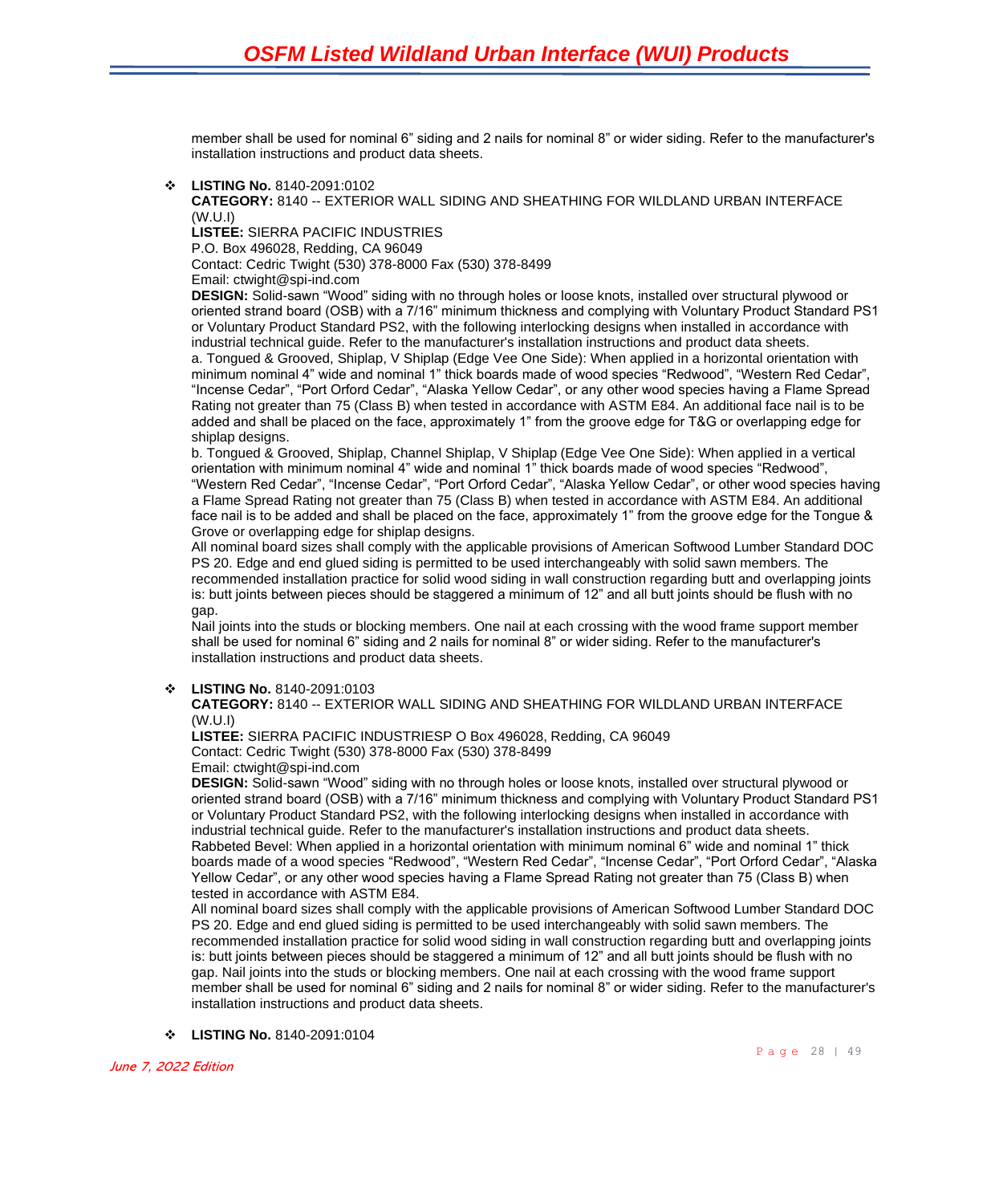**CATEGORY:** 8140 -- EXTERIOR WALL SIDING AND SHEATHING FOR WILDLAND URBAN INTERFACE (W.U.I)

**LISTEE:** SIERRA PACIFIC INDUSTRIES P.O. Box 496028, Redding, CA 96049 Contact: Cedric Twight (530) 378-8000 Fax (530) 378-8499 Email: ctwight@spi-ind.com

**DESIGN:** Solid-sawn "Wood" siding with no through holes or loose knots, installed over structural plywood or oriented strand board (OSB) with a 7/16" minimum thickness and complying with Voluntary Product Standard PS1 or Voluntary Product Standard PS2, with the following interlocking designs when installed in accordance with industrial technical guide. Refer to the manufacturer's installation instructions and product data sheets. Board and Batten: When applied in a vertical orientation with minimum nominal 8" wide and nominal 1" thick boards, and minimum nominal 4" wide and nominal 1-1/4" thick battens, with boards installed with a gap not more than  $\frac{1}{2}$ , with battens fastened to the wood frame with not less than 3" long fasteners at a schedule not more than 24" on center, and boards and battens made of a wood species "Redwood", "Western Red Cedar", "Incense Cedar", "Port Orford Cedar", "Alaska Yellow Cedar", or any other wood species having a Flame Spread Rating not greater than 75 (Class B) when tested in accordance with ASTM E84.

All nominal board sizes shall comply with the applicable provisions of American Softwood Lumber Standard DOC PS 20. Edge and end glued siding is permitted to be used interchangeably with solid sawn members. The recommended installation practice for solid wood siding in wall construction regarding butt and overlapping joints is: butt joints between pieces should be staggered a minimum of 12" and all butt joints should be flush with no gap. Nail joints into the studs or blocking members. One nail at each crossing with the wood frame support member shall be used for nominal 6" siding and 2 nails for nominal 8" or wider siding. Refer to the manufacturer's installation instructions and product data sheets.

#### ❖ **LISTING No.** 8140-2094:0100

**CATEGORY:** 8140 -- EXTERIOR WALL SIDING AND SHEATHING FOR WILDLAND URBAN INTERFACE (W.U.I)

**LISTEE:** Unity Forest Products, Inc.

P.O. Box 1849, Yuba City, CA 95992

Contact: Mike Smith (530) 671-7152 Fax (530) 671-7261

Email: mike.smith@unityforest.com

**DESIGN:** Solid-sawn "Wood" siding with no through holes or loose knots, installed over structural plywood or oriented strand board (OSB) with a 7/16" minimum thickness and complying with Voluntary Product Standard PS1 or Voluntary Product Standard PS2, with the following interlocking designs when installed in accordance with industrial technical guide. Refer to the manufacturer's installation instructions and product data sheets. a. Tongued & Grooved, Shiplap, Channel Shiplap, V Shiplap, Log Cabin: When applied in a horizontal orientation with minimum nominal 6" wide and nominal 1" thick boards made of wood species "Redwood", "Western Red Cedar", "Incense Cedar", "Port Orford Cedar", "Alaska Yellow Cedar", "Ponderosa Pine", "Douglas Fir", "White Fir", "Western Spruce", or any other wood species having a Flame Spread Rating not greater than 150 (Class C) when tested in accordance with ASTM E84.

b. Tongued & Grooved, Shiplap, Channel Shiplap, V Shiplap: When applied in a vertical orientation with minimum nominal 6" wide and nominal 1" thick boards made of wood species "Redwood", "Western Red Cedar", "Incense Cedar", "Port Orford Cedar", "Alaska Yellow Cedar", "Ponderosa Pine", "Douglas Fir", "White Fir", and "Western Spruce", or any other wood species having a Flame Spread Rating not greater than 100 (Class C) when tested in accordance with ASTM E84.

All nominal board sizes shall comply with the applicable provisions of American Softwood Lumber Standard DOC PS 20. Edge and end glued siding is permitted to be used interchangeably with solid sawn members. The recommended installation practice for solid wood siding in wall construction regarding butt and overlapping joints is: butt joints between pieces should be staggered a minimum of 12" and all butt joints should be flush with no gap. Nail joints into the studs or blocking members. One nail at each crossing with the wood frame support member shall be used for nominal 6" siding and 2 nails for nominal 8" or wider siding. Refer to the manufacturer's installation instructions and product data sheets.

#### ❖ **LISTING No.** 8140-2094:0101

**CATEGORY:** 8140 -- EXTERIOR WALL SIDING AND SHEATHING FOR WILDLAND URBAN INTERFACE (W.U.I) **LISTEE:** Unity Forest Products, Inc. P.O. Box 1849, Yuba City, CA 95992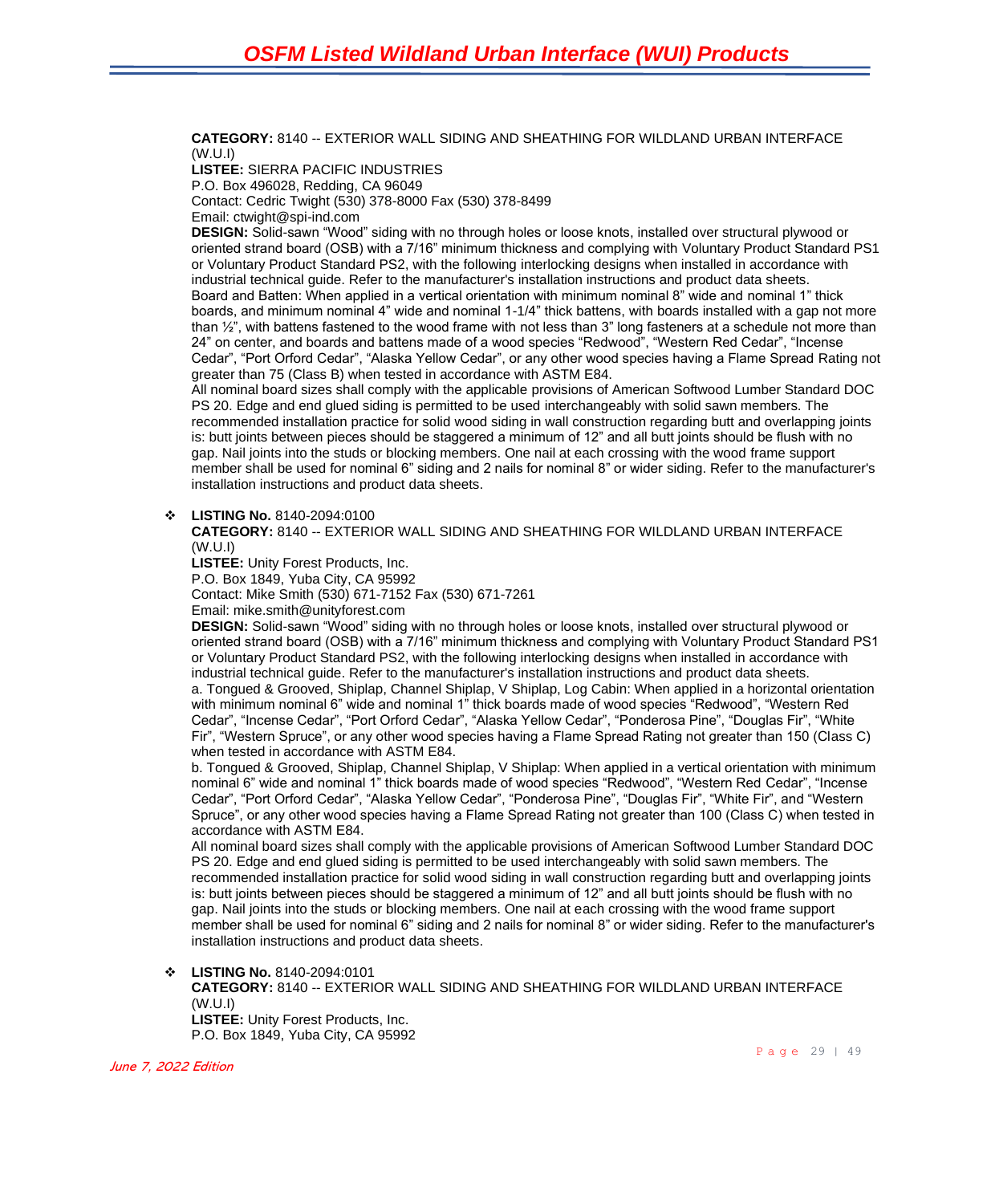Contact: Mike Smith (530) 671-7152 Fax (530) 671-7261 Email: mike.smith@unityforest.com

**DESIGN:** Solid-sawn "Wood" siding with no through holes or loose knots, installed over structural plywood or oriented strand board (OSB) with a 7/16" minimum thickness and complying with Voluntary Product Standard PS1 or Voluntary Product Standard PS2, with the following interlocking designs when installed in accordance with industrial technical guide. Refer to the manufacturer's installation instructions and product data sheets. Board on Board: When applied in a vertical orientation with minimum nominal 8" wide and nominal 1" thick boards, and ¾" thick x 3-1/2" wide plywood inserts between boards, with boards and plywood inserts installed with a gap not more than 1/8" between them and fastened to the wood frame with not less than 3" long fasteners at a schedule not more than 24" on center, and boards made of a wood species "Redwood", "Western Red Cedar", "Incense Cedar", "Port Orford Cedar", "Alaska Yellow Cedar", or any other wood species having a Flame Spread Rating not greater than 75 (Class B) when tested in accordance with ASTM E84. All nominal board sizes shall comply with the applicable provisions of American Softwood Lumber Standard DOC

PS 20. Edge and end glued siding is permitted to be used interchangeably with solid sawn members. The recommended installation practice for solid wood siding in wall construction regarding butt and overlapping joints is: butt joints between pieces should be staggered a minimum of 12" and all butt joints should be flush with no gap. Nail joints into the studs or blocking members. One nail at each crossing with the wood frame support member shall be used for nominal 6" siding and 2 nails for nominal 8" or wider siding. Refer to the manufacturer's installation instructions and product data sheets.

#### ❖ **LISTING No.** 8140-2094:0102

**CATEGORY:** 8140 -- EXTERIOR WALL SIDING AND SHEATHING FOR WILDLAND URBAN INTERFACE (W.U.I)

**LISTEE:** Unity Forest Products, Inc.

P.O. Box 1849, Yuba City, CA 95992

Contact: Mike Smith (530) 671-7152 Fax (530) 671-7261

Email: mike.smith@unityforest.com

**DESIGN:** Solid-sawn "Wood" siding with no through holes or loose knots, installed over structural plywood or oriented strand board (OSB) with a 7/16" minimum thickness and complying with Voluntary Product Standard PS1 or Voluntary Product Standard PS2, with the following interlocking designs when installed in accordance with industrial technical guide. Refer to the manufacturer's installation instructions and product data sheets.

a. Tongued & Grooved, Shiplap, V Shiplap (Edge Vee One Side): When applied in a horizontal orientation with minimum nominal 4" wide and nominal 1" thick boards made of wood species "Redwood", "Western Red Cedar", "Incense Cedar", "Port Orford Cedar", "Alaska Yellow Cedar", or any other wood species having a Flame Spread Rating not greater than 75 (Class B) when tested in accordance with ASTM E84. An additional face nail is to be added and shall be placed on the face, approximately 1" from the groove edge for T&G or overlapping edge for shiplap designs.

b. Tongued & Grooved, Shiplap, Channel Shiplap, V Shiplap (Edge Vee One Side): When applied in a vertical orientation with minimum nominal 4" wide and nominal 1" thick boards made of wood species "Redwood", "Western Red Cedar", "Incense Cedar", "Port Orford Cedar", "Alaska Yellow Cedar", or other wood species having a Flame Spread Rating not greater than 75 (Class B) when tested in accordance with ASTM E84. An additional face nail is to be added and shall be placed on the face, approximately 1" from the groove edge for the Tongue & Grove or overlapping edge for shiplap designs.

All nominal board sizes shall comply with the applicable provisions of American Softwood Lumber Standard DOC PS 20. Edge and end glued siding is permitted to be used interchangeably with solid sawn members. The recommended installation practice for solid wood siding in wall construction regarding butt and overlapping joints is: butt joints between pieces should be staggered a minimum of 12" and all butt joints should be flush with no gap. Nail joints into the studs or blocking members. One nail at each crossing with the wood frame support member shall be used for nominal 6" siding and 2 nails for nominal 8" or wider siding. Refer to the manufacturer's installation instructions and product data sheets.

#### ❖ **LISTING No.** 8140-2094:0104

**CATEGORY:** 8140 -- EXTERIOR WALL SIDING AND SHEATHING FOR WILDLAND URBAN INTERFACE (W.U.I)

**LISTEE:** Unity Forest Products, Inc. P.O. Box 1849, Yuba City, CA 95992 Contact: Mike Smith (530) 671-7152 Fax (530) 671-7261 Email: mike.smith@unityforest.com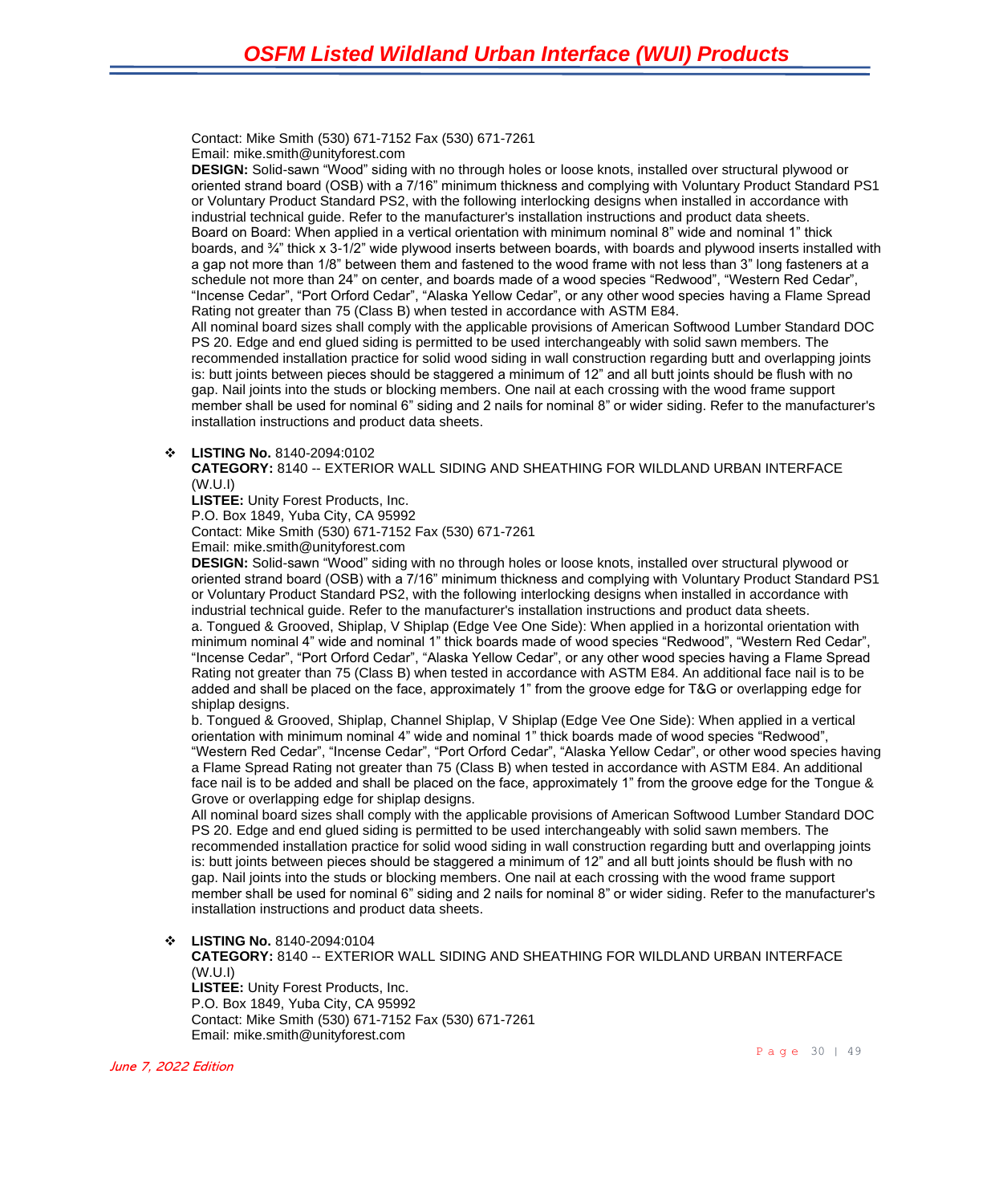**DESIGN:** Solid-sawn "Wood" siding with no through holes or loose knots, installed over structural plywood or oriented strand board (OSB) with a 7/16" minimum thickness and complying with Voluntary Product Standard PS1 or Voluntary Product Standard PS2, with the following interlocking designs when installed in accordance with industrial technical guide. Refer to the manufacturer's installation instructions and product data sheets. Rabbeted Bevel: When applied in a horizontal orientation with minimum nominal 6" wide and nominal 1" thick boards made of a wood species "Redwood", "Western Red Cedar", "Incense Cedar", "Port Orford Cedar", "Alaska Yellow Cedar", or any other wood species having a Flame Spread Rating not greater than 75 (Class B) when tested in accordance with ASTM E84.

All nominal board sizes shall comply with the applicable provisions of American Softwood Lumber Standard DOC PS 20. Edge and end glued siding is permitted to be used interchangeably with solid sawn members. The recommended installation practice for solid wood siding in wall construction regarding butt and overlapping joints is: butt joints between pieces should be staggered a minimum of 12" and all butt joints should be flush with no gap. Nail joints into the studs or blocking members. One nail at each crossing with the wood frame support member shall be used for nominal 6" siding and 2 nails for nominal 8" or wider siding. Refer to the manufacturer's installation instructions and product data sheets.

#### ❖ **LISTING No.** 8140-2094:0105

#### **CATEGORY:** 8140 -- EXTERIOR WALL SIDING AND SHEATHING FOR WILDLAND URBAN INTERFACE (W.U.I)

**LISTEE:** Unity Forest Products, Inc.

P.O. Box 1849, Yuba City, CA 95992

Contact: Mike Smith (530) 671-7152 Fax (530) 671-7261

Email: mike.smith@unityforest.com

**DESIGN:** Solid-sawn "Wood" siding with no through holes or loose knots, installed over structural plywood or oriented strand board (OSB) with a 7/16" minimum thickness and complying with Voluntary Product Standard PS1 or Voluntary Product Standard PS2, with the following interlocking designs when installed in accordance with industrial technical guide. Refer to the manufacturer's installation instructions and product data sheets. Board and Batten: When applied in a vertical orientation with minimum nominal 8" wide and nominal 1" thick boards, and minimum nominal 4" wide and nominal 1-1/4" thick battens, with boards installed with a gap not more than ½", with battens fastened to the wood frame with not less than 3" long fasteners at a schedule not more than 24" on center, and boards and battens made of a wood species "Redwood", "Western Red Cedar", "Incense Cedar", "Port Orford Cedar", "Alaska Yellow Cedar", or any other wood species having a Flame Spread Rating not greater than 75 (Class B) when tested in accordance with ASTM E84.

All nominal board sizes shall comply with the applicable provisions of American Softwood Lumber Standard DOC PS 20. Edge and end glued siding is permitted to be used interchangeably with solid sawn members. The recommended installation practice for solid wood siding in wall construction regarding butt and overlapping joints is: butt joints between pieces should be staggered a minimum of 12" and all butt joints should be flush with no gap. Nail joints into the studs or blocking members. One nail at each crossing with the wood frame support member shall be used for nominal 6" siding and 2 nails for nominal 8" or wider siding. Refer to the manufacturer's installation instructions and product data sheets.

❖ **LISTING No.** 8140-2121:0100

**CATEGORY:** 8140 -- EXTERIOR WALL SIDING AND SHEATHING FOR WILDLAND URBAN INTERFACE (W.U.I)

**LISTEE:** Pacific Wood Laminates, Inc.

885 Railroad Ave. PO Box 820, Brookings, OR 97415 Contact: Sean Rimes (541) 469-4177 Fax (541) 469-6153 Email: seanr@socomi.com

**DESIGN:** "APA 303®" plywood siding with shiplap edges, nominal 19/32" thick (19/32 Performance Category) or greater and grooves spaced no closer than 4" on center or without grooves and manufactured with veneers of all Southern Pine or Douglas Fir face, back and center with cross piles of PS1 Group 1 or 2 species, 4'x8' panel. Refer to the manufacturer's installation instructions and product data sheets.

❖ **LISTING No.** 8140-2121:0101 **CATEGORY:** 8140 -- EXTERIOR WALL SIDING AND SHEATHING FOR WILDLAND URBAN INTERFACE (W.U.I) **LISTEE:** Pacific Wood Laminates, Inc. 885 Railroad Ave. PO Box 820, Brookings, OR 97415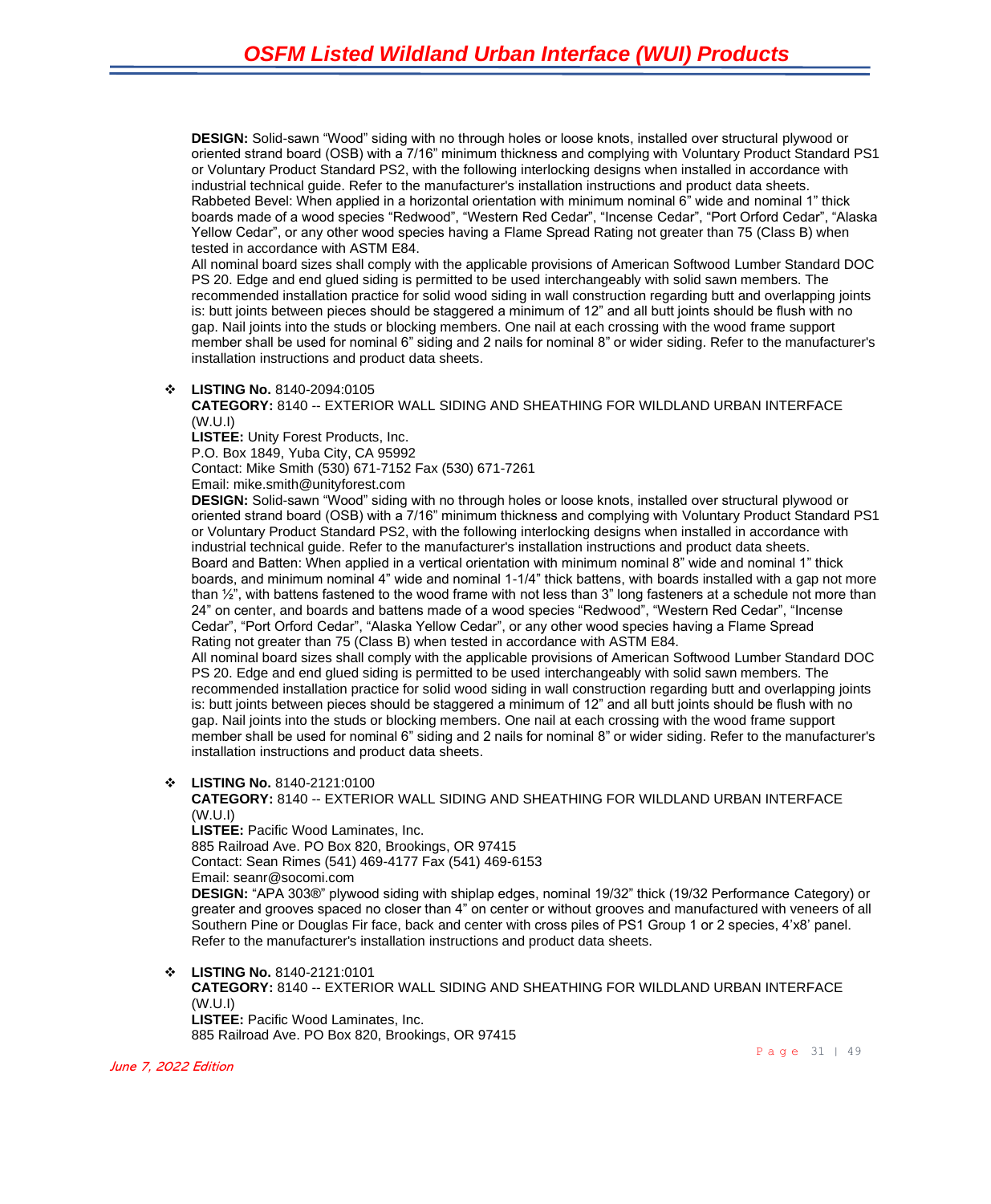Page 32 | 49 Contact: Sean Rimes (541) 469-4177 Fax (541) 469-6153 Email: seanr@socomi.com **DESIGN:** "APA 303®" plywood siding with reverse-board and batten, nominal 19/32" thick and shiplap edges, grooves spaced 12" on center, manufactured with face, back and center of Douglas Fir veneers and cross ply veneers of Hemlock or Douglas, 4'x8' panel. Refer to the manufacturer's installation instructions and product data sheets. ❖ **LISTING No.** 8140-2126:0100 **CATEGORY:** 8140 -- EXTERIOR WALL SIDING AND SHEATHING FOR WILDLAND URBAN INTERFACE (W.U.I) **LISTEE:** Blocks and Cutstock S.A. Casilla 2350, San Pedro de la Paz, Concepcion Chile Contact: Paul Dillhoff (916) 799-8404 Email: paul@indowoodusa.com **DESIGN:** Advantage Plus™treated Radiata pine siding in the following patterns:<br>**Nominal Size** Pattern Nos **Pattern Nos.** Pattern Nos. 3/4" Rabbeted Bevel 3/4X6, 3/4X8, 3/4X10 371, 372, 373, 391, 392, 393 1-1/4" RAB 1-1/4X6, 1-1/4X8 476, 477 1" Drop (2 Lap & 3 Lap) 1X6, 1X8, 1X10 430, 431, 432, 433 1" V-rustic Shiplap 1X6, 1X8, 1X10 793, 794, 795 1" Cove, Square and 1X6, 1X8, 1X10 770, 771, 772, 774, 775, 776 Bevel Channel 773(1X8, 1X10), 5/8" T&G 5/8X6, 5/8X8 205, 206 1" V&CV 1X6, 1X8 616, 617 1" T&G, T&G EE 1X6, 1X8 633, 634, 632EE, 633EE, 634EE 1" T&G 3/32" V/V2S 1X6, 1X8, 1X10 229, 230, 708, 715, 716, 708R, 715R, 716R 1" T&G 1/4"V 1X6, 1X8, 1X10 711, 712, 713 ❖ **LISTING No.** 8140-2126:0500 **CATEGORY:** 8140 -- EXTERIOR WALL SIDING AND SHEATHING FOR WILDLAND URBAN INTERFACE (W.U.I) **LISTEE:** Blocks and Cutstock S.A. Casilla 2350, San Pedro de la Paz, Concepcion Chile Contact: Paul Dillhoff (916) 799-8404 Email: paul@indowoodusa.com **DESIGN:** DURA Siding&Trim treated Radiata pine siding in the following patterns: **Profile Mominal Sizes Pattern Nos.**<br>3/4" Rabbeted Bevel (RAB) 3/4x6, 3/4x8, 3/4x10 371, 372, 373 3/4" Rabbeted Bevel (RAB) 3/4x6, 3/4x8, 3/4x10 371, 372, 373, 391, 392, 393 1-1/4" RAB 1-1/4x6, 1-1/4x8 476, 477 1" Drop (2 Lap & 3 Lap) 1x6, 1x8, 1x10 430, 431, 432, 433 1" V-rustic Shiplap 1" Cove, Square and 1x6, 1x8, 1x10 770, 771, 772, 773 (1x8, 1x10), Bevel Channel 2008 2014 2022 2034 2040 2051 2052 2054 2052 2054 2052 2053 2054 2055 2056 2057 2058 2059 2058 20 5/8" T&G 5/8x6, 5/8x8 205, 206 1" V&CV 1x6, 1x8 616, 617 1" T&G, T&G EE 1x6, 1x8 633, 634, 632EE, 633EE, 634EE 1" T&G 3/32"V/V2S 1x6, 1x8, 1x10 229, 230, 708, 715, 716, 708R, 715R, 716R 1" T&G 1/4"V 1x6, 1x8, 1x10 711, 712, 713 ❖ **LISTING No.** 8140-2134:0105 **CATEGORY:** 8140 -- EXTERIOR WALL SIDING AND SHEATHING FOR WILDLAND URBAN INTERFACE (W.U.I) **LISTEE:** Boral Composites Inc. 200 Mansell Court East, Suite 305, Roswell, GA 30076 Contact: Rita Scramlin (210) 332-8394 Fax (770) 645-2888 Email: rita.scramlin@boral.com **DESIGN:** Boral TruExterior® Siding in profiles Channel Bevel, V-Rustic, Cove/Dutch, Shiplap and Channel Shiplap. Widths range from 5.5"-11.5" with an actual thickness of 11/16". \*Bevel profile in width range of 5.5"-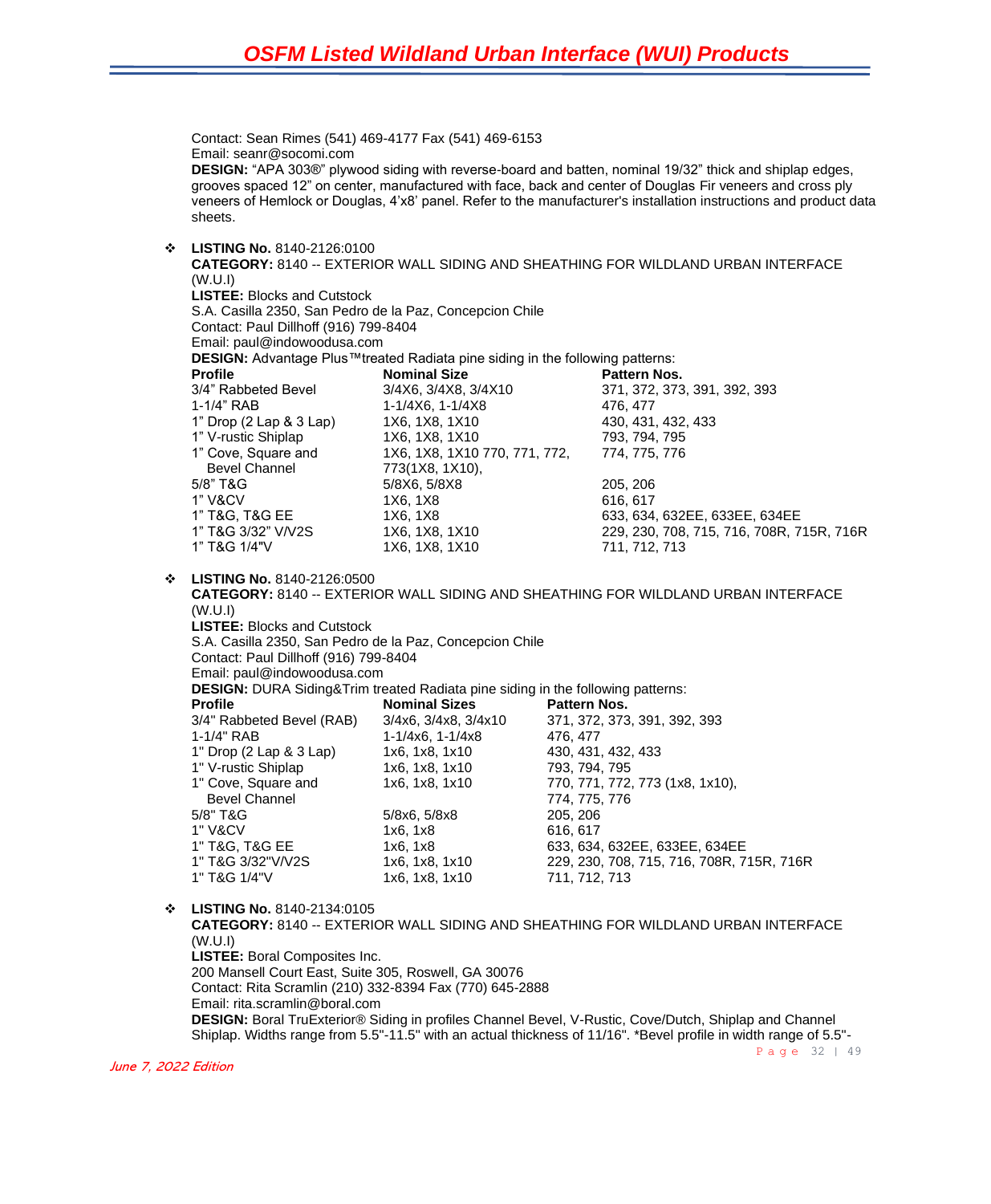9.25" and thicknesses of 3/4" and 1/2" that taper to 7/16" and 3/16". Refer to the manufacturer's installation instructions and product data sheet.

❖ **LISTING No.** 8140-2135:0500

**CATEGORY:** 8140 -- EXTERIOR WALL SIDING AND SHEATHING FOR WILDLAND URBAN INTERFACE (W.U.I) **LISTEE:** Thermory USA LLC 1213 Wilmette Avenue, Suite 208, Wilmette, IL 60091

Contact: Mark Challinor (847) 256-8828

Email: mark@thermoryusa.com

**DESIGN:** Thermory Standard Ash Cladding. The product is a nominal 1 x 6 inch size tongue and grooved profile for horizontal and vertical installations. Refer to the manufacturer's installation instructions and product data sheets.

❖ **LISTING No.** 8140-2137:0500 **CATEGORY:** 8140 -- EXTERIOR WALL SIDING AND SHEATHING FOR WILDLAND URBAN INTERFACE (W.U.I) **LISTEE:** Swanson Group Mfg. LLC 1651 South F Street, Springfield, OR 97478 Contact: Ken Pratt (360) 791-9408 Fax (541) 832-1213 Email: ken.pratt@swansongroup.biz

**DESIGN:** Superior Hardwood Plywood, nominal 19/32" thick with 4" or greater groove lengths. Panel is a 5-ply, 5 layer 19/32" plywood system with front and back veneers of Okoume Hardwood and Douglas-fir center veneers, 4' x 8' in size. Installed on nominal 2" x 4" studs, 16" O.C. Siding was fastened to the studs at 6" spacing on edge and 12" spacing in the field with 6d nails. Refer to manufacturer's installation instructions and product data sheets.

❖ **LISTING No.** 8140-2137:0501

**CATEGORY:** 8140 -- EXTERIOR WALL SIDING AND SHEATHING FOR WILDLAND URBAN INTERFACE (W.U.I)

**LISTEE:** Swanson Group Mfg. LLC 1651 South F Street, Springfield, OR 97478 Contact: Ken Pratt (360) 791-9408 Fax (541) 832-1213

Email: ken.pratt@swansongroup.biz

**DESIGN:** Douglas-fir Front and Back Veneer Plywood, nominal 19/32" thick with 4", 6", or 8" groove lengths, direct-attached. Panel is a 5-ply, 5-layer 19/32" plywood system with front, back, and center veneers of Douglasfir, in sizes 4' x 8', 4' x 9', or 4' x 10'. Installed on nominal 2" x 4" studs, 16" O.C. Siding was fastened to the studs at 6" spacing on edge and 12" spacing in the field with 6d nails. Refer to manufacturer's installation instructions and product data sheets.

❖ **LISTING No.** 8140-2137:0502

**CATEGORY:** 8140 -- EXTERIOR WALL SIDING AND SHEATHING FOR WILDLAND URBAN INTERFACE (W.U.I) **LISTEE:** Swanson Group Mfg. LLC 1651 South F Street, Springfield, OR 97478

Contact: Ken Pratt (360) 791-9408 Fax (541) 832-1213

Email: ken.pratt@swansongroup.biz

**DESIGN:** Douglas-fir Front and Back Veneer Plywood, nominal 19/32" thick with 12" or 16" groove lengths RBB, direct-attached. Panel is a 5-ply, 5-layer 19/32" plywood system with front, back, and center veneers of Douglasfir, in sizes 4' x 8', 4' x 9', or 4' x 10'. Installed on nominal 2" x 4" studs, 16" O.C. or 24" O.C. Siding was fastened to the studs at 6" spacing on edge and 12" spacing in the field with 6d nails. Refer to manufacturer's installation instructions and product data sheets.

❖ **LISTING No.** 8140-2138:0100 **CATEGORY:** 8140 -- EXTERIOR WALL SIDING AND SHEATHING FOR WILDLAND URBAN INTERFACE (W.U.I) **LISTEE:** Martco Plywood 2189 Memorial Drive, Alexandria, LA 71301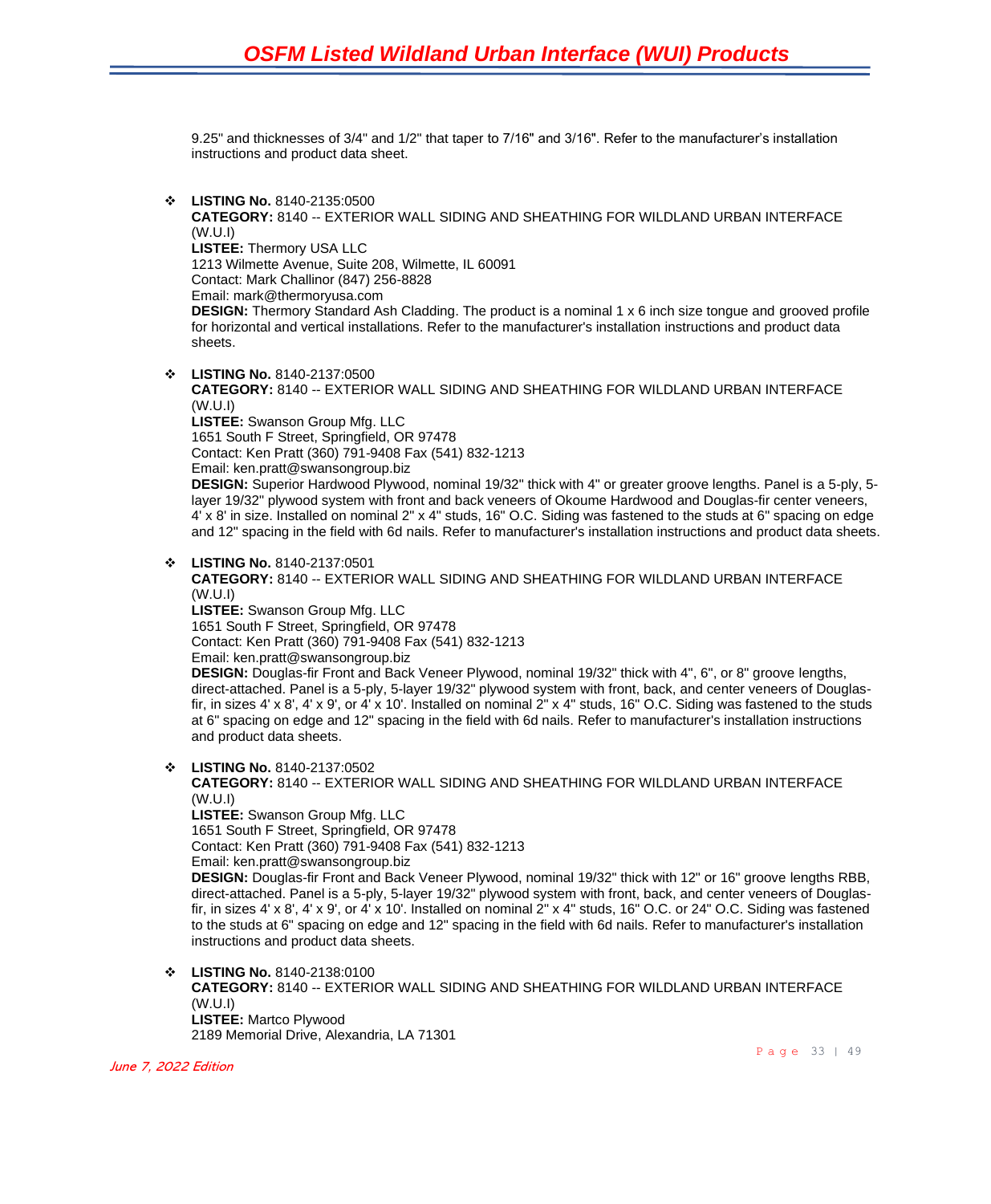Contact: Lori Byrd (800) 808-6130 Fax (318) 443-0159 Email: lori.byrd@royomartin.com

**DESIGN:** "APA 303®" plywood siding with shiplap edges, nominal 19/32" thick (19/32 Performance Category) or greater and grooves spaced no closer than 4" on center or without grooves and manufactured with veneers of all Southern Pine or Douglas Fir face, back and center with cross piles of PS1 Group 1 or 2 species, 4'x8' panel. Refer to the manufacturer's installation instructions and product data sheets.

❖ **LISTING No.** 8140-2180:0001

**CATEGORY:** 8140 -- EXTERIOR WALL SIDING AND SHEATHING FOR WILDLAND URBAN INTERFACE (W.U.I) **LISTEE:** Plycem USA 396 W. Greens Rd., Suite 300, Houston, TX 77067 Contact: Shawn Herrington (281) 813-1260 Email: sherrington@elementia.com **DESIGN:** "Weatherboards™" lap siding, fiber-cement, type "Smooth, Cedar, Smooth Bead, Textured Bead, Select Cedar, Dutch Lap", 5/16" thick, 5 ¼" to 12" width, 12' length. Refer to the manufacturer's installation instructions and product data sheets.

❖ **LISTING No.** 8140-2180:0002

**CATEGORY:** 8140 -- EXTERIOR WALL SIDING AND SHEATHING FOR WILDLAND URBAN INTERFACE (W.U.I) **LISTEE:** Plycem USA 396 W. Greens Rd., Suite 300, Houston, TX 77067 Contact: Shawn Herrington (281) 813-1260 Email: sherrington@elementia.com **DESIGN:** "Weatherboards™" shapes siding, fiber-cement, type "Perfection Shingle, Random Square Staggered Edge, Half Rounds, Octagons, 5/16" thick, 16" width, 48" length. Refer to the manufacturer's installation instructions and product data sheets.

❖ **LISTING No.** 8140-2180:0003

**CATEGORY:** 8140 -- EXTERIOR WALL SIDING AND SHEATHING FOR WILDLAND URBAN INTERFACE (W.U.I) **LISTEE:** Plycem USA 396 W. Greens Rd., Suite 300, Houston, TX 77067 Contact: Shawn Herrington (281) 813-1260 Email: sherrington@elementia.com **DESIGN:** "Weatherboards™" vertical siding, fiber-cement, type "Stucco, Cedar 8" Groove, Cedar (no groove), Smooth, Octagons, 5/16" thick, 4'" width, 8, 9 or 10' length. Refer to the manufacturer's installation instructions and product data sheets.

❖ **LISTING No.** 8140-2180:0500

**CATEGORY:** 8140 -- EXTERIOR WALL SIDING AND SHEATHING FOR WILDLAND URBAN INTERFACE (W.U.I) **LISTEE:** Plycem USA 396 W. Greens Rd., Suite 300, Houston, TX 77067 Contact: Shawn Herrington (281) 813-1260 Email: sherrington@elementia.com **DESIGN:** Plycem Allura Ship Lap Panel Fiber-Cement Siding, Nominal 8' long x 4' wide x 7/16" thick, installed over 2" x 4" wood stud or steel framing at 16" O.C. minimum and 24" O.C. maximum, No 8 x 1-1/4" hot-dipped galvanized or stainless steel screws or nails. Refer to the manufacturer's installation instructions and product data sheets.

❖ **LISTING No.** 8140-2234:0501 **CATEGORY:** 8140 -- EXTERIOR WALL SIDING AND SHEATHING FOR WILDLAND URBAN INTERFACE (W.U.I) **LISTEE:** ITI Chile Av. Golfo de Arauco 1006 y 3025, Parque Industrial Coronel, Chile Contact: Robert Ward 56412562890 Ext: 4191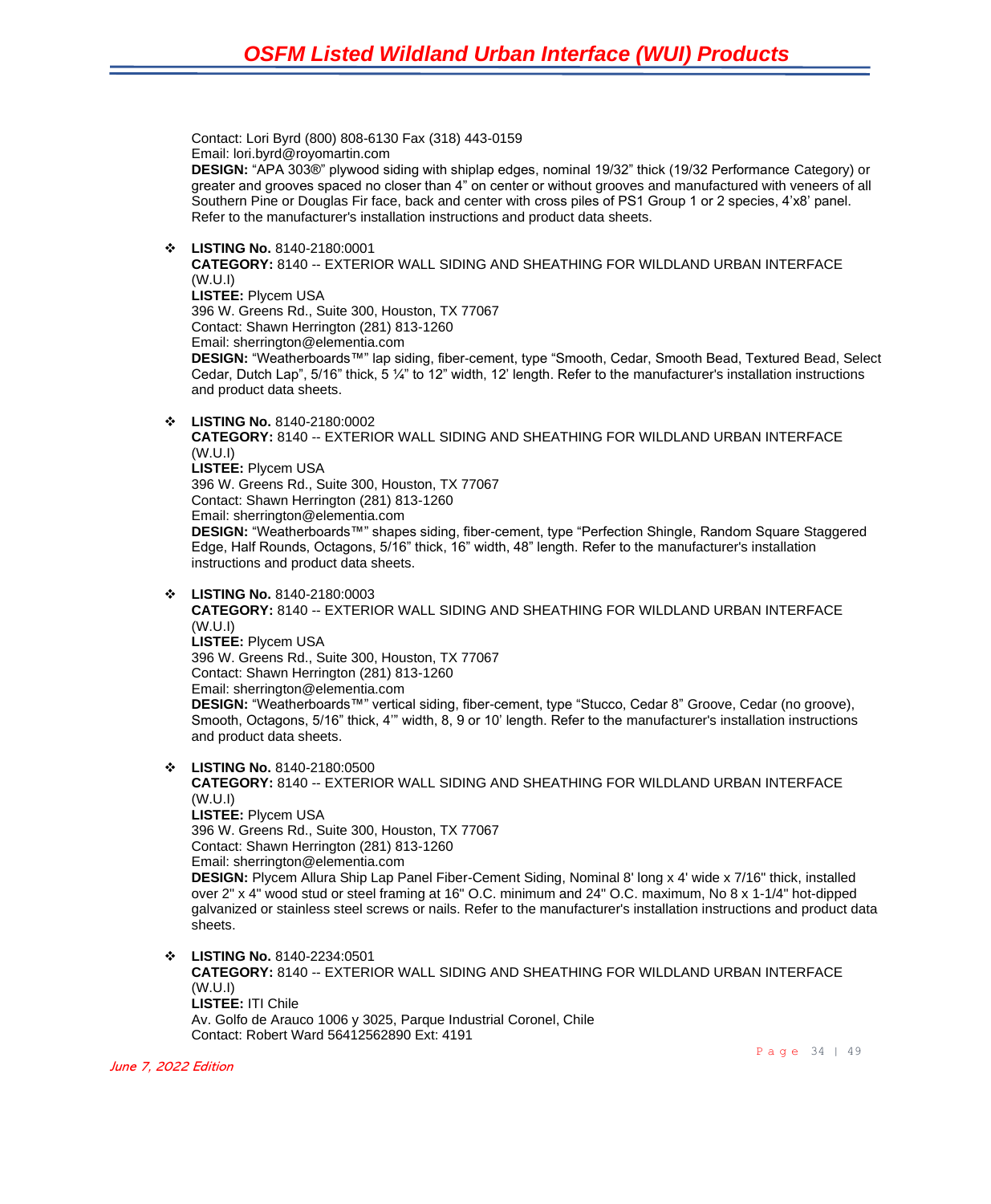Email: rward@itiamericas.com

**DESIGN:** ITI Chile 802 BG profile, radiata pine nominal 6" T&G exterior wall siding. Refer to the manufacturer's installation instructions and product data sheets.

❖ **LISTING No.** 8140-2234:0502

**CATEGORY:** 8140 -- EXTERIOR WALL SIDING AND SHEATHING FOR WILDLAND URBAN INTERFACE (W.U.I) **LISTEE:** ITI Chile

Av. Golfo de Arauco 1006 y 3025, Parque Industrial Coronel, Chile

Contact: Robert Ward 56412562890 Ext: 4191

Email: rward@itiamericas.com

**DESIGN:** ITI Chile 793 V Rustic pine (1x6) ,794 V Rustic pine (1x8),795 V Rustic pine (1x10), 616 T&G (1x6), 617 T&G (1x8) 616 T&G (1x6) ,617 T&G (1x 8), 633 (EE) T&G (1x6),634 (EE) T&G (1x8), 708 (R) T&G (1x6), 7 15 (R) T&G (1x8), 716 (R) T&G (1x10), 802 BG T&G (1x6), and 711, 712, 713 T&G's (1x6) (1x8) & (x 10). Refer to the manufacturer's installation instructions and product data sheets.

❖ **LISTING No.** 8140-2246:0501

**CATEGORY:** 8140 -- EXTERIOR WALL SIDING AND SHEATHING FOR WILDLAND URBAN INTERFACE (W.U.I)

**LISTEE:** Paneltek Products Ltd.

2885 West 34th Avenue, Vancouver, BC V6N 2J7 Canada

Contact: Maureen Zavislak (604) 980-1941

Email: maureen@paneltekproducts.com

**DESIGN:** Paneltek Engineered Cedar T&G external wall panel siding use in Wildland Urban Interface Areas. Fine grain cedar laminated tongue and groove wall panel siding boards installed over 1/2" exterior grade sheathing with Typar Building Wrap. Nominal 1" x 4" and 1" x 6" wide, 19/32" thick, 4' to 7' lengths, and 8' to 16' lengths laminated onto a western red finger jointed, edge glued cedar core. Refer to the manufacturer's installation instructions and product data sheets.

#### ❖ **LISTING No.** 8140-2246:0502

**CATEGORY:** 8140 -- EXTERIOR WALL SIDING AND SHEATHING FOR WILDLAND URBAN INTERFACE (W.U.I)

**LISTEE:** Paneltek Products Ltd.

2885 West 34th Avenue, Vancouver, BC V6N 2J7 Canada

Contact: Maureen Zavislak (604) 980-1941

Email: maureen@paneltekproducts.com

**DESIGN:** Paneltek 1-course Cedar Shingle Panel siding 5-3/8 in. or greater exposure, Western Red Cedar Vertical Grain Shingles installed over a 3/8 in exterior grade plywood back, with a ½ in. shingle butt and overlapping end joints. Refer to the manufacturer's installation instructions and product data sheets.

❖ **LISTING No.** 8140-2263:0500

**CATEGORY:** 8140 -- EXTERIOR WALL SIDING AND SHEATHING FOR WILDLAND URBAN INTERFACE (W.U.I) **LISTEE:** Shamrock Building Materials 9115 SW Oleson Rd, Suite 300, Portland, OR 97223 Contact: Mark Kilpack (503) 643-8800 Fax (503) 643-6642 Email: mkilpack@shamrockbm.com **DESIGN:** Radiata Pine siding designated 801, nominal 1 x 6 tongue and groove & Radiata Pine Siding 371 nominal 1 x 6 tongue and groove. Additional profiles: Rabbeted Bevel 371 (3/4 x 6) Rabbeted Bevel 372 (3/4 x 8) Rabbeted Bevel 373 (3/4 x 10) 2 Lap 430 (1 x 6) 3 Lap 432 (1 x 8) 3 Lap 433 (1 x 10) Cove Shiplap 770 (1 x 6) Cove Shiplap 771 (1 x 8)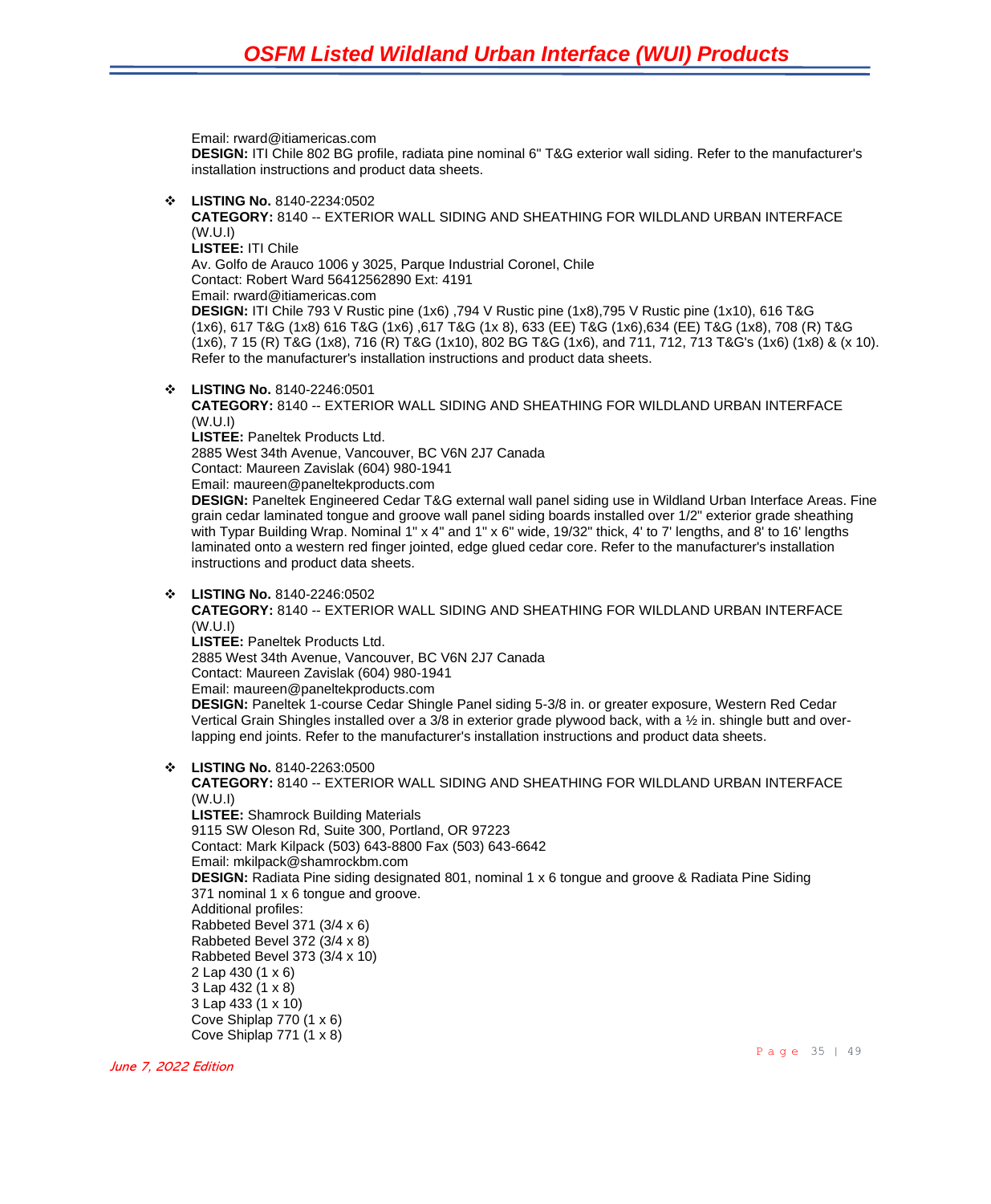Cove Shiplap 772 (1 x 10) Beveled Channel Shiplap 773 (1 x 10) V Shiplap 793 (1 x 6) V Shiplap 794 (1 x 8) V Shiplap 795 (1 x 10) Beaded T&G 801 (1 x 4) Beaded T&G 802 (1 x 6) Refer to the manufacturer's installation instructions and product data sheets.

❖ **LISTING No.** 8140-2272:0501

**CATEGORY:** 8140 -- EXTERIOR WALL SIDING AND SHEATHING FOR WILDLAND URBAN INTERFACE (W.U.I) **LISTEE:** Davinci Roofscapes, LLC 13890 W. 101 St, Lenexa, KS 66215

Contact: Tyler Newsome

Email: tnewsome@davinciroofscapes.com

**DESIGN:** Davinci Handsplit Shake Siding. 8-10" W x 18" L x 5/8" butt thickness at maximum 8" shake exposure over 1/2" pressure treated FRT plywood with a water resistive barrier, ASTM D 226 Type 1 using 6d-1.75" siding nails 7-10 in. apart. Refer to manufacturer's installation, maintenance, operations guide for complete product details.

❖ **LISTING No.** 8140-2278:0501

**CATEGORY:** 8140 -- EXTERIOR WALL SIDING AND SHEATHING FOR WILDLAND URBAN INTERFACE (W.U.I) **LISTEE:** MOSO North America, Inc.

203 NE Front Street, Suite 101, Milford Delaware, DE 19963

Contact: Don Kappler (484) 802-2402

Email: dkappler@moso-bamboo.com

**DESIGN:** MOSO Bamboo X-Treme compressed bamboo exterior wall siding and sheathing. Nominal 1"x6" boards, 3/16" edge to edge spacing, fastened to battens with manufacturer supplied clip screw fasteners. Refer to the manufacturer's installation instructions and product data sheets for detailed installation instructions.

❖ **LISTING No.** 8140-2286:0500

**CATEGORY:** 8140 -- EXTERIOR WALL SIDING AND SHEATHING FOR WILDLAND URBAN INTERFACE (W.U.I) **LISTEE:** Mayne Coatings Corp 27575 50 Ave., Langley, British Columbia V4WOA2 Canada Contact: Jason Haveruk 800-604-0343 Email: jhaveruk@mayneinc.com **DESIGN:** Model Longboard Exterior Aluminum Cladding. Refer to the manufacturer's installation instructions and product data sheets.

❖ **LISTING No.** 8140-2294:0500 **CATEGORY:** 8140 -- EXTERIOR WALL SIDING AND SHEATHING FOR WILDLAND URBAN INTERFACE (W.U.I) **LISTEE:** Defiance Forest Products 3118 Judson St. #1926, Gig Harbor, WA 98335 Contact: Terry Tebb (253) 732-9123 Email: terry@defianceforestproducts.com **DESIGN:** Rainier Plank Model TT-205 T&G Cedar Siding - Nominal 1x6 and wider. Refer to the manufacturer's installation instructions and product data sheets.

❖ **LISTING No.** 8140-2303:0500 **CATEGORY:** 8140 -- EXTERIOR WALL SIDING AND SHEATHING FOR WILDLAND URBAN INTERFACE (W.U.I) **LISTEE:** Hardel Mutual Plywood Corporation 143 Maurin Road, Chehalis, WA 98532 Contact: Craig Gronka (360) 740-0232 Fax (360) 740-9619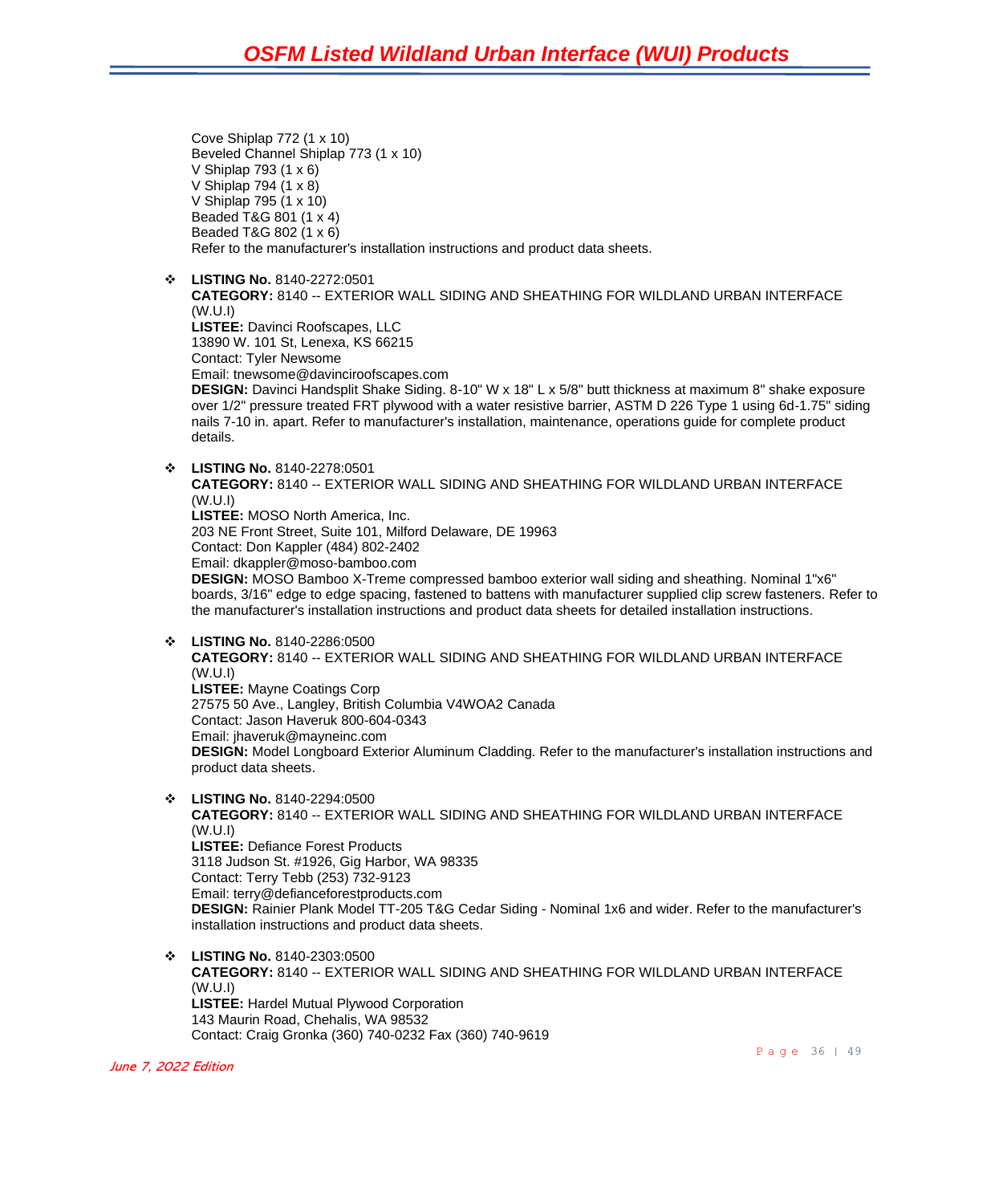Email: Craig@hardel.com

**DESIGN:** HardelPly plywood siding with shiplap edges, nominal 19/32" thick or greater, grooves spaced no closer than 4" on center or without grooves and manufactured with veneers of Okoume Hardwood face and back with Douglas Fir veneer core and center lines. 4'x8' or taller panel, installed on 2"x4" studs, 16" O.C., 7/16" exterior OSB sheathing, and fastened to the studs at 6" spacing on edge and 12" in the field. Refer to the manufacturer's installation instructions and product data sheets.

❖ **LISTING No.** 8140-2308:0501

**CATEGORY:** 8140 -- EXTERIOR WALL SIDING AND SHEATHING FOR WILDLAND URBAN INTERFACE (W.U.I)

**LISTEE:** Bingaman & Son Lumber Inc.

1195 Creek Mountain Road, Kreamer, PA 17833

Contact: Matt Pryor (570) 495-0218 Fax (570) 374-3901

Email: mpryor@bingamanlumber.com

**DESIGN:** Thermally Modified Ash Americana and \*Red \*Oak Siding, material nominal 1"x6" for horizontal installation with a maximum 1" shiplap. Refer to the manufacturer's installation instructions and product data sheets.

❖ **LISTING No.** 8140-2318:0500

**CATEGORY:** 8140 -- EXTERIOR WALL SIDING AND SHEATHING FOR WILDLAND URBAN INTERFACE (W.U.I) **LISTEE:** URUFOR S.A. Rambla Baltasar Brum, 2819, Montevideo, CP 11800 Uruguay Contact: Chris Endsjo 828-493-0141

Email: chris@redgrandis.com

**DESIGN:** Solid Wood Red Grandis Tongue and Groove Siding, material nominal 1" x 6", 1" x 8", and 1" x 10". Installed on nominal 2" x 4" studs, 16" O.C., and 7/16" exterior OSB sheathing. Each 6" siding section blind nailed with one siding nail per bearing, toe-nailed through the base of each tongue. Wider 8" and 10" siding to be face nailed using two nails per piece. Nails must penetrate 1-1/4" into solid wood.

❖ **LISTING No.** 8140-2322:0500

**CATEGORY:** 8140 -- EXTERIOR WALL SIDING AND SHEATHING FOR WILDLAND URBAN INTERFACE (W.U.I)

**LISTEE:** Visscher Lumber, Inc. 6545 Lickman Road, Chilliwack, BC V2R 4A9 Canada Contact: Jeff Shields (604) 858-3375 Email: jeff@visscher.ca **DESIGN:** The Vale Engineered Cedar Tongue and Groove Siding Panels, material 19/32" thick by 5-7/16" wide. Installed on 7/16" exterior grade OSB sheathing, and Tyvek Homewrap. Refer to manufacturer's installation instructions and product data sheets.

❖ **LISTING No.** 8140-2322:0502

**CATEGORY:** 8140 -- EXTERIOR WALL SIDING AND SHEATHING FOR WILDLAND URBAN INTERFACE (W.U.I)

**LISTEE:** Visscher Lumber, Inc. 6545 Lickman Road, Chilliwack, BC V2R 4A9 Canada Contact: Jeff Shields (604) 858-3375 Email: jeff@visscher.ca

**DESIGN:** Vision Sidewall Shingle Cedar Panel. The cedar panels consist of material 48" long x 8-1/2" wide, shingles taper from 1/2" to 1/8" with a 7" exposure pattern and applied over a 3/8" exterior grade plywood backing. Installed on 1/2" exterior grade plywood and Tyvek HomeWrap stapled onto the plywood. Panels were screwed directly through sheathing with 1-1/2" common screws. Refer to manufacturer's installation instructions and product data sheets.

❖ **LISTING No.** 8140-2339:0500

**CATEGORY:** 8140 -- EXTERIOR WALL SIDING AND SHEATHING FOR WILDLAND URBAN INTERFACE (W.U.I)

**LISTEE:** Royal Building Products

June 7, 2022 Edition

Page 37 | 49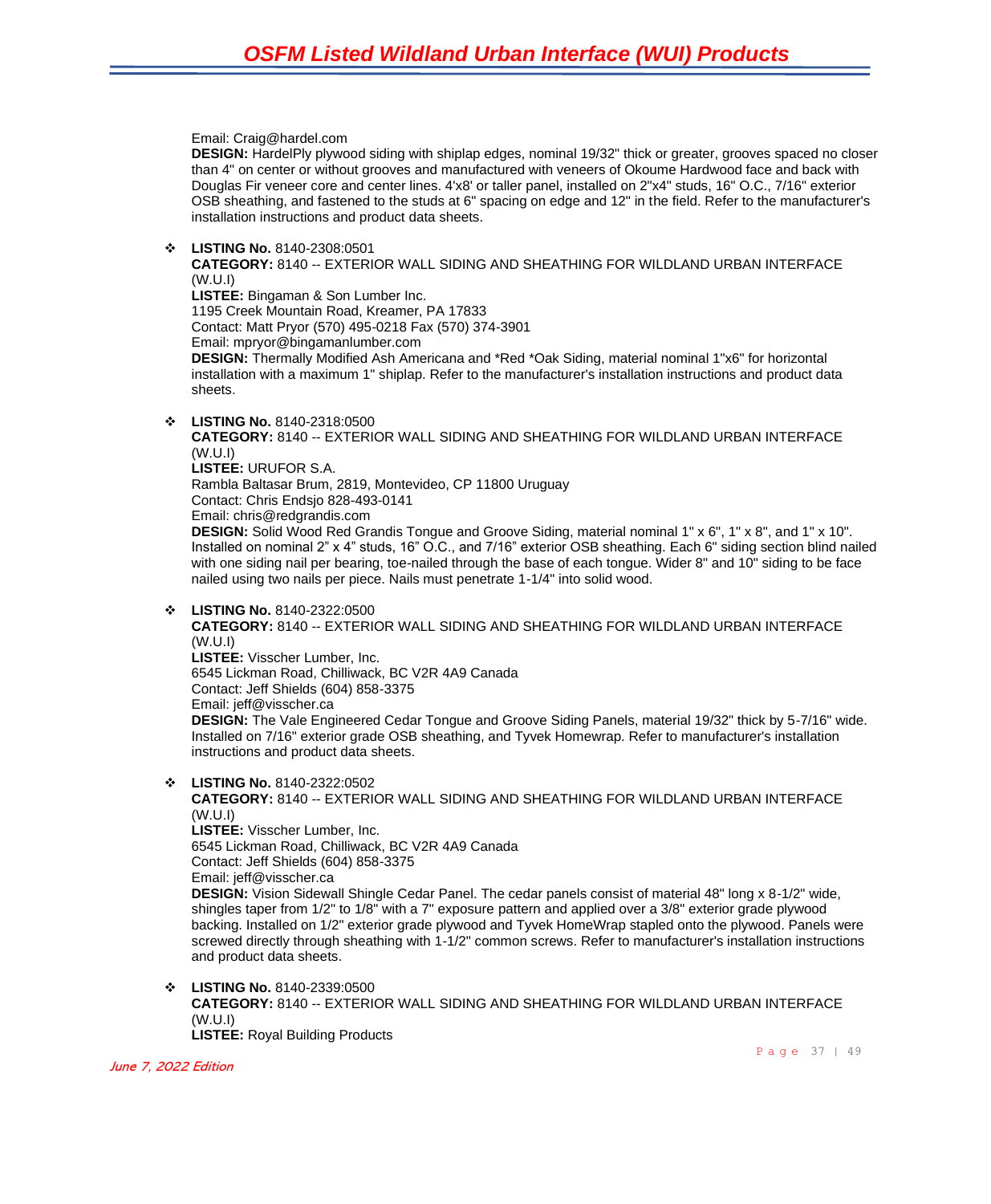2801 Post Oak Blvd, Suite 600, Houston, TX 77056 Contact: Stan Hathorn (662) 705-0610 Email: shathorn@royalbp.com **DESIGN:** Model 7" Clapboard Celect Cellular PVC Siding. Installed on nominal 2" x 4" studs, 16" O.C., 5/8" Type X gypsum sheathing, and Tyvek house wrap stapled to the gypsum sheathing. Siding were attached with 1-1/2" galvanized roofing nails spaced 16" O.C. Refer to manufacturer's installation instructions and product data sheet.

❖ **LISTING No.** 8140-2339:0501

**CATEGORY:** 8140 -- EXTERIOR WALL SIDING AND SHEATHING FOR WILDLAND URBAN INTERFACE (W.U.I) **LISTEE:** Royal Building Products 2801 Post Oak Blvd, Suite 600, Houston, TX 77056 Contact: Stan Hathorn (662) 705-0610 Email: shathorn@royalbp.com **DESIGN:** Model D4STD Market Square Double 4" Vinyl with PVC Capstock Siding. Installed on nominal 2" x 4" studs, 16" O.C., 5/8" Type X gypsum sheathing, and Tyvek house wrap stapled to the gypsum sheathing. Siding

were attached using 1-1/2" galvanized roofing nails spaced 16" O.C. Refer to manufacturer's installation instructions and product data sheet.

❖ **LISTING No.** 8140-2339:0502

**CATEGORY:** 8140 -- EXTERIOR WALL SIDING AND SHEATHING FOR WILDLAND URBAN INTERFACE (W.U.I)

**LISTEE:** Royal Building Products 2801 Post Oak Blvd, Suite 600, Houston, TX 77056 Contact: Stan Hathorn (662) 705-0610

Email: shathorn@royalbp.com

**DESIGN:** Model TMQ451P Oracle Quad 4.5" Vinyl with ASA Capstock Insulated Siding. Installed on nominal 2" x 4" studs, 16" O.C., 5/8" Type X gypsum sheathing, and Tyvek house wrap stapled to the gypsum sheathing. Siding were attached using 1-1/2" galvanized roofing nails spaced 16" O.C. Refer to manufacturer's installation instructions and product data sheet.

❖ **LISTING No.** 8140-2343:0500

**CATEGORY:** 8140 -- EXTERIOR WALL SIDING AND SHEATHING FOR WILDLAND URBAN INTERFACE (W.U.I)

**LISTEE:** Timber Products Company

1090 SE M Street, Grants Pass, OR 97526

Contact: Jon Brazill (541) 916-8156

Email: jbrazill@timberproducts.com

**DESIGN:** Timber Products "APA 303®" plywood siding with shiplap edges, nominal 19/32" thick (19/32 Performance Category) or greater, grooves spaced no closer than 4" on center or without grooves, and manufactured with veneers of Douglas Fir face, back, and center with cross ply veneers of PS1 Group 2 species, 4'x8' or taller panel. Refer to the manufacturer's installation instruction and product data sheets.

❖ **LISTING No.** 8140-2343:0501

**CATEGORY:** 8140 -- EXTERIOR WALL SIDING AND SHEATHING FOR WILDLAND URBAN INTERFACE (W.U.I)

**LISTEE:** Timber Products Company

1090 SE M Street, Grants Pass, OR 97526

Contact: Jon Brazill (541) 916-8156

Email: jbrazill@timberproducts.com

**DESIGN:** Timber Products "APA 303®" plywood siding with reverse-board and batten, nominal 19/32" thick (19/32 Performance Category) or greater, grooves spaced no closer than 12" on center or without grooves, manufactured with face, back, and center of Douglas Fir veneers and cross ply veneers of PS1 Group 2 species, 4'x8' or taller panel. Refer to the manufacturer's installation instructions and product data sheets.

### **Exterior Door for WUI**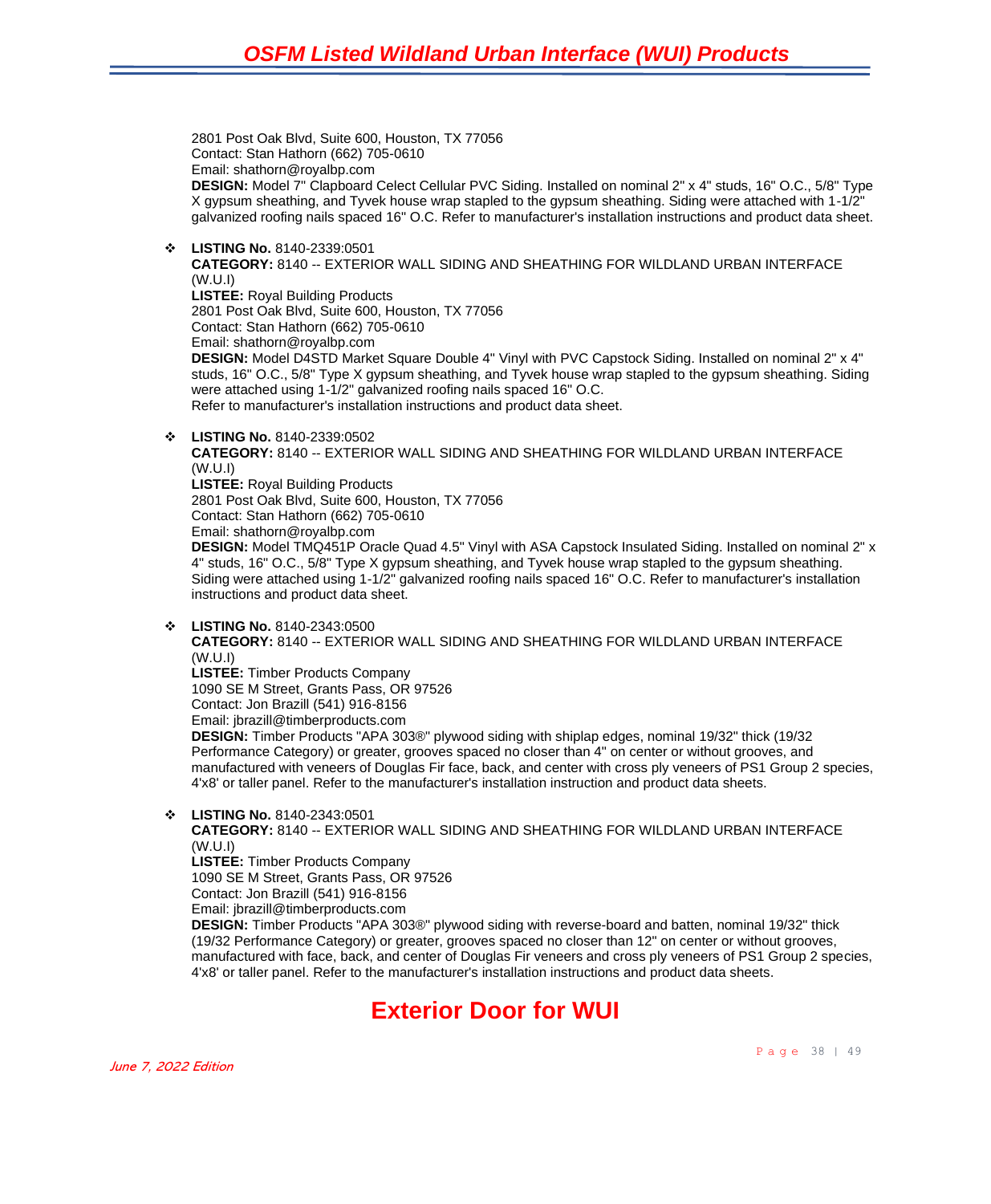## **(SFM Standard 12-7A-1, SFM Listing Category 8150)**

- ❖ **LISTING No.** 8150-1217:0003 **CATEGORY:** 8150 -- EXTERIOR DOOR FOR WILDLAND URBAN INTERFACE (W.U.I) **LISTEE:** Overhead Door 2501 South State Hwy 121, Suite 200, Lewisville, TX 75067 Contact: Bill Loughridge (469) 549-7090 Fax (972) 906-1499 Email: william\_Loughridge@overheaddoor.com **DESIGN:** Model Flush 45 Garage Door consisting of 5/8" thick Mahongany plywood face (3/8" marine plywood laminated to a 1/4" mahogany base sheet), nominal 1-1/16" thick polystyrene foam insulation core, 1/4" plywood back face, with 1-1/16" solid wood stiles and rails. Refer to the manufacturer's installation instructions and product data sheets.
- ❖ **LISTING No.** 8150-2017:0001 **CATEGORY:** 8150 -- EXTERIOR DOOR FOR WILDLAND URBAN INTERFACE (W.U.I) **LISTEE:** Plastpro, Inc. 5200 West Century Blvd. 9F, Los Angeles, CA 90045 Contact: Scott Johnson (440) 969-9773 Ext: 318 Fax (440) 969-9786 Email: scottjohnson@plastproinc.com **DESIGN:** Plastpro's fiberglass door with foam core, 3'6" x 8' x 1-3/4" single swing type Rustic & Mahogany door. Refer to listee's data sheet for detailed product description and operational considerations.
- ❖ **LISTING No.** 8150-2017:0005 **CATEGORY:** 8150 -- EXTERIOR DOOR FOR WILDLAND URBAN INTERFACE (W.U.I) **LISTEE:** Plastpro, Inc. 5200 West Century Blvd. 9F, Los Angeles, CA 90045 Contact: Scott Johnson (440) 969-9773 Ext: 318 Fax (440) 969-9786 Email: scottjohnson@plastproinc.com **DESIGN:** Plastpro's fiberglass door with foam core, 3' x 6'8" x 1-3/4" single swing type embossed 20 minute door. Refer to listee's data sheet for detailed product description and operational considerations. **RATING:** 20 minutes fire rated
- ❖ **LISTING No.** 8150-2017:0007 **CATEGORY:** 8150 -- EXTERIOR DOOR FOR WILDLAND URBAN INTERFACE (W.U.I) **LISTEE:** Plastpro, Inc. 5200 West Century Blvd. 9F, Los Angeles, CA 90045 Contact: Scott Johnson (440) 969-9773 Ext: 318 Fax (440) 969-9786 Email: scottjohnson@plastproinc.com **DESIGN:** Plastpro's fiberglass door with foam core, 3' x 8' x 1-3/4" single swing type embossed 20 minute door. Refer to listee's data sheet for detailed product description and operational considerations. **RATING:** 20 minutes fire rated
- ❖ **LISTING No.** 8150-2017:0009 **CATEGORY:** 8150 -- EXTERIOR DOOR FOR WILDLAND URBAN INTERFACE (W.U.I) **LISTEE:** Plastpro, Inc. 5200 West Century Blvd. 9F, Los Angeles, CA 90045 Contact: Scott Johnson (440) 969-9773 Ext: 318 Fax (440) 969-9786 Email: scottjohnson@plastproinc.com **DESIGN:** 3/6 6/8 Woodgrain, smooth skin, true white oak, rustic, and mahogany door. Refer to listee's data sheet for detailed product description and operational considerations.
- ❖ **LISTING No.** 8150-2017:0010 **CATEGORY:** 8150 -- EXTERIOR DOOR FOR WILDLAND URBAN INTERFACE (W.U.I) **LISTEE:** Plastpro, Inc. 5200 West Century Blvd. 9F, Los Angeles, CA 90045 Contact: Scott Johnson (440) 969-9773 Ext: 318 Fax (440) 969-9786 Email: scottjohnson@plastproinc.com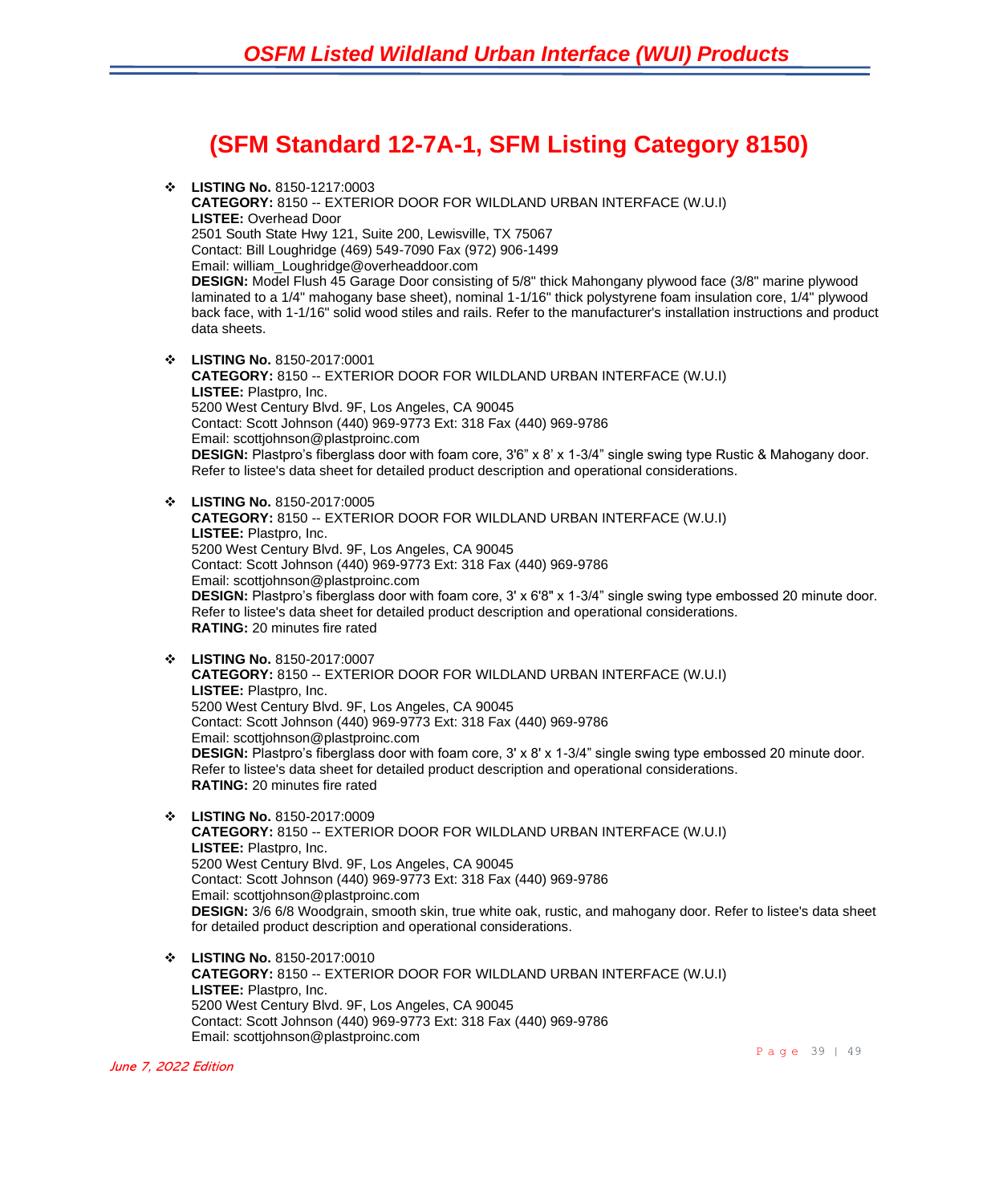**DESIGN:** 3/0 8/0 Woodgrain, smooth skin, true white oak door. Refer to listee's data sheet for detailed product description and operational considerations.

- ❖ **LISTING No.** 8150-2038:0001 **CATEGORY:** 8150 -- EXTERIOR DOOR FOR WILDLAND URBAN INTERFACE (W.U.I) **LISTEE:** CARRIAGE HOUSE DOOR COMPANY P.O. Box 572, West Sacramento, CA 95691 Contact: Doug Sequeira (916) 446-1226 Fax (916) 446-7783 Email: doug@carriagedoor.com **DESIGN:** Custom Wood Garage Door, constructed of ½" Douglas Fir plywood face covered with a 1/16" medium density fiberboard (MDF) veneer, nominal 1-3/8" thick polystyrene foam insulation occupying the hollow core,  $\frac{1}{4}$ " plywood back face, and 1-3/8" thick by 2-1/2" wide Douglas Fir stiles and rails, with one stile located at the center of the panel. The overall thickness of the door is 2" and measured 2-3/4" where the MDF moldings are affixed. Refer to the manufacturer's installation instructions and product data sheets.
- ❖ **LISTING No.** 8150-2038:0002 **CATEGORY:** 8150 -- EXTERIOR DOOR FOR WILDLAND URBAN INTERFACE (W.U.I) **LISTEE:** CARRIAGE HOUSE DOOR COMPANY P.O. Box 572, West Sacramento, CA 95691 Contact: Doug Sequeira (916) 446-1226 Fax (916) 446-7783 Email: doug@carriagedoor.com **DESIGN:** Custom Wood Garage Door, constructed of ½" MDO (medium density overlay) plywood face covered with a 5/8" Extira trim, nominal 1-3/8" thick polystyrene foam insulation occupying the hollow core, 1/4" plywood back face, and 1-3/8" thick by 2-1/2" wide Douglas Fir stiles and rails, with one stile located at the center of the panel. The overall thickness of the door is 2" and measured 2-3/4" where the Extira trim is affixed. Refer to the manufacturer's installation instructions and product data sheets.
- ❖ **LISTING No.** 8150-2038:0003 **CATEGORY:** 8150 -- EXTERIOR DOOR FOR WILDLAND URBAN INTERFACE (W.U.I) **LISTEE:** CARRIAGE HOUSE DOOR COMPANY P.O. Box 572, West Sacramento, CA 95691 Contact: Doug Sequeira (916) 446-1226 Fax (916) 446-7783 Email: doug@carriagedoor.com **DESIGN:** Custom Wood Garage Door, constructed of ½" MDO (medium density overlay) plywood face covered with a ½" x 6 Clear Western Red Cedar 2nd layer, 1x6 Clear Western Red Cedar trim, nominal 1-3/8" thick polystyrene foam insulation occupying the hollow core, ¼" plywood back face, and 1-3/8" thick by 2-1/2" wide Douglas Fir stiles and rails, with one stile located at the center of the panel. The overall thickness of the door is 2- 3/4" and measured 3-1/16" where the Clear Western Red Cedar trim is affixed. Refer to the manufacturer's installation instructions and product data sheets.
- ❖ **LISTING No.** 8150-2038:0004
	- **CATEGORY:** 8150 -- EXTERIOR DOOR FOR WILDLAND URBAN INTERFACE (W.U.I) **LISTEE:** CARRIAGE HOUSE DOOR COMPANY P.O. Box 572, West Sacramento, CA 95691 Contact: Doug Sequeira (916) 446-1226 Fax (916) 446-7783 Email: doug@carriagedoor.com **DESIGN:** Custom Wood Garage Door, constructed of ½" MDO (medium density overlay) plywood face covered with 1x6 STK Incense Cedar trim, 1x6 STK Incense Cedar 2nd layer face, nominal 1-3/8" thick polystyrene foam insulation occupying the hollow core, ¼" plywood back face, and 1-3/8" thick by 2-1/2" wide Douglas Fir stiles and rails, with one stile located at the center of the panel. The overall thickness of the door is 2-3/4" and measured 3- 5/16" where the STK Incense Cedar trim is affixed. Refer to the manufacturer's installation instructions and product data sheets.
- ❖ **LISTING No.** 8150-2038:0005 **CATEGORY:** 8150 -- EXTERIOR DOOR FOR WILDLAND URBAN INTERFACE (W.U.I) **LISTEE:** CARRIAGE HOUSE DOOR COMPANY P.O. Box 572, West Sacramento, CA 95691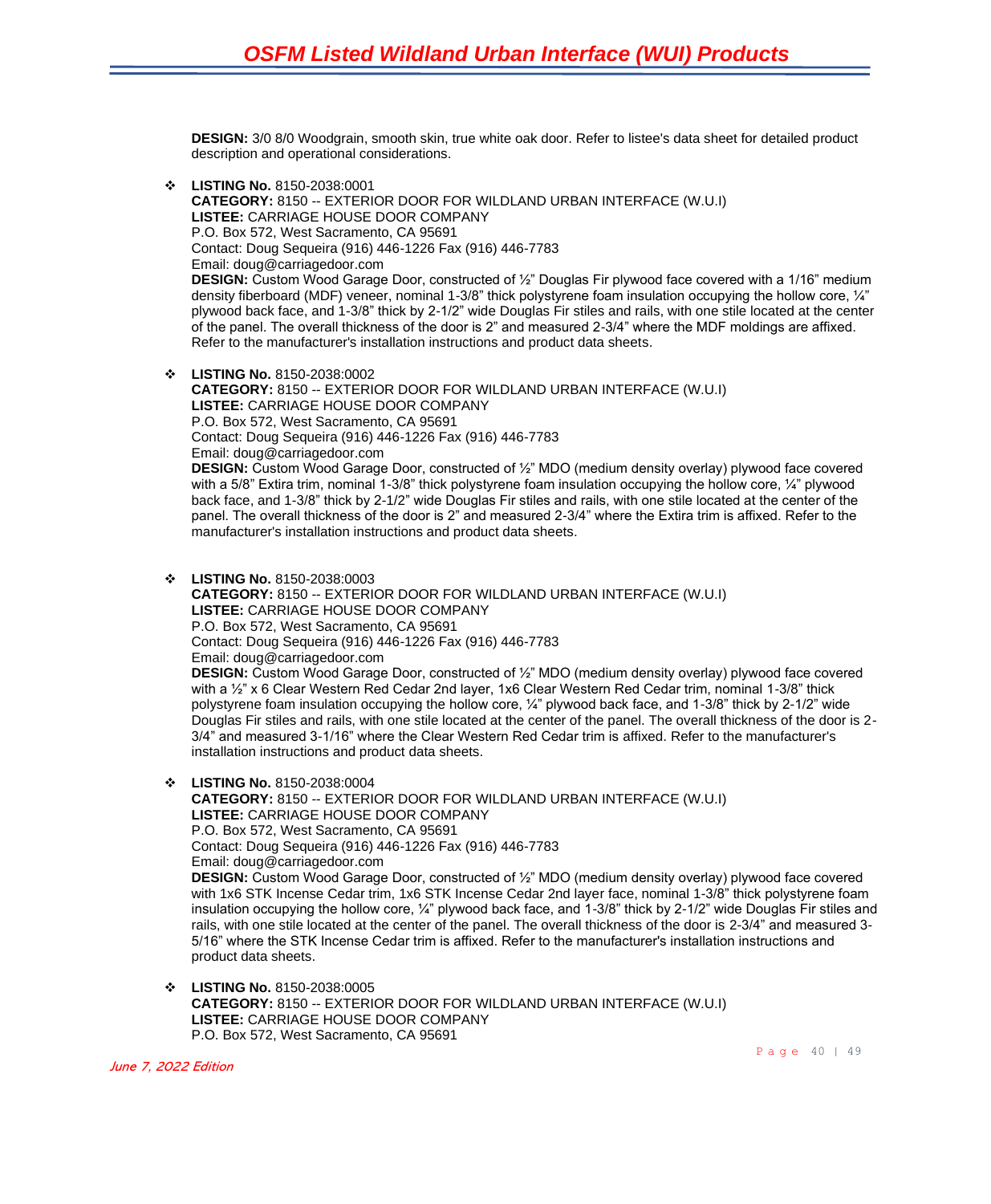Contact: Doug Sequeira (916) 446-1226 Fax (916) 446-7783 Email: doug@carriagedoor.com

**DESIGN:** Custom Wood Garage Door, constructed of 5/8" MDO (medium density overlay) plywood face covered with a 5/8" Extira wood composite trim, nominal 1-3/8" thick polystyrene foam insulation occupying the hollow core, ¼" plywood back face, and 1-3/8" thick by 2-1/2" wide Douglas Fir stiles and rails, with one stile located at the center of the 21 panel. The overall thickness of the door is 2-1/4" and measured 2-13/16" where the Extira trim is affixed. Refer to the manufacturer's installation instructions and product data sheets.

❖ **LISTING No.** 8150-2038:0006

**CATEGORY:** 8150 -- EXTERIOR DOOR FOR WILDLAND URBAN INTERFACE (W.U.I) **LISTEE:** CARRIAGE HOUSE DOOR COMPANY P.O. Box 572, West Sacramento, CA 95691 Contact: Doug Sequeira (916) 446-1226 Fax (916) 446-7783 Email: doug@carriagedoor.com **DESIGN:** Custom Wood Garage Door, constructed of ½" MDO (medium density overlay) plywood face covered with 3/8" x 6 Mahogany overlay, 1x6 Mahogany trim, nominal 1-3/8" thick polystyrene foam insulation occupying the hollow core, 1/4" plywood back face, and 1-3/8" thick by 2-1/2" wide Douglas Fir stiles and rails, with one stile

located at the center of the panel. The overall thickness of the door is 2-1/2" and measured 3-1/16" where the Mahogany trim is affixed. Refer to the manufacturer's installation instructions and product data sheets.

❖ **LISTING No.** 8150-2038:0007

**CATEGORY:** 8150 -- EXTERIOR DOOR FOR WILDLAND URBAN INTERFACE (W.U.I) **LISTEE:** CARRIAGE HOUSE DOOR COMPANY P.O. Box 572, West Sacramento, CA 95691 Contact: Doug Sequeira (916) 446-1226 Fax (916) 446-7783 Email: doug@carriagedoor.com **DESIGN:** Custom Wood Garage Door, constructed of ½" MDO (medium density overlay) plywood face covered

with 1x6 Douglas Fir overlay, 1x6 Douglas Fir trim, nominal 1-3/8" thick polystyrene foam insulation occupying the hollow core, ¼" plywood back face, and 1-3/8" thick by 2-1/2" wide Douglas Fir stiles and rails, with one stile located at the center of the panel. The overall thickness of the door is 2-3/4" and measured 3-5/16" where the Douglas Fir trim is affixed. Refer to the manufacturer's installation instructions and product data sheets.

❖ **LISTING No.** 8150-2038:0008

**CATEGORY:** 8150 -- EXTERIOR DOOR FOR WILDLAND URBAN INTERFACE (W.U.I) **LISTEE:** CARRIAGE HOUSE DOOR COMPANY P.O. Box 572, West Sacramento, CA 95691 Contact: Doug Sequeira (916) 446-1226 Fax (916) 446-7783 Email: doug@carriagedoor.com **DESIGN:** Custom Wood Garage Door, constructed of ½" MDO (medium density overlay) plywood face covered with 1x6 Redwood overlay, 1x6 Redwood trim, nominal 1-3/8" thick polystyrene foam insulation occupying the hollow core, 1/4" plywood back face, and 1-3/8" thick by 2-1/2" wide Douglas Fir stiles and rails, with one stile located at the center of the panel. The overall thickness of the door is 2-3/4" and measured 3-5/16" where the Redwood trim is affixed. Refer to the manufacturer's installation instructions and product data sheets.

### ❖ **LISTING No.** 8150-2038:0009

**CATEGORY:** 8150 -- EXTERIOR DOOR FOR WILDLAND URBAN INTERFACE (W.U.I) **LISTEE:** CARRIAGE HOUSE DOOR COMPANY P.O. Box 572, West Sacramento, CA 95691 Contact: Doug Sequeira (916) 446-1226 Fax (916) 446-7783 Email: doug@carriagedoor.com **DESIGN:** Custom Wood Garage Door, constructed of 5/8" Breckenridge siding face covered with 1x6 Clear Western Red Cedar trim, nominal 1-3/8" thick polystyrene foam 22 insulation occupying the hollow core, 1/4" plywood back face, and 1-3/8" thick by 2-1/2" wide Douglas Fir stiles and rails, with one stile located at the center of the panel. The overall thickness of the door is 2-1/4" and measured 2-13/16" where the Clear Western Red Cedar trim is affixed. Refer to the manufacturer's installation instructions and product data sheets.

❖ **LISTING No.** 8150-2038:0010 **CATEGORY:** 8150 -- EXTERIOR DOOR FOR WILDLAND URBAN INTERFACE (W.U.I)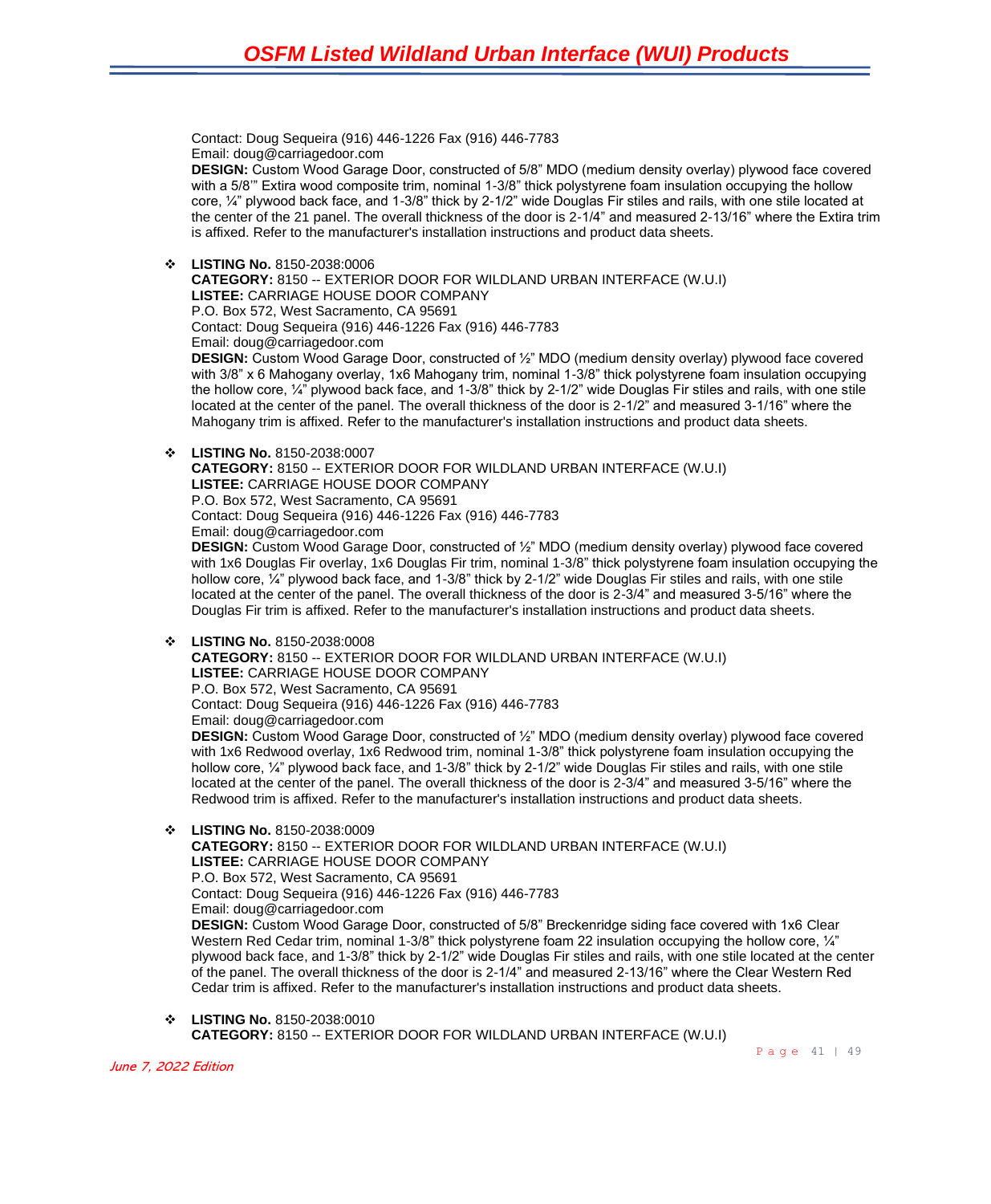**LISTEE:** CARRIAGE HOUSE DOOR COMPANY P.O. Box 572, West Sacramento, CA 95691 Contact: Doug Sequeira (916) 446-1226 Fax (916) 446-7783 Email: doug@carriagedoor.com **DESIGN:** Custom Wood Garage Door, constructed of 1/2" Marine Mahogany plywood face covered with 1x6 Clear Western Red Cedar or 1x6 Mahogany trim, nominal 1-3/8" thick polystyrene foam insulation occupying the hollow core, ¼" plywood back face, and 1-3/8" thick by 2-1/2" wide Douglas Fir stiles and rails, with one stile located at the center of the panel. The overall thickness of the door is 2" and measured 2-11/16" where the Clear Western Red Cedar or Mahogany trim is affixed. Refer to the manufacturer's installation instructions and product data sheets. ❖ **LISTING No.** 8150-2038:0011 **CATEGORY:** 8150 -- EXTERIOR DOOR FOR WILDLAND URBAN INTERFACE (W.U.I) **LISTEE:** CARRIAGE HOUSE DOOR COMPANYPO Box 572, West Sacramento, CA 95691 Contact: Doug Sequeira (916) 446-1226 Fax (916) 446-7783 Email: doug@carriagedoor.com **DESIGN:** Custom Steel Garage Door constructed of 26 GA or thicker steel covering with 5 1/2" wood panel/rail (1/2" thick) around the perimeter and down the vertical center. Core filled with polystyrene insulation. Refer to the manufacturer's installation instructions and product data sheets. ❖ **LISTING No.** 8150-2039:0500 **CATEGORY:** 8150 -- EXTERIOR DOOR FOR WILDLAND URBAN INTERFACE (W.U.I) **LISTEE:** JELD-WEN Inc. 3737 Lakeport Blvd, Klamath Falls, OR 97601 Contact: Dan Vezo (541) 882-3451 Ext: 2887 Email: dvezo@jeldwen.com **DESIGN:** Aurora WUI Fiberglass Door. Doors are 1-3/4' thick. Single door 4' x10' max. Astragal door 8'x10' max. Refer to the manufacturer's installation instructions and product data sheets. ❖ **LISTING No.** 8150-2055:0500 **CATEGORY:** 8150 -- EXTERIOR DOOR FOR WILDLAND URBAN INTERFACE (W.U.I) **LISTEE:** RANCH HOUSE DOORS, INC. 1527 Pomona Road, Corona, CA 92880 Contact: Ralph Tan (951) 278-2884 Fax (951) 278-2686 Email: rtan@ranchhousedoors.com **DESIGN:** Ranch House Doors - WUI Garage Door Base. The assembly consists of a Luan Plywood backsheet, a Hem Fir frame, a R-Tech eps core and a MDO plywood front face. Front face coated with Flame Stop II. Refer to the manufacturer's installation instructions and product data sheets. ❖ **LISTING No.** 8150-2120:0101 **CATEGORY:** 8150 -- EXTERIOR DOOR FOR WILDLAND URBAN INTERFACE (W.U.I) **LISTEE:** Riviera Bronze Manufacturing 1895 North Ventura Avenue, Ventura, CA 93001

Contact: Sidney Anderson (805) 653-1943 Ext: 210 Fax (805) 653-1942

Email: sea@rivierabronze.com

**DESIGN:** Metal glazed door assembly having a metal glazed window with structural silicone glazing and 1/4"(minimum) laminated annealed glass\*or insulated glass units with a minimum of one tempered pane. Refer to the manufacturer's installation instructions and product data sheets.

## **Under Eave for WUI (SFM Standard 12-7A-3, SFM Listing Category 8160)**

❖ **LISTING No.** 8160-2022:0006 **CATEGORY:** 8160 -- UNDER EAVE FOR WILDLAND URBAN INTERFACE (W.U.I) **LISTEE:** BODYGUARD WOOD PRODUCTS

Page 42 | 49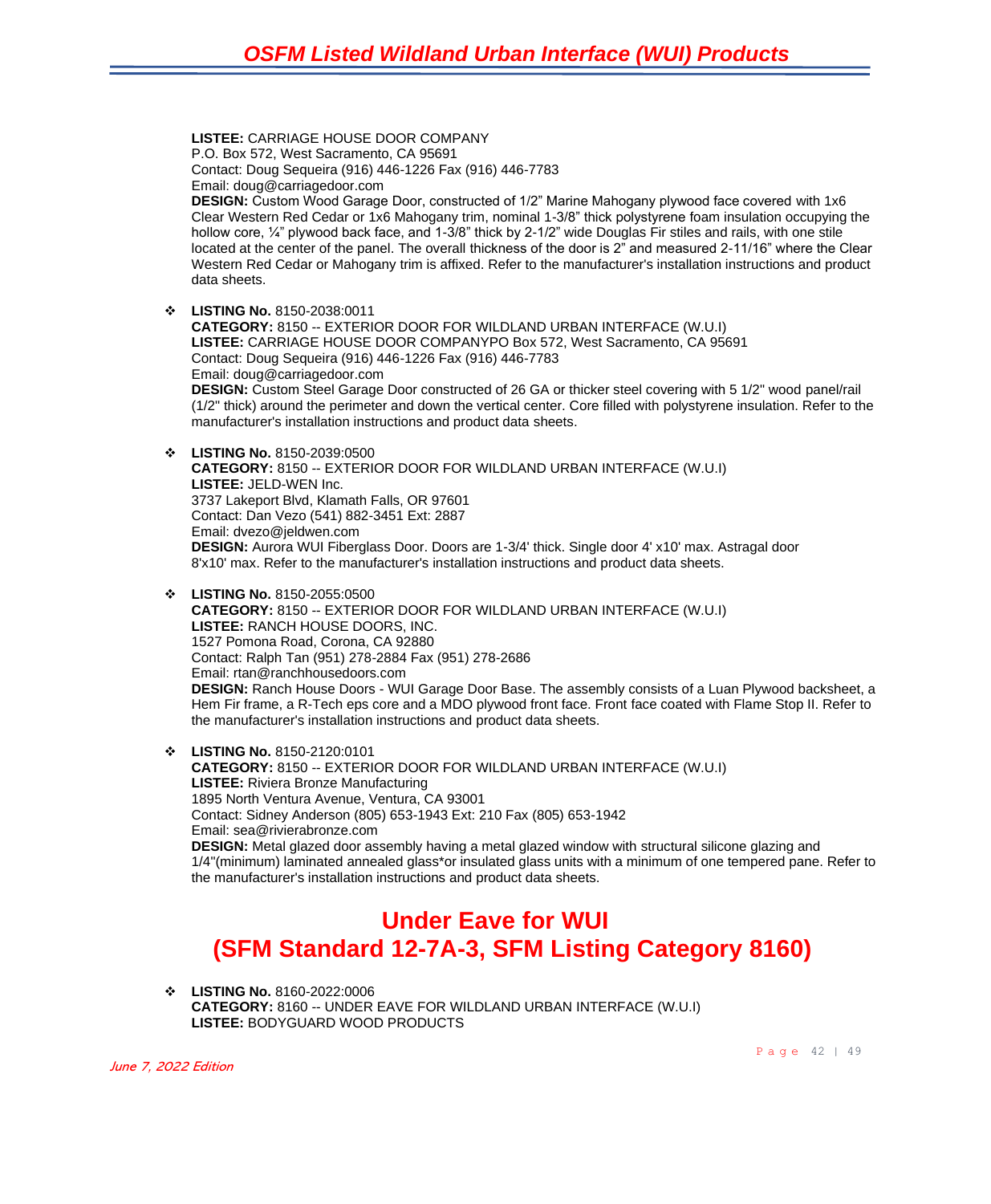C/- 8385 White Oak Avenue, Rancho Cucamonga, CA 91730 Contact: Wayne Spraggon +64 27 801 4101 Email: waynes@bodyguardwood.com **DESIGN:** "Bodyguard® #801" tongue and groove, pressure treated pine, minimum 9/16" thick x 3-1/4" wide (nominal 5/8" x 4"), installed over 1/2" regular gypsum board. Refer to the manufacturer's installation instructions and product data sheets.

- ❖ **LISTING No.** 8160-2022:0007 **CATEGORY:** 8160 -- UNDER EAVE FOR WILDLAND URBAN INTERFACE (W.U.I) **LISTEE:** BODYGUARD WOOD PRODUCTS C/- 8385 White Oak Avenue, Rancho Cucamonga, CA 91730 Contact: Wayne Spraggon +64 27 801 4101 Email: waynes@bodyguardwood.com **DESIGN:** "Bodyguard® #802" tongue and groove, pressure treated pine, minimum 3/4" thick x 5-7/16" wide (nominal 1" x 6"), installed over 1/2" regular gypsum board. Refer to the manufacturer's installation instructions and product data sheets.
- ❖ **LISTING No.** 8160-2022:0008 **CATEGORY:** 8160 -- UNDER EAVE FOR WILDLAND URBAN INTERFACE (W.U.I) **LISTEE:** BODYGUARD WOOD PRODUCTS C/- 8385 White Oak Avenue, Rancho Cucamonga, CA 91730 Contact: Wayne Spraggon +64 27 801 4101 Email: waynes@bodyguardwood.com **DESIGN:** Bodyguard® "V-Rustic" Pattern Number 793, 794 and 795, preservative treated pine, minimum ¾" thick x 6" wide (or wider) dimensions, installed over 1/2" regular gypsum board. Refer to the manufacturer's installation instructions and product data sheets.
- ❖ **LISTING No.** 8160-2026:0006 **CATEGORY:** 8160 -- UNDER EAVE FOR WILDLAND URBAN INTERFACE (W.U.I) **LISTEE:** JAMES HARDIE BUILDING PRODUCTS, INC. 10901 Elm Avenue, Fontana, CA 92337 Contact: Rathisha Sabaratnam (909) 641-0498 Fax (909) 427-0634 Email: rathisha.sabaratnam@jhresearchusa.com **DESIGN:** "CemSoffit®" un-vented, fiber-cement soffit, 3/16" thick and ¼" thick, under eave material. Refer to the manufacturer's installation instructions and product data sheets. **RATING:** Noncombustible
- ❖ **LISTING No.** 8160-2026:0007 **CATEGORY:** 8160 -- UNDER EAVE FOR WILDLAND URBAN INTERFACE (W.U.I) **LISTEE:** JAMES HARDIE BUILDING PRODUCTS, INC. 10901 Elm Avenue, Fontana, CA 92337 Contact: Rathisha Sabaratnam (909) 641-0498 Fax (909) 427-0634 Email: rathisha.sabaratnam@jhresearchusa.com **DESIGN:** "HardieSoffit®" un-vented, fiber-cement soffit, 3/16" thick and ¼" thick, under eave material. Refer to the manufacturer's installation instructions and product data sheets. **RATING:** Non Combustible
- ❖ **LISTING No.** 8160-2027:0007 **CATEGORY:** 8160 -- UNDER EAVE FOR WILDLAND URBAN INTERFACE (W.U.I) **LISTEE:** LOUISIANA-PACIFIC CORPORATION 414 Union Street, Suite 2000, Nashville, TN 37219 Contact: CW Macomber (352) 425-7457 Email: CW.Macomber@lpcorp.com **DESIGN:** "LP® FlameBlock®" sheathing, 4' x 8' fire rated oriented strand board (OSB), 15/32 \*Category with minimum Pyrotile applied direct to one face of OSB, 1/8" gap at joist nailer and Cedar and Redwood v-ceiling cladding products of nominal 5/8" (thickness or greater) x 4"(Width or wider). Refer to the manufacturer's installation instructions and product data sheets.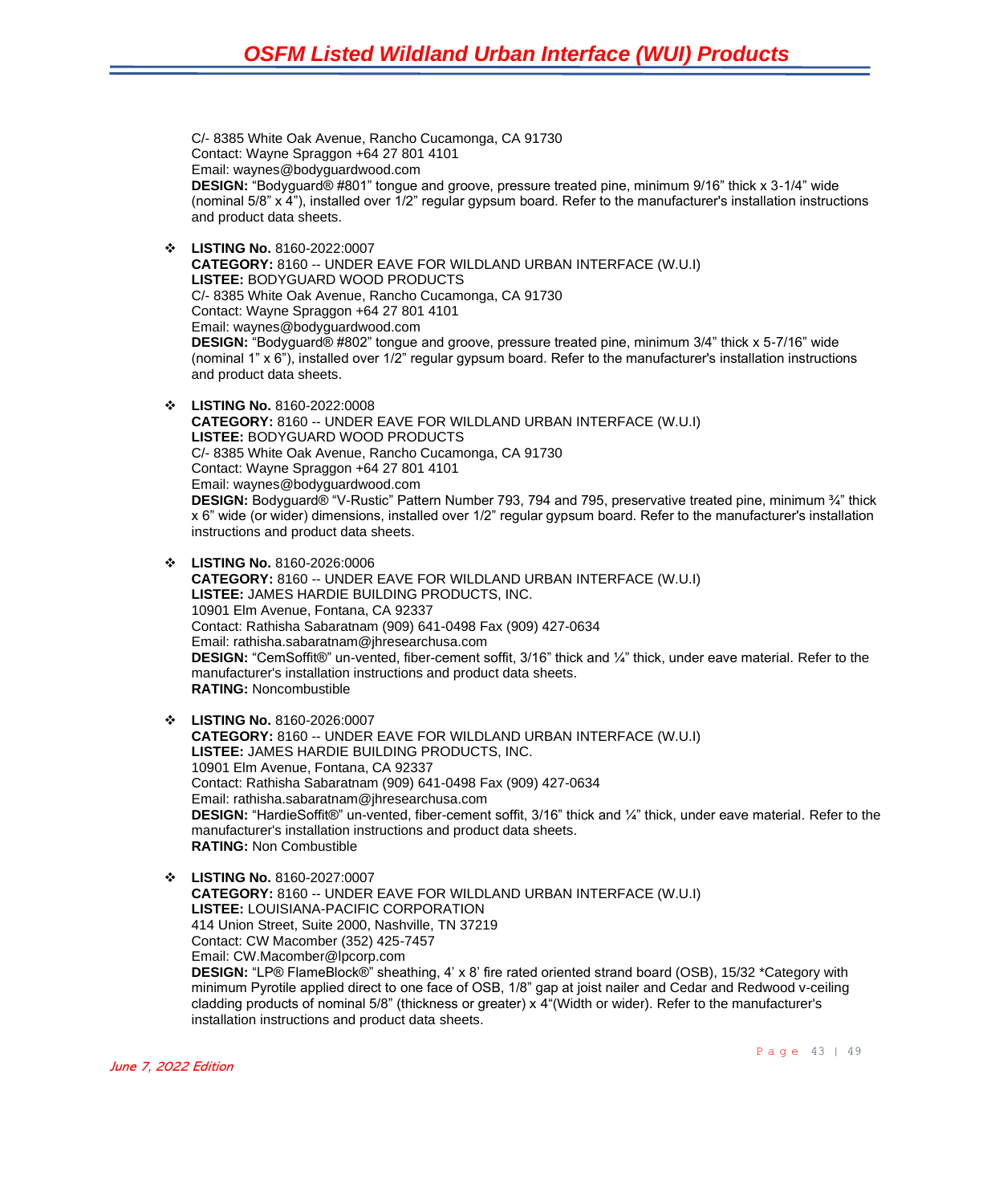❖ **LISTING No.** 8160-2032:0004 **CATEGORY:** 8160 -- UNDER EAVE FOR WILDLAND URBAN INTERFACE (W.U.I) **LISTEE:** SHAKERTOWN 1200 Kerron Street, Winlock, WA 98596 Contact: Mark Rutledge (360) 785-3501 Fax (360) 785-3076 Email: mark@shakertown.com **DESIGN:** Shakertown® Dolly Varden Tongue & Grooved, Exterior Cedar Soffit Paneling, 4"and 6" nominal width, 8', 10', 12' lengths, 1" nominal thickness (11/16" true thickness) exposure siding product, Western Red Cedar and fir bonded into 7 ply panel. For horizontal installation only. Refer to the manufacturer's installation instructions and product data sheets. ❖ **LISTING No.** 8160-2064:0026 **CATEGORY:** 8160 -- UNDER EAVE FOR WILDLAND URBAN INTERFACE (W.U.I) **LISTEE:** Nusku Partners LLC 4501 Brickell Privado Street, Ontario, CA 91761 Contact: Tim Hummel (909) 591-4841 Fax (909) 591-4818

Email: tim@wehardenhomes.com **DESIGN:** "Nusku Fireblocker" Clear Fire Retardant Fingerjoint Redwood ceiling cladding products to include Tongue & Groove and Shiplap minimum dimension 1x4 (nominal) installed over standard 7/16" oriented strand board (OSB), plywood or gypsum. Refer to manufacturer's installation instructions and product data sheet.

❖ **LISTING No.** 8160-2064:0502 **CATEGORY:** 8160 -- UNDER EAVE FOR WILDLAND URBAN INTERFACE (W.U.I) **LISTEE:** Nusku Partners LLC 4501 Brickell Privado Street, Ontario, CA 91761 Contact: Tim Hummel (909) 591-4841 Fax (909) 591-4818 Email: tim@wehardenhomes.com **DESIGN:** Nusku Terratek Engineered Cedar Tongue and Groove Siding Panels, material 19/32" thick by 5-7/16" wide. Installed on 7/16" exterior grade OSB and moisture barrier. Refer to manufacturer's installation instructions and product data sheets.

❖ **LISTING No.** 8160-2126:0101 **CATEGORY:** 8160 -- UNDER EAVE FOR WILDLAND URBAN INTERFACE (W.U.I) **LISTEE:** Blocks and Cutstock S.A. Casilla 2350, San Pedro de la Paz, Concepcion Chile Contact: Paul Dillhoff (916) 799-8404 Email: paul@indowoodusa.com **DESIGN:** Advantage Plus treated Radiata pine in 1" x 6" V-Rustic Shiplap (Pattern 793), 1" x 8" V-Rustic Shiplap (Pattern 794), 1" x 10" V-Rustic Shiplap (Pattern 795), 1" x 6" Tongue & Groove (Pattern 711), 1" x 8" Tongue & Grove (Pattern 713) and \* 1"x 6" T&G Beaded Ceiling with 1/2" gypsum backing. Refer to the manufacturer's installation instructions and product data sheets.

❖ **LISTING No.** 8160-2126:0501 **CATEGORY:** 8160 -- UNDER EAVE FOR WILDLAND URBAN INTERFACE (W.U.I) **LISTEE:** Blocks and Cutstock S.A. Casilla 2350, San Pedro de la Paz, Concepcion Chile Contact: Paul Dillhoff (916) 799-8404 Email: paul@indowoodusa.com **DESIGN:** DURA Siding&Trim treated Radiata pine in 1"x6" V-Rustic Shiplap (Pattern 793), 1"x8" V-Rustic Shiplap (Pattern 794), 1"x10" V-Rustic Shiplap (Pattern 795), 1"x6" Tongue & Groove (Pattern 711), 1"x8" Tongue & Groove (Pattern 712), and 1"x6" Tongue and Groove Beaded Ceiling with 1/2" gypsum backing. Refer to manufacturer's installation instructions and product data sheets.

❖ **LISTING No.** 8160-2134:0101 **CATEGORY:** 8160 -- UNDER EAVE FOR WILDLAND URBAN INTERFACE (W.U.I) **LISTEE:** Boral Composites Inc. 200 Mansell Court East, Suite 305, Roswell, GA 30076 Contact: Rita Scramlin (210) 332-8394 Fax (770) 645-2888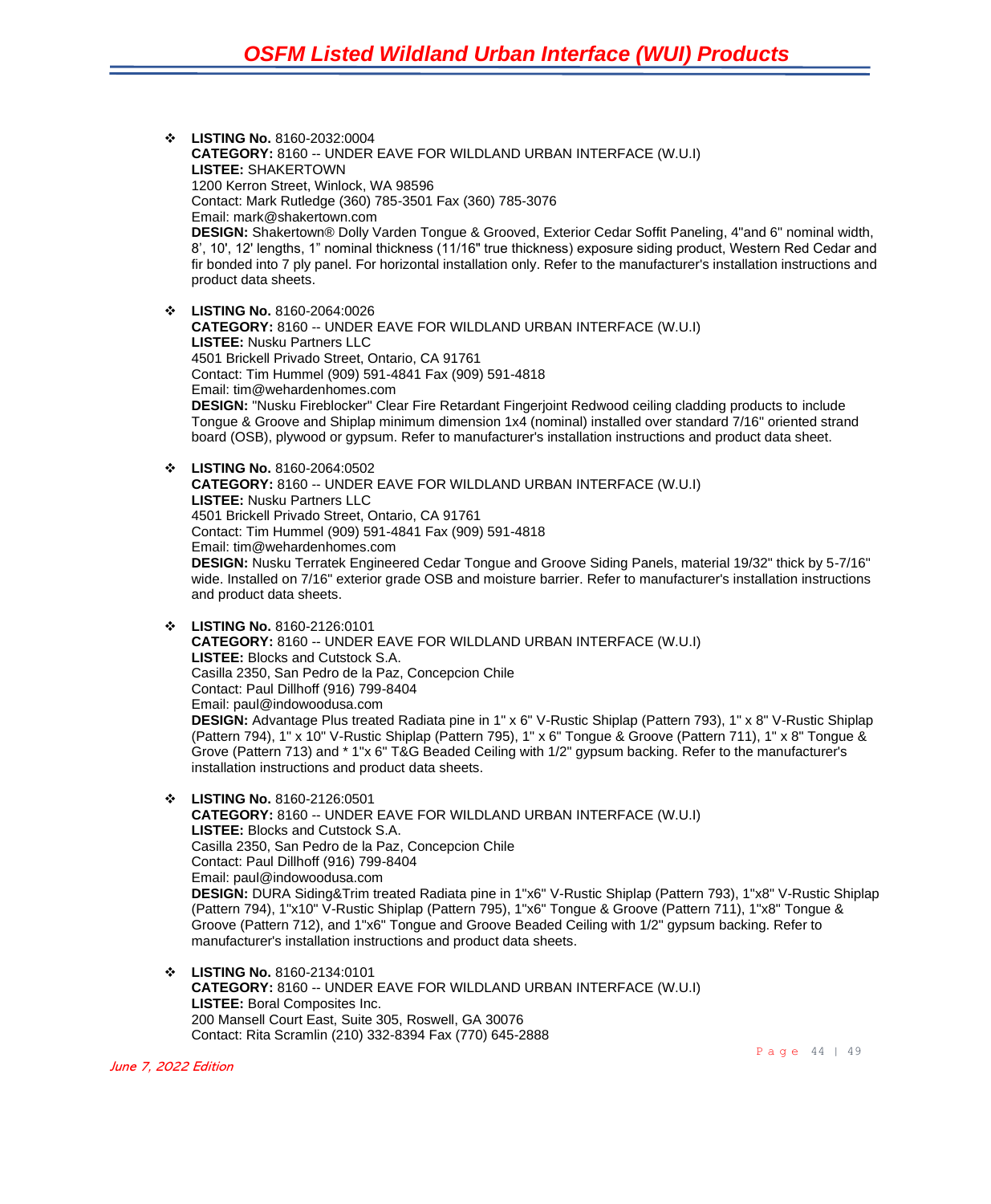Email: rita.scramlin@boral.com **DESIGN:** Boral TruExterior® Trim 5/8" to 1-1/2 " thick and widths ranging from 1-1/2" to \*15 1/2" actual dimensions. Refer to the manufacturer's installation instructions and product data sheets. ❖ **LISTING No.** 8160-2134:0106 **CATEGORY:** 8160 -- UNDER EAVE FOR WILDLAND URBAN INTERFACE (W.U.I) **LISTEE:** Boral Composites Inc.200 Mansell Court East, Suite 305, Roswell, GA 30076 Contact: Rita Scramlin (210) 332-8394 Fax (770) 645-2888 Email: rita.scramlin@boral.com **DESIGN:** Boral TruExterior® Beadboard \*0.625" actual thickness and widths of 4" and 6" and double 4" and 6" nominal dimensions. Refer to the manufacturer's installation instructions and product data sheets. ❖ **LISTING No.** 8160-2234:0500 **CATEGORY:** 8160 -- UNDER EAVE FOR WILDLAND URBAN INTERFACE (W.U.I) **LISTEE:** ITI Chile Av. Golfo de Arauco 1006 y 3025, Parque Industrial Coronel, Chile Contact: Robert Ward 56412562890 Ext: 4191 Email: rward@itiamericas.com **DESIGN:** ITI Chile 802 BG profile, radiata pine nominal 6" exterior under eave material. Refer to the manufacturer's installation instructions and product data sheets. ❖ **LISTING No.** 8160-2246:0500 **CATEGORY:** 8160 -- UNDER EAVE FOR WILDLAND URBAN INTERFACE (W.U.I) **LISTEE:** Paneltek Products Ltd. 2885 West 34th Avenue, Vancouver, BC V6N 2J7 Canada Contact: Maureen Zavislak (604) 980-1941 Email: maureen@paneltekproducts.com **DESIGN:** Paneltek Engineered Cedar external soffit for external use in Wildland Urban Interface Areas. Fine grain cedar laminated tongue and groove soffit paneling boards. Nominal 4" and 6" wide, 19/32" thick, 4' to 7' lengths, and 8' to 16' lengths, finger jointed, edge glued cedar core. Refer to the manufacturer's installation instructions and product data sheets. ❖ **LISTING No.** 8160-2294:0501 **CATEGORY:** 8160 -- UNDER EAVE FOR WILDLAND URBAN INTERFACE (W.U.I) **LISTEE:** Defiance Forest Products 3118 Judson St. #1926, Gig Harbor, WA 98335

Contact: Terry Tebb (253) 732-9123 Email: terry@defianceforestproducts.com **DESIGN:** Rainier Plank Model TT-205 T&G Cedar Siding - Nominal 1x6 and wider over 1/2 gypsum board. Refer to the manufacturer's installation instructions and product data sheets.

❖ **LISTING No.** 8160-2322:0501 **CATEGORY:** 8160 -- UNDER EAVE FOR WILDLAND URBAN INTERFACE (W.U.I) **LISTEE:** Visscher Lumber, Inc. 6545 Lickman Road, Chilliwack, BC V2R 4A9 Canada Contact: Jeff Shields (604) 858-3375 Email: jeff@visscher.ca **DESIGN:** The Vale Engineered Cedar Tongue and Groove Siding Panels, material 19/32" thick by 5-7/16" wide. Installed on 7/16" exterior grade OSB sheathing, and Tyvek Homewrap. Refer to manufacturer's installation instructions and product data sheets.

### **Vents for WUI (ASTM E 2886/2886M, E 2912, SFM Listing Category 8165)**

❖ **LISTING No.** 8165-2192:0500 **CATEGORY:** 8165 -- VENTS FOR WILDLAND URBAN INTERFACE (W.U.I.)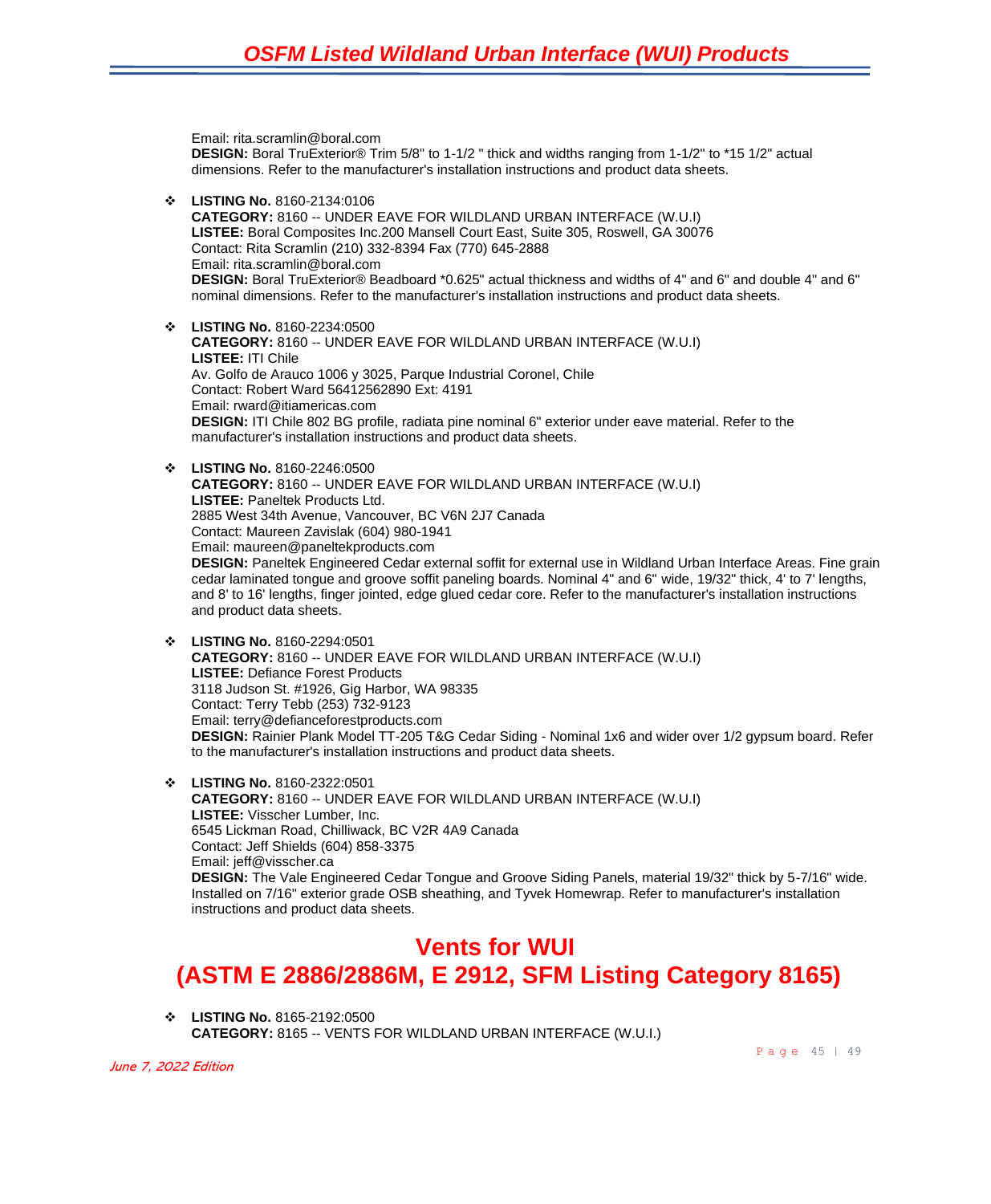**LISTEE:** Vulcan Technologies, 8 Commercial Blvd, Suite E, Novato, CA 94949 Contact: Larry Dumm (916) 626-2400 Fax (916) 647-0477 Email: Larry@newcalmetals.com **DESIGN:** Models VER2, VER2M, VER3, VER3M, VER4, VER4M, and VER6M Vulcan Eave Round Vents. Products are in sizes 2", 3", 4", or 6" diameter opening with a 1/4" flange, and a depth of 3/4". The vents are manufactured out of 0.020" aluminum incorporating a 5mm hexagonal aluminum matrix core made of 0.05mm aluminum foil with an intumescent coating underneath the louver cap. Models with "M" contain a stainless steel, type 304 woven, 1/16" opening mesh screen, installed between the louvers and the honeycomb core. Refer to manufacturer's installation instructions and product data sheets. **RATING:** Tested in accordance with ASTM E2886 ❖ **LISTING No.** 8165-2192:0501 Page 1 of 1 **CATEGORY:** 8165 -- VENTS FOR WILDLAND URBAN INTERFACE (W.U.I.)

**LISTEE:** Vulcan Technologies, 8 Commercial Blvd, Suite E, Novato, CA 94949 Contact: Larry Dumm (916) 626-2400 Fax (916) 647-0477 Email: Larry@newcalmetals.com **DESIGN:** Models VSC75120 (0.75"x120"), VSC15120 (1.5"x120"), VSC1120 (1"x120"), VSC2120 (2"x120"), VSC25120 (2.5"x120"), VSC3120 (3"x120"), VSC35120 (3.5"x120"), VSC4120 (4"x120"), VSC5120 (5"x120"), VSC6120 (6"x120"), VSC418 (4"x18"), VSC436 (4"x36"), VSC472 (4"x72"), VSC618 (6"x18"), VSC636 (6"x36"), and VSC672 (6"x72") Continuous Soffit Vent. Products are constructed of 24 gauge, G90 galvanized and perforated steel with 1/8" diameter holes with a 3/4" flange. The core of the vent incorporates a 5 mm hexagonal aluminum matrix made of 0.05 mm aluminum foil and coated in an intumescent coating. The core is assembled underneath the #14 mesh size, type 304 stainless steel Ember Mesh on the top exterior side of the vent. Refer to manufacturer's installation instructions and product data sheets. **RATING:** Tested in accordance with ASTM E2886

❖ **LISTING No.** 8165-2192:0502 Page 1 of 1 **CATEGORY:** 8165 -- VENTS FOR WILDLAND URBAN INTERFACE (W.U.I.) **LISTEE:** Vulcan Technologies, 8 Commercial Blvd, Suite E, Novato, CA 94949 Contact: Larry Dumm (916) 626-2400 Fax (916) 647-0477 Email: Larry@newcalmetals.com **DESIGN:** Models VFS414 (3.5"x14"), VFS614 (5.5"x14"), VFS814 (7.5"x14"), VFS422 (3.5"x22"), VFS622 (5.5"x22"), and VFS822 (7.5"x22") Foundation/Soffit Vent. Models VE3514 (3.5"x14"), VE5514 (5.5"x14"), VE7514 (7.5"x14"), VE3522 (3.5"x22"), VE5522 (5.5"x22"), and VE7522 (7.5"x22") Eave Vent. Products are constructed of 26 gauge, G90 galvanized steel with a 3/4" flange. The core of the vent incorporates a 5 mm hexagonal aluminum matrix made of 0.05 aluminum foil and coated in an intumescent coating. The core is assembled underneath the #14 mesh size, type 304 stainless steel Ember Mesh on the interior of the vent core. Refer to manufacturer's installation instructions and product data sheets. **RATING:** Tested in accordance with ASTM E2886

- ❖ **LISTING No.** 8165-2192:0503 Page 1 of 1 **CATEGORY:** 8165 -- VENTS FOR WILDLAND URBAN INTERFACE (W.U.I.) **LISTEE:** Vulcan Technologies, 8 Commercial Blvd, Suite E, Novato, CA 94949 Contact: Larry Dumm (916) 626-2400 Fax (916) 647-0477 Email: Larry@newcalmetals.com **DESIGN:** Models VG148 (8"x14"), VG1412 (14"x12"), VG1418 (14"x18"), and VG1424 (14"x24") Gable Vent. Products are constructed of 26 gauge, G90 galvanized steel with a 3/4" flange. The 3/4" thick honeycomb core at the interior side of the vent incorporates a 5 mm hexagonal aluminum matrix made of 0.05 mm aluminum foil and coated in an intumescent coating. The core is assembled underneath the #14 mesh size, type 304 stainless steel Ember Mesh on the interior of the vent core. Refer to manufacturer's installation instructions and product data sheets. **RATING:** Tested in accordance with ASTM E2886
- ❖ **LISTING No.** 8165-2214:0500 **CATEGORY:** 8165 -- VENTS FOR WILDLAND URBAN INTERFACE (W.U.I.) **LISTEE:** Embers Out LLC 21520 Yorba Linda Blvd., Suite G 530, Yorba Linda, CA 92887 Contact: George Sherry (714) 315-3178 Fax (714) 779-3501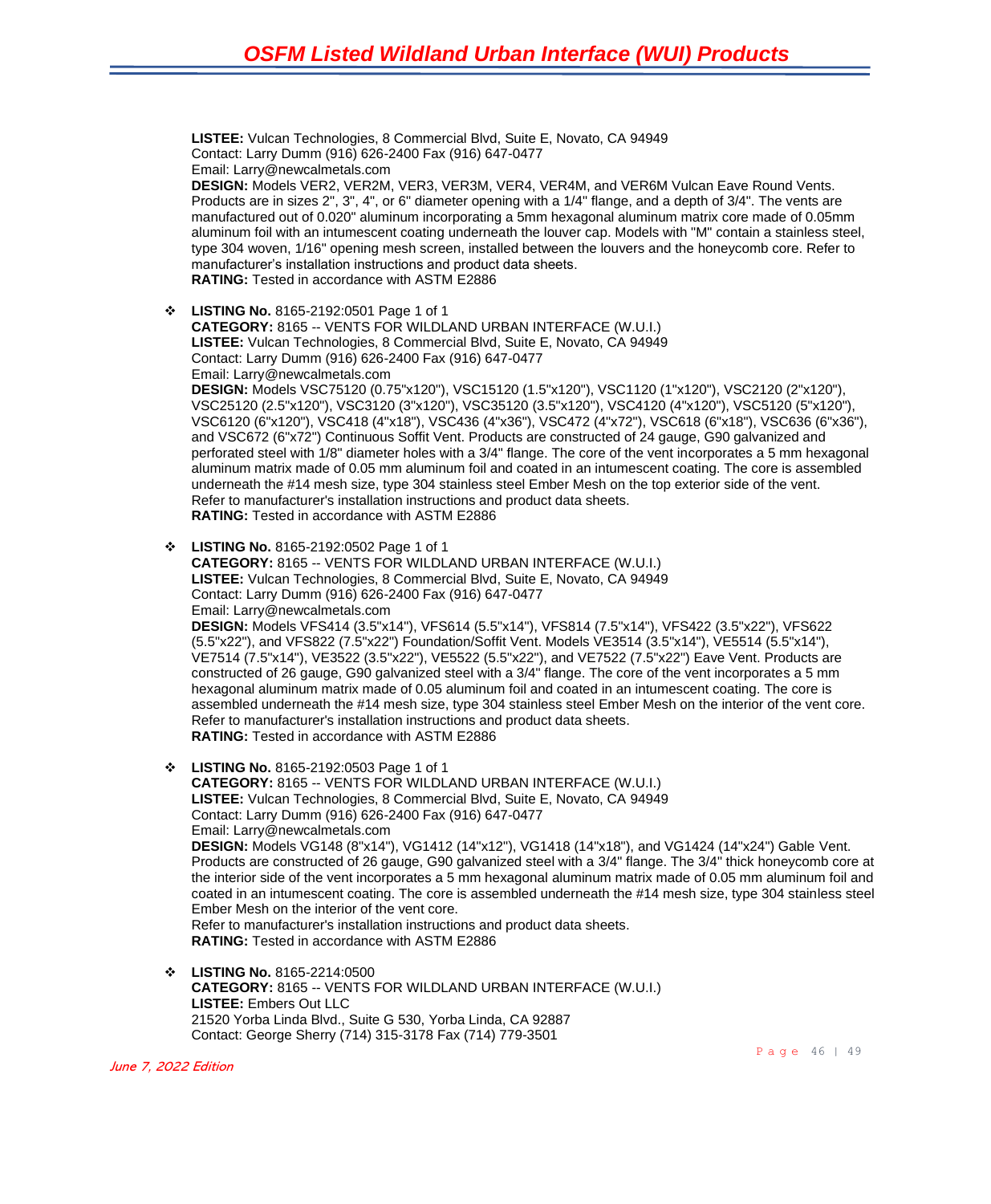Email: george@embersout.com

**DESIGN:** Models EOSF1220N9-1S (12"x2"), EOSF1350N32-1S (13.5"x5"), EOSF1355N35-1S (13.5"x5.5"), EOSF1435N20-1S (14"x3.5"), EOSF1440N25-1S (14"x4"), EOSF1450N32-1S (14"x5"), EOSF1460N40-1S (14"x6"), EOSF1480N55-1S (14"x8"), EOSF1550N36-1S (15"x5"), EOSF1560N44-1S (15"x6"), EOSF1590N64- 1S (15"x9"), EOSF2230N28-1S (22"x3"), EOSF2235N37-1S (22"x3.5"), EOSF2255N57-1S (22"x5.5"), EOSF2275N84-1S (22"x7.5"), and EOSF4820N40-1S (48"x2") Elite Soffit/Foundation Vents. Models EORV1350N31-1S (13"x4.75"), EORV1435N20-1S (13.75"x3.25"), EORV1450N32-1S (13.75"x4.75"), EORV1460N40-1S (13.75"x5.75"), EORV1480N55-1S (13.75"x7.75"), EORV1550N35-1S (14.75"x4.75"), EORV1560N43-1S (14.75"x5.75"), EORV2255N57-1S (21.75"x5.25"), and EORV2290N101-1S (21.75"x8.75") Retro-Fit Vents. Units are constructed of 22 gauge, galvanized 1018 cold rolled steel with 1/8" square openings on the exterior surface. Two layers of Textech Belcotex silica fiber mat, density 12.6/15.4 oz. per sq. yd., are installed in the body of the vent assembly. Refer to manufacturer's installation instructions and product data sheets.

**RATING:** Tested in accordance with ASTM E2886

- ❖ **LISTING No.** 8165-2232:0500 **CATEGORY:** 8165 -- VENTS FOR WILDLAND URBAN INTERFACE (W.U.I.) **LISTEE:** Brandguard Vents 6 Rancho Circle, Lake Forest, CA 92630 Contact: Kelly Berkompas (949) 305-8059 Email: kelly@brandguardvents.com **DESIGN:** \*Models UE3011 (22"x3.5"), UE3021 (14"x3.5"), UE3031 (14"x5"), UE3041 (22"x3"), UE3051 (22"x5.5"), UE3061 (14"x3"), CS3011 (120"x3"), and CS3021 (120"x5.5") Soffit and Undereave Vents. Units are constructed of 26 gauge, hot dipped, galvanized sheet steel with phosphatized coating, galvanized 1/8" square mesh screen. \*Refer to manufacturer's installation instructions and product data sheets. **RATING:** \*Tested in accordance with ASTM E2886
- ❖ **LISTING No.** 8165-2232:0501 **CATEGORY:** 8165 -- VENTS FOR WILDLAND URBAN INTERFACE (W.U.I.) **LISTEE:** Brandguard Vents 6 Rancho Circle, Lake Forest, CA 92630 Contact: Kelly Berkompas (949) 305-8059 Email: kelly@brandguardvents.com **DESIGN:** Model FP2011 Fire Plug Vent. Model is a 2" round soffit and undereave vent constructed of 26 gauge, hot dipped, galvanized steel with a 1/16" mesh plate on the back side. Refer to manufacturer's installation instructions and product data sheets. **RATING:** Tested in accordance with ASTM E2886
- ❖ **LISTING No.** 8165-2232:0502 **CATEGORY:** 8165 -- VENTS FOR WILDLAND URBAN INTERFACE (W.U.I.) **LISTEE:** Brandguard Vents 6 Rancho Circle, Lake Forest, CA 92630 Contact: Kelly Berkompas (949) 305-8059 Email: kelly@brandguardvents.com **DESIGN:** Models UE2011 (22"x3.5"), UE2021 (14"x3.5"), UE2031 (14"x5"), UE2041 (22"x3"), UE2051 (22"x5.5"), CS2011 (120"x3"), CS2021 (120"x5.5"), and CS2031 (120"x2") Soffit and Undereave Vents. Models GV2011 (12"x12"), GV2021 (12"x18"), GV2041 (14"x18"), GV2051 (14"x24"), GV2071 (18"x24"), and GV2081 (22"x30") Gable Vents. Models FV2011 (14"x6") and FV2021 (16"x8") Foundation Vents. Units are constructed of 26 gauge, hot dipped, galvanized steel with a 1/8" wire mesh on the back side of vent. Refer to manufacturer's installation instructions and product data sheets. **RATING:** Tested in accordance with ASTM E2886

### **Non-Wood Roof Covering/Assemblies for WUI (ASTM E 108, SFM Listing Category 8180)**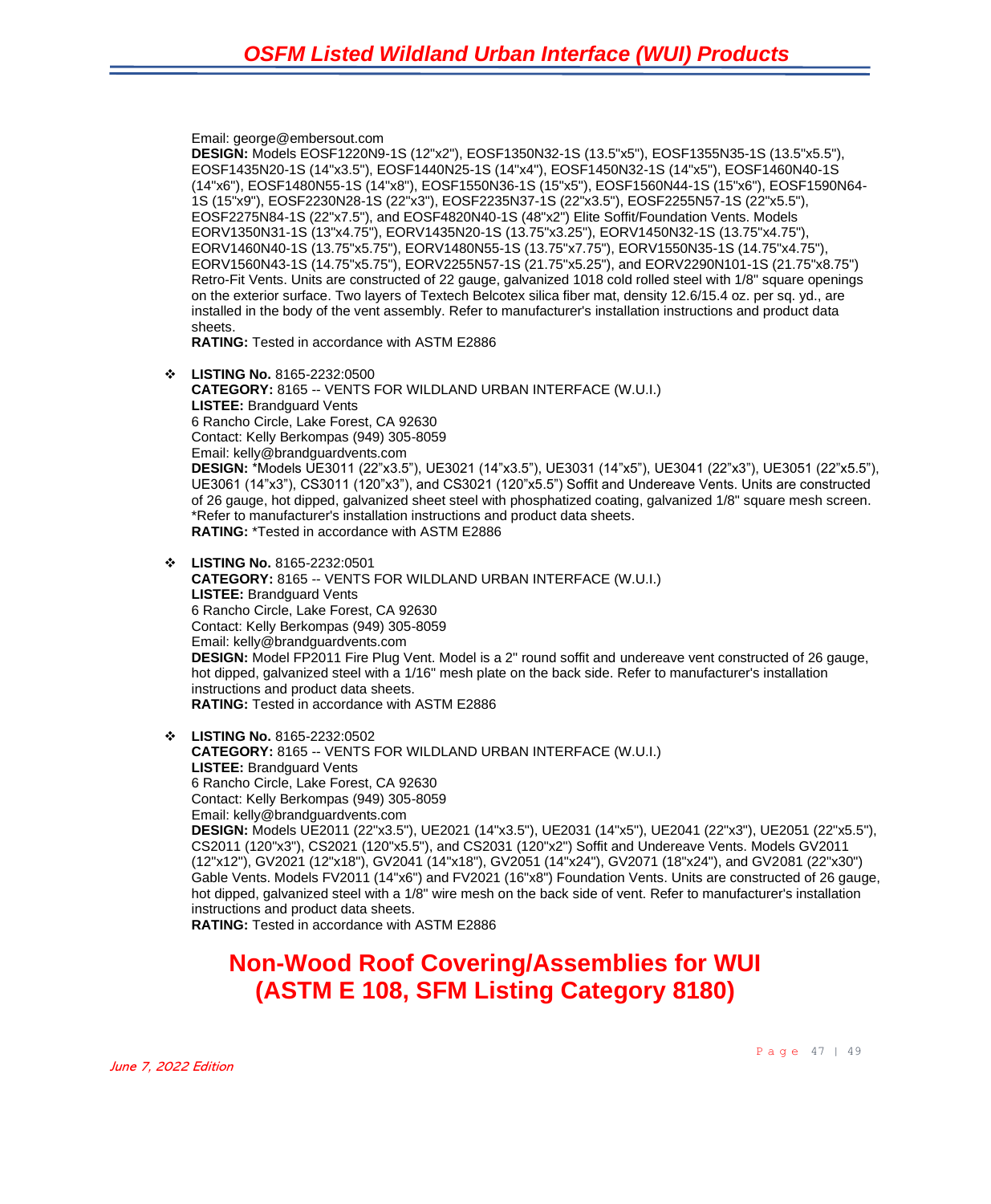❖ **LISTING No.** 8180-2224:0101 **CATEGORY:** 8180 -- NON-WOOD ROOF COVERING/ASSEMBLIES FOR WILDLAND URBAN INTERFACE (W.U.I) **LISTEE:** CeDUR 3590 Himalaya Road, Aurora, CO 80011-8145 Contact: Konrad Bolowich (720) 974-9200 Email: kbolowich@cedur.com **DESIGN:** CeDUR™ Shakes polyurethane synthetic roof shake installed on a minimum 30# base sheet conforming to ASTM D226, 15/32" AC exterior grade plywood, 2" x 4" Douglas Fir lumber with 8%-12% moisture content. Color: Live Oak, Shiloh, Walden **RATING:** Class A ❖ **LISTING No.** 8180-2272:0500 **CATEGORY:** 8180 -- NON-WOOD ROOF COVERING/ASSEMBLIES FOR WILDLAND URBAN INTERFACE (W.U.I)

**LISTEE:** Davinci Roofscapes, LLC 13890 W. 101 St, Lenexa, KS 66215 Contact: Tyler Newsome Email: tnewsome@davinciroofscapes.com **DESIGN:** Davinci Roofscapes composite shake and slate roofing tiles. The roofing assembly consists of nominal 2"x4" Douglas Fir joists having a moisture content between 8-12%, 15/32" AC exterior grade plywood, single layer of Solarhide Roofing underlayment mechanically fastened to the deck using T50 staples at 18" O.C., Davinci composite shakes and slate fasten to deck using two 1-1/2" roofing nails per tile with 3/8" gap between each tile.

**RATING:** Class A Roof Covering ❖ **LISTING No.** 8180-2299:0500 **CATEGORY:** 8180 -- NON-WOOD ROOF COVERING/ASSEMBLIES FOR WILDLAND URBAN INTERFACE (W.U.I) **LISTEE:** Metal Sales Manufacturing Corporation 545 South 3rd Street, Suite 200, Louisville, KY 40202 Contact: David Stermer (502) 855-4342 Fax (502) 855-4242 Email: dstermer@metalsales.us.com **DESIGN:** Metal Sales Image II™ Standing Seam Metal Roof System: **Deck:** 5:12 Slope 15/32" AC Exterior grade plywood, moisture content not greater than 8% **Existing Underlayment:** A single layer of ASTM D226 #15 Type II Felt mechanically fastened using T50 staples 18" OC **New Underlayment:** Two layers of GAF VersaShield. **Existing Roof Covering:** A single layer of Class A Shingles. **New Roof Covering:** Metal Sales Image II™ Standing Seam Metal Roof System fastened using #10-16 pancake head wood screws or #8-15 truss head wood screws. **RATING:** Class A

Refer to manufacturer's installation, maintenance, operations guide for complete product details.

❖ **LISTING No.** 8180-2299:0501 **CATEGORY:** 8180 -- NON-WOOD ROOF COVERING/ASSEMBLIES FOR WILDLAND URBAN INTERFACE (W.U.I) **LISTEE:** Metal Sales Manufacturing Corporation 545 South 3rd Street, Suite 200, Louisville, KY 40202 Contact: David Stermer (502) 855-4342 Fax (502) 855-4242 Email: dstermer@metalsales.us.com **DESIGN:** Metal Sales Image II™ 16" wide 26 GA Standing Seam Metal Roof System **Deck:** 5:12 Slope